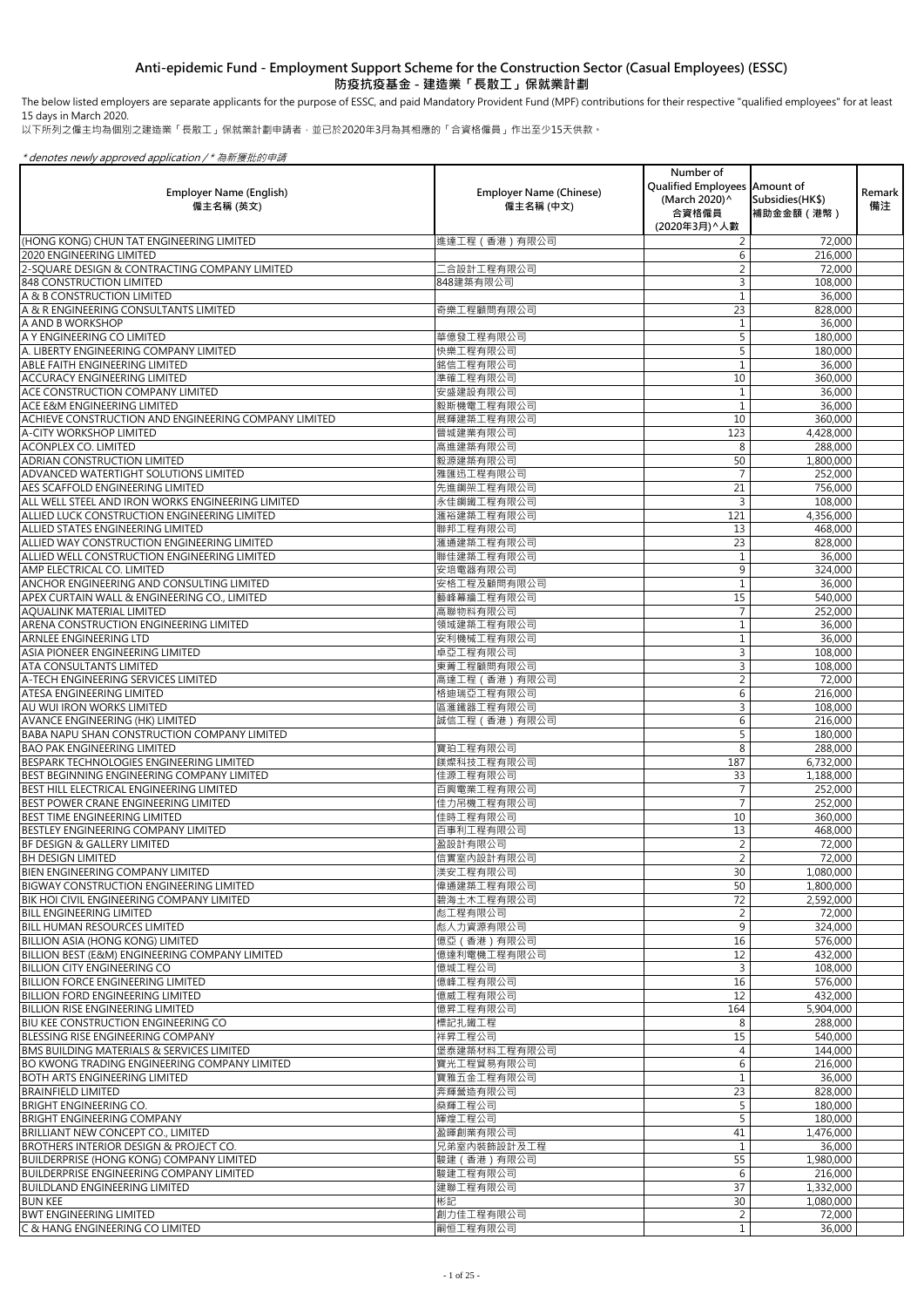The below listed employers are separate applicants for the purpose of ESSC, and paid Mandatory Provident Fund (MPF) contributions for their respective "qualified employees" for at least 15 days in March 2020.

以下所列之僱主均為個別之建造業「長散工」保就業計劃申請者,並已於2020年3月為其相應的「合資格僱員」作出至少15天供款。

| <b>Employer Name (English)</b><br>僱主名稱 (英文)                                           | <b>Employer Name (Chinese)</b><br>僱主名稱 (中文) | Number of<br>Qualified Employees Amount of<br>(March 2020) ^<br>合資格僱員<br>(2020年3月) へ人數 | Subsidies (HK\$)<br>補助金金額 (港幣) | Remark<br>備注 |
|---------------------------------------------------------------------------------------|---------------------------------------------|----------------------------------------------------------------------------------------|--------------------------------|--------------|
| . BUILDING DECORATION COMPANY LIMITED                                                 | 進德裝飾工程有限公司                                  | 2                                                                                      | 72,000                         |              |
| C.Y.S. ENGINEERING COMPANY LIMITED                                                    | 張勝工程有限公司                                    | 102                                                                                    | 3,672,000                      |              |
| <b>CALLY STEEL ENGINEERING LIMITED</b>                                                | 加聯鋼鐵工程有限公司                                  | 37                                                                                     | 1,332,000                      |              |
| <b>CAMERON CONTRACTING LIMITED</b><br><b>CAMY COMPANY LIMITED</b>                     | 金鑾裝飾工程有限公司<br>仁美有限公司                        |                                                                                        | 144,000<br>36,000              |              |
| <b>CANARY (HK) ENGINEERING LIMITED</b>                                                | 欣明 (香港)工程有限公司                               | 4                                                                                      | 144,000                        |              |
| <b>CAROL ENGINEERING LIMITED</b>                                                      | 卡樂工程有限公司                                    | 32                                                                                     | 1,152,000                      |              |
| <b>CARRIER CONSTRUCTION LTD</b>                                                       | 奇興工程有限公司                                    | 12                                                                                     | 432,000                        |              |
| C-ART ENGINEERING (HONG KONG) LIMITED                                                 | 天藝工程 (香港) 有限公司                              | 10                                                                                     | 360,000                        |              |
| CASCADE ENGINEERING COMPANY LIMITED                                                   | 鈞業工程有限公司                                    | 40                                                                                     | 1,440,000                      |              |
| CENTALINE ROLLER SHUTTER LIMITED                                                      | 中原捲閘有限公司                                    |                                                                                        | 180,000                        |              |
| CENTURY CONCRETE DRILL CUT ENGINEERING COMPANY LIMITED                                | 世紀混凝土鑽切工程有限公司                               |                                                                                        | 72,000                         |              |
| CENTURY CONSTRUCTION MATERIAL CO.                                                     | 世紀建材五金公司                                    | 5                                                                                      | 180,000                        |              |
| <b>CENTURY ENGINEERING CO</b>                                                         | 世紀工程公司                                      | 20                                                                                     | 720,000                        |              |
| <b>CFC FORMWORK &amp; ENGINEERING LIMITED</b>                                         | 超輝板模工程有限公司                                  | 22                                                                                     | 792,000                        |              |
| CH E&M ENGINEERING LIMITED                                                            | 正豪電機工程有限公司                                  | 8                                                                                      | 288,000                        |              |
| CHAI KEE CONSTRUCTION (HONG KONG) LIMITED                                             | 齊記建築 (香港) 有限公司                              | 64                                                                                     | 2,304,000                      |              |
| CHAN CHU KEE ENGINEERING LIMITED                                                      | 陳鑄記工程有限公司                                   | 18                                                                                     | 648,000                        |              |
| CHAN CHUEN KEE PAINTING WORK LIMITED                                                  | 陳泉記 (油漆)工程有限公司                              | 10                                                                                     | 360,000                        |              |
| CHAN KEE ENGINEERING LIMITED<br>CHAN KIU CONSTRUCTION DECORATION ENGINEERING LIMITED  | 陳記工程有限公司<br>陳橋建築泥水裝飾工程有限公司                  | 8<br>372                                                                               | 288,000                        |              |
| <b>CHAN YING METAL WORKS LIMITED</b>                                                  | 陳英鐵器工程有限公司                                  | 13                                                                                     | 13,392,000<br>468,000          |              |
| <b>CHANG JIANG ENGINEERING LIMITED</b>                                                | 長江水電冷氣工程有限公司                                | 11                                                                                     | 396,000                        |              |
| <b>CHAN'S BUILDING CONTRACTORS LIMITED</b>                                            | 創發承建有限公司                                    | 11                                                                                     | 396,000                        |              |
| <b>CHEER POWER ENGINEERING LIMITED</b>                                                | 展能工程有限公司                                    | 30 <sup>°</sup>                                                                        | 1,080,000                      |              |
| CHEERING ELECTRICAL ENGINEERING                                                       | 智盈電機工程                                      | 11                                                                                     | 396,000                        |              |
| CHENG POWER ENGINEERING COMPANY LIMITED                                               | 承電工程有限公司                                    | 10                                                                                     | 360,000                        |              |
| <b>CHENGJIAN ENGINEERING LIMITED</b>                                                  | 城堅工程有限公司                                    | 18                                                                                     | 648,000                        |              |
| <b>CHEOK WANG CONSTRUCTION COMPANY LIMITED</b>                                        | 卓宏工程服務有限公司                                  |                                                                                        | 180,000                        |              |
| CHEONG LEE CONSTRUCTION ENGINEERING COMPANY LIMITED                                   | 昌利建築工程有限公司                                  | 38                                                                                     | 1,368,000                      |              |
| <b>CHEUK NGAI ENGINEER CO.</b>                                                        | 焯毅工程公司                                      |                                                                                        | 144,000                        |              |
| <b>CHEUK SHING COMPANY</b>                                                            | 卓盛工程公司                                      |                                                                                        | 72,000                         |              |
| CHEUK SHING WATER PIPE ENGINEERING LIMITED<br>CHEUK WAH ENGINEERING CO                | 卓成水喉工程有限公司                                  | 11                                                                                     | 396,000                        |              |
| <b>CHEUNG HING CONSTRUCTION COMPANY</b>                                               | 卓華工程公司<br>翔興工程公司                            | 11<br>13                                                                               | 396,000<br>468,000             |              |
| <b>CHEUNG HING GLASS &amp; MIRROR LIMITED</b>                                         | 祥興玻璃鏡業有限公司                                  |                                                                                        | 72,000                         |              |
| CHEUNG MAN ELECTRICAL ENGINEERING LIMITED                                             | 張文電器工程有限公司                                  | 9                                                                                      | 324,000                        |              |
| <b>CHEUNG MING ENGINEERING COMPANY</b>                                                | 長明工程公司                                      | 24                                                                                     | 864,000                        |              |
| <b>CHEUNG SING ENGINEERING LIMITED</b>                                                | 長成工程有限公司                                    |                                                                                        | 144,000                        |              |
| CHEUNG SING KEE CONSTRUCTION CO., LIMITED                                             | 張勝記工程有限公司                                   | 4                                                                                      | 144,000                        |              |
| CHEUNG WING CONSTRUCTION ENGINEERING COMPANY LIMITED                                  | 祥榮建築工程有限公司                                  | 20                                                                                     | 720,000                        |              |
| CHEUNG WO ELECTRICAL ENGINEERING LIMITED                                              | 祥和電器工程有限公司                                  |                                                                                        | 36,000                         |              |
| <b>CHI &amp; TING ENGINEERING LIMITED</b>                                             | 志霆工程有限公司                                    |                                                                                        | 36,000                         |              |
| CHI FAI ELECTRICAL ENGINEERING COMPANY                                                | 志輝電器工程公司                                    | 8                                                                                      | 288,000                        |              |
| CHI HANG ALUMINIUM ENGINEERING LIMITED                                                | 志恆鋁質工程有限公司                                  |                                                                                        | 36,000                         |              |
| CHI HOI CONSTRUCTION COMPANY LIMITED                                                  | 智海工程有限公司                                    | 15                                                                                     | 540,000                        |              |
| CHI KAN WOODWORKS COMPANY LIMITED                                                     | 智勤造木有限公司                                    | 447                                                                                    | 16,092,000                     |              |
| CHI KIN CONSTRUCTION & ENGINEERING COMPANY LIMITED                                    | 志堅工程有限公司                                    | 11                                                                                     | 396,000                        |              |
| CHI LAM DEVELOPMENT COMPANY LIMITED<br>CHI SHING CONSTRUCTION AND ENGINEERING LIMITED | 保琳發展有限公司<br>致成建築工程有限公司                      | 8<br>24                                                                                | 288,000<br>864,000             |              |
| CHI SHING ENGINEERING SERVICES LIMITED                                                | 智成工程服務有限公司                                  | 5                                                                                      | 180,000                        | $\star$      |
| CHI WO CONTRACTORS LIMITED                                                            | 志和承建有限公司                                    | 35                                                                                     | 1,260,000                      |              |
| CHI YAU ENGINEERING COMPANY                                                           | 志友工程公司                                      |                                                                                        | 144,000                        |              |
| <b>CHIEF ENGINEERING COMPANY</b>                                                      | 致風工程公司                                      | 126                                                                                    | 4,536,000                      |              |
| CHIN PANG ENGINEERING COMPANY LIMITED                                                 | 展鵬工程有限公司                                    | 44                                                                                     | 1,584,000                      |              |
| CHIN TO DECORATION ENGINEERING COMPANY LIMITED                                        | 展圖裝飾工程有限公司                                  |                                                                                        | 36,000                         |              |
| CHIN WAN TRANSPORTATION WORK CO                                                       | 展運工程運輸公司                                    | 5                                                                                      | 180,000                        |              |
| İCHIN YIP CEILING ENGINEERING COMPANY LIMITED                                         | 駿業天花工程有限公司                                  | 5                                                                                      | 180,000                        |              |
| CHINA CONSTRUCTION (ENGINEERING) INTERNATIONAL LIMITED                                | 中國對外建設 (工程) 有限公司                            | 17                                                                                     | 612,000                        |              |
| CHINA FAT SCAFFOLDING COMPANY LIMITED                                                 | 中發棚業有限公司                                    | 3                                                                                      | 108,000                        |              |
| İCHINA GRAND ENGINEERING LIMITED                                                      | 華建工程有限公司                                    | 23                                                                                     | 828,000                        |              |
| İCHINA KING RENTAL SERVICES LIMITED                                                   | 華光租賃服務有限公司                                  | 6                                                                                      | 216,000                        |              |
| <b>CHINA PROFIT ENGINEERING LIMITED</b><br>CHINA STATE ENGINEERING LIMITED            | 利華工程有限公司<br>中邦工程有限公司                        | 22<br>10                                                                               | 792,000<br>360,000             |              |
| CHINA UNIVERSE CONSTRUCTION CO., LIMITED                                              | 中宇建築有限公司                                    | 16                                                                                     | 576,000                        |              |
| CHINA WEALTH HONG KONG MACHINE LIMITED                                                | 中富香港機械有限公司                                  | 48                                                                                     | 1,728,000                      |              |
| <b>CHINA WELL GARDEN LIMITED</b>                                                      | 中興綠化有限公司                                    |                                                                                        | 108,000                        |              |
| CHINA ZONE ENGINEERING LIMITED                                                        | 華域工程有限公司                                    | 5                                                                                      | 180,000                        |              |
| ÍCHING FUNG ENGINEERING CO.                                                           | 晴峰工程公司                                      | 13                                                                                     | 468,000                        |              |
| CHING NGAI ENGINEERING LIMITED                                                        | 精藝裝修工程有限公司                                  | $\overline{2}$                                                                         | 72,000                         |              |
| CHING YANG ENGINEERING (HONG KONG) LIMITED                                            | 正揚建築工程 (香港) 有限公司                            | 11                                                                                     | 396,000                        |              |
| CHING YANG ENGINEERING COMPANY LIMITED                                                | 鉦楊工程有限公司                                    | 18                                                                                     | 648,000                        |              |
| CHIP WO DECORATION & FURNITURE ENGINEERING LIMITED                                    | 捷和装飾傢俬工程有限公司                                | $\overline{2}$                                                                         | 72,000                         |              |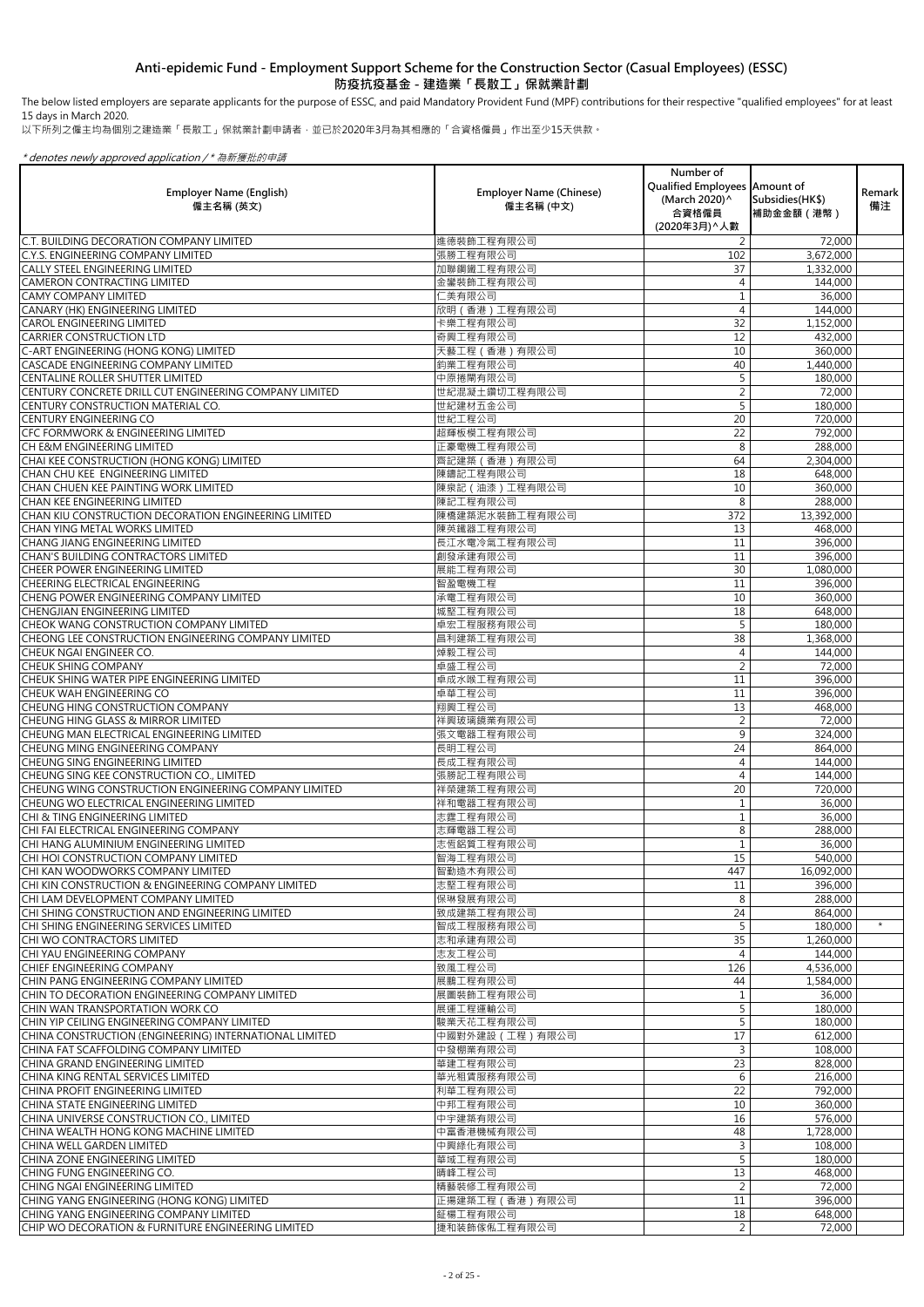The below listed employers are separate applicants for the purpose of ESSC, and paid Mandatory Provident Fund (MPF) contributions for their respective "qualified employees" for at least 15 days in March 2020.

以下所列之僱主均為個別之建造業「長散工」保就業計劃申請者,並已於2020年3月為其相應的「合資格僱員」作出至少15天供款。

|                                                                                                          |                                             | Number of<br>Qualified Employees Amount of |                                |              |
|----------------------------------------------------------------------------------------------------------|---------------------------------------------|--------------------------------------------|--------------------------------|--------------|
| <b>Employer Name (English)</b><br>僱主名稱 (英文)                                                              | <b>Employer Name (Chinese)</b><br>僱主名稱 (中文) | (March 2020)^<br>合資格僱員                     | Subsidies (HK\$)<br>補助金金額 (港幣) | Remark<br>備注 |
|                                                                                                          |                                             | (2020年3月) へ人數                              |                                |              |
| CHIT FAT ENGINEERING CO., LIMITED<br><b>CHIT FU PLUMBING ENGINEERS LIMITED</b>                           | 捷發工程有限公司<br>捷富水務工程有限公司                      | 53                                         | 36,000<br>1,908,000            |              |
| CHIT FU WATER PIPES ENG                                                                                  | 捷富水喉工程                                      | 6                                          | 216,000                        |              |
| CHIT SHUN DECORATION CO., LIMITED                                                                        | 捷信裝飾有限公司                                    |                                            | 180,000                        |              |
| CHIT TAT ELECTRICAL ENGINEERING LIMITED                                                                  | 捷達機電工程有限公司                                  | 97                                         | 3,492,000                      |              |
| CHIT TAT SING DECORATION ENGINEERING COMPANY LIMITED<br>CHITSON CONSTRUCTION ENGINEERING COMPANY LIMITED | 捷達成裝飾工程有限公司<br>捷信建築工程有限公司                   | 297                                        | 36,000<br>10,692,000           |              |
| CHIU & LEE PARTNERS CONSTRUCTION CO LTD                                                                  | 凱德工程有限公司                                    | 4                                          | 144,000                        |              |
| <b>CHIU MING COMPANY LIMITED</b>                                                                         | 照明工程有限公司                                    |                                            | 180,000                        |              |
| CHIU YUET PAINTING ENGINEERING COMPANY LIMITED                                                           | 超越油漆工程有限公司                                  | 53                                         | 1,908,000                      |              |
| CHOI CHARN INTERIOR DECORATION AND ENGINEERING LIMITED                                                   | 蔡燦建造裝飾工程有限公司                                | 27                                         | 972,000                        |              |
| <b>CHOI NAM KEE COMPANY LIMITED</b><br>CHOI NAM KEE CONSTRUCTION COMPANY LIMITED                         | 蔡南記有限公司<br>蔡南記工程有限公司                        | $\overline{2}$                             | 180,000<br>72,000              |              |
| CHOI SUM WATER PIPE SERVICE CO. LIMITED                                                                  | 蔡森水喉工程有限公司                                  | 213                                        | 7,668,000                      |              |
| <b>CHONG FU CONSTRUCTION CO.</b>                                                                         | 創富工程公司                                      |                                            | 180,000                        |              |
| CHONG HING ENGINEERING CO                                                                                | 創興工程公司                                      | 14                                         | 504,000                        |              |
| CHONG HING ENGINEERING SERVICES LIMITED<br>CHONG KIN AIR CONDITIONING ENGINEERING LIMITED                | 創興工程服務有限公司<br>創建冷氣機電工程有限公司                  | 14<br>9                                    | 504,000<br>324,000             |              |
| CHONG KIN MECHANICAL ENGINEERING LIMITED                                                                 | 創建機械工程有限公司                                  | 31                                         | 1,116,000                      |              |
| CHONG SANG CABLE ENGINEERING COMPANY                                                                     | 創生放線工程公司                                    | 3                                          | 108,000                        |              |
| CHONG YAT ENGINEERING (HK) LIMITED                                                                       | 創逸工程 (香港) 有限公司                              | 5                                          | 180,000                        |              |
| CHONG YAT ENGINEERING COMPANY LIMITED<br>CHOW LEUNG ENGINEERING LIMITED                                  | 創溢工程有限公司<br>周良板模工程有限公司                      | 4<br>18                                    | 144,000                        |              |
| CHUEN KEE (HONG KONG) CONSTRUCTION ENGINEERING LIMITED                                                   | 全記 (香港)建築工程有限公司                             | 14                                         | 648,000<br>504,000             |              |
| CHUEN KEE MACHINERY & ENGINEERING LIMITED                                                                | 全記機械工程有限公司                                  | 18                                         | 648,000                        |              |
| CHUEN KUEN SCAFFOLDING ENGINEERING COMPANY LIMITED                                                       | 專權棚架工程有限公司                                  | 18                                         | 648,000                        |              |
| CHUEN MEI DECORATION WORKS                                                                               | 全美装修工程                                      | 17                                         | 612,000                        |              |
| CHUEN NGAI DECORATION & COMPANY LIMITED<br>CHUEN SUN DECORATION ENGINEERING LIMITED                      | 全藝油飾工程有限公司<br>全新油漆工程有限公司                    | 3<br>$\overline{4}$                        | 108,000<br>144,000             |              |
| CHUN MING ENGINEERING COMPANY                                                                            | 俊明工程公司                                      | 9                                          | 324,000                        |              |
| CHUN CHI ENGINEERING CO.                                                                                 | 振志工程公司                                      |                                            | 36,000                         |              |
| ÍCHUN CHI ENGINEERING LIMITED                                                                            | 振志工程有限公司                                    | 3                                          | 108,000                        |              |
| <b>CHUN CHIN ENGINEERING CO</b><br>CHUN FAI ELECTRICAL & MECHANICAL ENGINEERING CO.                      | 進展工程公司<br>晋輝電機工程有限公司                        | 24<br>9                                    | 864,000<br>324,000             |              |
| CHUN FAI ENGINEERING CO.                                                                                 | 駿輝工程公司                                      | 5                                          | 180,000                        |              |
| CHUN FUNG (HONG KONG) ENGINEERING LIMITED                                                                | 駿豐 (香港)工程有限公司                               | 4                                          | 144,000                        |              |
| CHUN FUNG CONSTRUCTION LIMITED                                                                           | 駿鋒建築有限公司                                    | 5                                          | 180,000                        |              |
| CHUN HANG CONSTRUCTION & ENGINEERING CO. LIMITED                                                         | 俊恆工程有限公司                                    | 4                                          | 144,000                        |              |
| <b>CHUN HING ENG CO.</b><br>CHUN HING ENGINEERING CO.                                                    | 駿興工程公司<br>俊興水電工程公司                          | 2                                          | 72,000<br>36,000               |              |
| CHUN HING REFRIGERATION ENGINEERING LIMITED                                                              | 駿興冷凍工程有限公司                                  | 6                                          | 216,000                        |              |
| CHUN HO CONSTRUCTION CO. LIMITED                                                                         | 駿濠建築工程有限公司                                  | 5                                          | 180,000                        |              |
| CHUN HUNG ELECTRIC ENGINEERING COMPANY                                                                   | 震雄電器安裝工程公司                                  | 6                                          | 216,000                        |              |
| CHUN HUNG ELECTRICAL AND MECHANICAL ENGINEERING LIMITED<br><b>CHUN HUNG ENGINEERING COMPANY</b>          | 震雄機電工程有限公司<br>震雄工程公司                        | 14                                         | 504,000<br>36,000              |              |
| CHUN KAI FIRE ENGINEERING LIMITED                                                                        | 進佳消防工程有限公司                                  | 13                                         | 468,000                        |              |
| CHUN KIN ELECTRICAL ENG CO.                                                                              | 振堅電器工程公司                                    | 56                                         | 2,016,000                      |              |
| CHUN KONG ELECTRIC COMPANY                                                                               | 振光電業工程行                                     | 5                                          | 180,000                        |              |
| ÍCHUN LEE ENGINEERING CO LTD<br><b>CHUN LING ENGINEERING LIMITED</b>                                     | 進利工程有限公司<br>駿嶺工程有限公司                        | 8                                          | 288,000                        |              |
| <b>CHUN LUNG</b>                                                                                         | 晉隆工程                                        |                                            | 36,000<br>36,000               |              |
| CHUN MAN ENGINEERING COMPANY LIMITED                                                                     | 焌汶工程有限公司                                    | 3                                          | 108,000                        |              |
| CHUN ON TAT ELECTRIC ENGINEERING LIMITED                                                                 | 順安達電機工程有限公司                                 | 4                                          | 144,000                        |              |
| ICHUN PO FIRE ENGINEERING LIMITED                                                                        | 俊寶消防工程有限公司                                  | 3                                          | 108,000                        |              |
| <b>CHUN SHING ENGINEERING INVESTMENT LIMITED</b><br>CHUN SING ENGINEERING SERVICES LIMITED               | 俊承工程投資有限公司<br>進昇工程維修有限公司                    | 15<br>11                                   | 540,000<br>396,000             |              |
| CHUN SUM KEE CONSTRUCTION LIMITED                                                                        | 秦森記建築工程有限公司                                 | 52                                         | 1,872,000                      |              |
| CHUN SUM KEE ENGINEERING COMPANY LIMITED                                                                 | 秦森記工程有限公司                                   | 74                                         | 2,664,000                      |              |
| CHUN TAT CONSTRUCTION ENGINEERING CO., LIMITED                                                           | 俊達建築工程有限公司                                  | 4                                          | 144,000                        |              |
| CHUN TAT TRANSPORT ENGINEERING LIMITED<br>CHUN TIM ENGINEERING & EQUIPMENT COMPANY LIMITED               | 浚達運輸工程有限公司<br>晉添機械工程有限公司                    |                                            | 36,000                         |              |
| CHUN WAH ELECTRICAL ENGINEERING CO                                                                       | 俊華電機工程公司                                    | 6<br>$\overline{2}$                        | 216,000<br>72,000              | $\star$      |
| İCHUN WAI CRANES LIMITED                                                                                 | 俊偉吊機有限公司                                    | 5                                          | 180,000                        |              |
| CHUN WAI ENGINEERING LIMITED                                                                             | 俊威工程有限公司                                    | 4                                          | 144,000                        |              |
| İCHUN WONG ENGINEERING LIMITED                                                                           | 晉煌工程有限公司                                    | 4                                          | 144,000                        |              |
| <b>CHUN YI ENGINEERING CO</b><br>CHUN YICK SCAFFOLDING COMPANY LIMITED                                   | 振業工程公司<br>進益棚業有限公司                          | 3                                          | 252,000<br>108,000             |              |
| CHUN YIM (HK) LIMITED                                                                                    | 竣焱有限公司                                      | 5                                          | 180,000                        |              |
| CHUN YING ENGINEERING (HONG KONG) COMPANY LIMITED                                                        | 駿盈工程 (香港) 有限公司                              | 31                                         | 1,116,000                      |              |
| CHUN YING ENGINEERING SERVICE LIMITED                                                                    | 駿盈工程服務有限公司                                  | $\overline{2}$                             | 72,000                         |              |
| ICHUN YUEN DECORATION ENGINEERING CO.<br>CHUNG BOND ENGINEERING CO., LIMITED                             | 俊源工程<br>中邦機電工程有限公司                          | $\mathbf{3}$                               | 36,000                         |              |
| CHUNG CHUN ENGINEERING COMPANY LIMITED                                                                   | 宗晉水喉、潔具、渠務工程有限公司                            | 25                                         | 108,000<br>900,000             |              |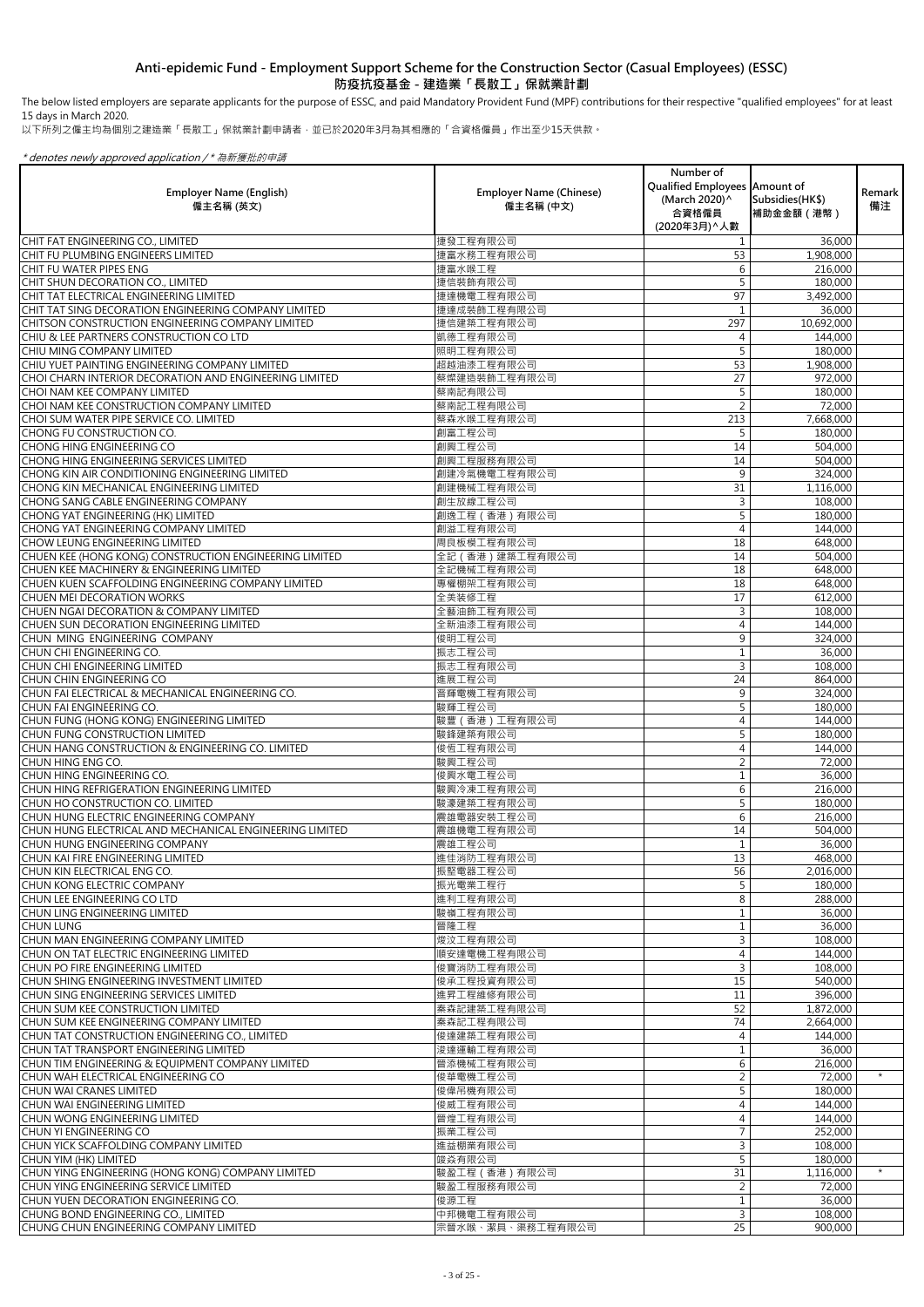The below listed employers are separate applicants for the purpose of ESSC, and paid Mandatory Provident Fund (MPF) contributions for their respective "qualified employees" for at least 15 days in March 2020.

以下所列之僱主均為個別之建造業「長散工」保就業計劃申請者,並已於2020年3月為其相應的「合資格僱員」作出至少15天供款。

|                                                                                                     |                                | Number of                     |                               |               |
|-----------------------------------------------------------------------------------------------------|--------------------------------|-------------------------------|-------------------------------|---------------|
| <b>Employer Name (English)</b>                                                                      | <b>Employer Name (Chinese)</b> | Qualified Employees Amount of |                               | <b>Remark</b> |
| 僱主名稱 (英文)                                                                                           | 僱主名稱 (中文)                      | (March 2020)^<br>合資格僱員        | Subsidies(HK\$)<br>補助金金額 (港幣) | 備注            |
|                                                                                                     |                                | (2020年3月) ^ 人數                |                               |               |
| CHUNG HING (INTERNATIONAL) E&C LIMITED                                                              | 忠興 (國際)建築工程有限公司                | 19                            | 684,000                       |               |
| CHUNG HING AIRCONDITIONING LIMITED                                                                  | 中興冷氣工程有限公司                     | 6                             | 216,000                       |               |
| CHUNG HING CONSTRUCTION (HONG KONG) LIMITED                                                         | 中興工程 (香港) 有限公司                 | 20                            | 720,000                       | $\star$       |
| CHUNG HING CONSTRUCTION ENGINEERING LIMITED                                                         | 中興建設有限公司                       | 6                             | 216,000                       |               |
| CHUNG KAU CONSTRUCTION ENGINEERING LIMITED                                                          | 進球工程有限公司                       | 15                            | 540,000                       |               |
| CHUNG KIN ENGINEERING DESIGN LIMITED                                                                | 忠建工程設計有限公司                     |                               | 36,000                        |               |
| CHUNG KONG MARINE ENGINEERING LIMITED                                                               | 中港海事工程有限公司                     | 24                            | 864,000                       | $\star$       |
| CHUNG KWONG ELECTRIC ENGINEERING LIMITED                                                            | 眾光電器工程有限公司                     |                               | 36,000                        |               |
| CHUNG LAM CONSTRUCTION ENGINEERING LIMITED                                                          | 中霖建築工程有限公司                     | 66                            | 2,376,000                     |               |
| CHUNG MING CONSTRUCTION ENGINEERING LIMITED                                                         | 鍾明建築工程有限公司                     |                               | 252,000                       |               |
| CHUNG SHING STEEL-PIPE ENGINEERING CO. LIMITED<br>CHUNG YUEN ELECTRICAL ENGINEERING COMPANY LIMITED | 中成鋼管工程有限公司<br>中原電器工程有限公司       | 9<br>15                       | 324,000                       |               |
| <b>CHUNG YUEN MARBLE LIMITED</b>                                                                    | 忠源雲石有限公司                       |                               | 540,000<br>36,000             |               |
| CHUNG'S BROTHER ENGINEERING CO.                                                                     | 鍾氏兄弟工程公司                       | 6                             | 216,000                       |               |
| CHUNGWA (PD) ENGINEERING CO., LIMITED                                                               | 宗華 (水喉)工程有限公司                  |                               | 252,000                       |               |
| <b>CITY MARVEL DEVELOPMENT LIMITED</b>                                                              | 港聯發展有限公司                       |                               | 36,000                        |               |
| <b>CITYKING CONSTRUCTION ENGINEERING LIMITED</b>                                                    | 利金城建築工程有限公司                    | 8                             | 288,000                       |               |
| <b>CLICK ENGINEERING (H.K.) LIMITED</b>                                                             | 進基工程 (香港) 有限公司                 | 12                            | 432,000                       |               |
| CO-MAKE (HONG KONG) LIMITED                                                                         | 合創建 (香港) 有限公司                  | 6                             | 216,000                       |               |
| CONCORDE ENGINEERING LIMITED                                                                        | 凱煌工程有限公司                       | 6                             | 216,000                       |               |
| CONTE CONSTRUCTION COMPANY LIMITED                                                                  | 港泰建築有限公司                       | 30                            | 1,080,000                     |               |
| CONWAY ENGINEERING (HONG KONG) LIMITED                                                              | 港匯工程 (香港) 有限公司                 | 4                             | 144,000                       |               |
| CORNWALL ELECTRICAL ENGINEERING LIMITED                                                             | 康和電器工程有限公司                     | 73                            | 2,628,000                     |               |
| <b>CO-WIN FACADE LIMITED</b>                                                                        | 合進幕牆有限公司                       | 13                            | 468,000                       |               |
| CREATE FUTURE ENGINEERING SERVICES LIMITED<br><b>CREATIVE ENGINEERING LIMITED</b>                   | 創越工程服務有限公司<br>展建工程有限公司         | $\overline{2}$<br>9           | 72,000                        |               |
| <b>CREATIVE TOWER CRANE SERVICE LIMITED</b>                                                         | 力成塔吊服務有限公司                     | 9                             | 324,000<br>324,000            |               |
| <b>CREATIVE YICK ENGINEERING COMPANY</b>                                                            | 創益工程公司                         | 3                             | 108,000                       |               |
| <b>CREATOR CONSTRUCTION LIMITED</b>                                                                 | 創達建設工程有限公司                     | 14                            | 504,000                       |               |
| <b>CROWN SUCCESS ENGINEERING LIMITED</b>                                                            | 冠誠工程有限公司                       |                               | 36,000                        |               |
| <b>CWB ENGINEERING COMPANY LIMITED</b>                                                              |                                | 6                             | 216,000                       |               |
| <b>CYBER FORTUNE M &amp; E LIMITED</b>                                                              | 盈福機電工程有限公司                     | 12                            | 432,000                       |               |
| D & D ENGINEERING LIMITED                                                                           | 天天工程有限公司                       | 53                            | 1,908,000                     |               |
| DAILY DEVELOPMENT ENGINEERING LIMITED                                                               | 日進發展工程有限公司                     | 3                             | 108,000                       |               |
| <b>DALLAS CORPORATION LIMITED</b>                                                                   | 得來有限公司                         | 11                            | 396,000                       |               |
| DATA-FORM ENGINEERING LIMITED                                                                       | 永達建設有限公司                       | 23                            | 828,000                       |               |
| DAVID MATERIAL AND ENGINEERING LIMITED                                                              | 大煒工程有限公司                       | 15                            | 540,000                       |               |
| <b>DDL CONTRACTING (ASIA) LIMITED</b>                                                               | 迪圖工程 (亞洲) 有限公司                 | $\overline{4}$                | 144,000                       |               |
| DELTA HONG KONG ENGINEERING COMPANY LIMITED<br><b>DENTSU ENGINEERING COMPANY LIMITED</b>            | 匯業工程有限公司<br>電通省電設備有限公司         | $\overline{2}$<br>14          | 72,000<br>504,000             |               |
| <b>DIAL CONSTRUCTION LIMITED</b>                                                                    | 大有建設有限公司                       | 3                             | 108,000                       |               |
| <b>DICKIE'S ENGINEERING COMPANY LIMITED</b>                                                         | 德記建築工程有限公司                     | 56                            | 2,016,000                     |               |
| DOUBLE CONCRETE PUMP COMPANY LIMITED                                                                | 德寶石屎泵機有限公司                     | 35                            | 1,260,000                     |               |
| DOUBLE GAIN ENGINEERING LIMITED                                                                     | 均增工程有限公司                       | 92                            | 3,312,000                     |               |
| DYNAMIC PROJECT COMPANY LIMITED                                                                     | 立德創建工程有限公司                     | 8                             | 288,000                       |               |
| <b>EAST GAIN METAL WORKS ENGINEERING LIMTED</b>                                                     | 東盈機建工程有限公司                     | 8                             | 288,000                       |               |
| <b>EAST POWER ENGINEERING LIMITED</b>                                                               | 東力工程有限公司                       |                               | 252,000                       |               |
| <b>EAST SOURCE ENGINEERING LIMITED</b>                                                              | 東源工程有限公司                       | 29                            | 1,044,000                     |               |
| <b>EASTERN CONSTRUCTION COMPANY</b>                                                                 | 東方建築公司                         | 3                             | 108,000                       |               |
| <b>EASTERN LEGEND LIMITED</b>                                                                       | 東佳有限公司                         |                               | 36,000                        |               |
| <b>EASTMAN GEOTECHNICAL ENGINEERING LIMITED</b><br><b>EASTWAY CONSTRUCTION ENGINEERING LIMITED</b>  | 東俊土力工程有限公司                     | 5                             | 252,000                       |               |
| <b>EASY DECORATION COMPANY</b>                                                                      | 東方建築工程有限公司<br>依時裝修工程公司         | 44                            | 180,000<br>1,584,000          |               |
| <b>EASY PLUMBING ENGINEERING LIMITED</b>                                                            | 逸昇水喉工程有限公司                     | 12                            | 432,000                       |               |
| <b>EASY SMART ENGINEERING LIMITED</b>                                                               | 怡俊工程有限公司                       | 37                            | 1,332,000                     |               |
| <b>EASY STEEL ENGINEERING LIMITED</b>                                                               | 依時鋼鐵工程有限公司                     | $\overline{2}$                | 72,000                        |               |
| <b>EASY WAY ENGINEERING LIMITED</b>                                                                 | 裕順工程有限公司                       | 9                             | 324,000                       | $\star$       |
| <b>EASYFULL CONSTRUCTION CO., LIMITED</b>                                                           | 怡富營造有限公司                       | 3                             | 108,000                       |               |
| <b>E-CHUN IRON STEEL ENGINEERING LIMITED</b>                                                        | [駿鐵器工程有限公司                     | 53                            | 1,908,000                     |               |
| ECL ELECTRICAL ENGINEERING CO. LIMITED                                                              | 創域電機工程有限公司                     | $\overline{2}$                | 72,000                        |               |
| <b>ECO ENGINEERING LIMITED</b>                                                                      | 易高綠色工程有限公司                     | $\overline{2}$                | 72,000                        |               |
| ECOBUILD ENGINEERING & TECHNOLOGY COMPANY LIMITED                                                   | 環建工程及科技有限公司                    | $\overline{2}$                | 72,000                        |               |
| <b>ECOSKY ENGINEERING LIMITED</b>                                                                   | 易佳工程有限公司                       | 6                             | 216,000                       |               |
| <b>EFFORT ENGINEERING LIMITED</b>                                                                   | 偉豐工程有限公司                       | 11                            | 396,000                       |               |
| ELECT ELECTRICAL COMPANY LIMITED                                                                    | 義力電器行有限公司                      |                               | 36,000                        |               |
| ELEGANT ENGINEERING (HONG KONG) LIMITED<br><b>ENGA ENGINEERING CO LTD</b>                           | 雅仕工程 (香港) 有限公司<br>香港壓送技研有限公司   | 21                            | 756,000                       |               |
| <b>ENSURE ENGINEERING LIMITED</b>                                                                   | 安駿工程有限公司                       | 2<br>4                        | 72,000<br>144,000             |               |
| <b>ERIC TSE CEMENT WORKS COMPANY LIMITED</b>                                                        | 振源泥水工程有限公司                     | 223                           | 8,028,000                     |               |
| ETERNAL SUCCESS CONSTRUCTION ENGINEERING LIMITED                                                    | 恆成建築工程有限公司                     | 65                            | 2,340,000                     |               |
| EVER BRIGHT (C & L) ENGINEERING LIMITED                                                             | 恆輝 ( 合夥人 ) 工程有限公司              | 6                             | 216,000                       |               |
| EVER BRIGHT ENGINEERING CO.                                                                         | 恒暉工程公司                         | 9                             | 324,000                       |               |
| EVER GAIN AIR CONDITION ENGINEERING LIMITED                                                         | 翔順冷氣工程有限公司                     | 12                            | 432,000                       |               |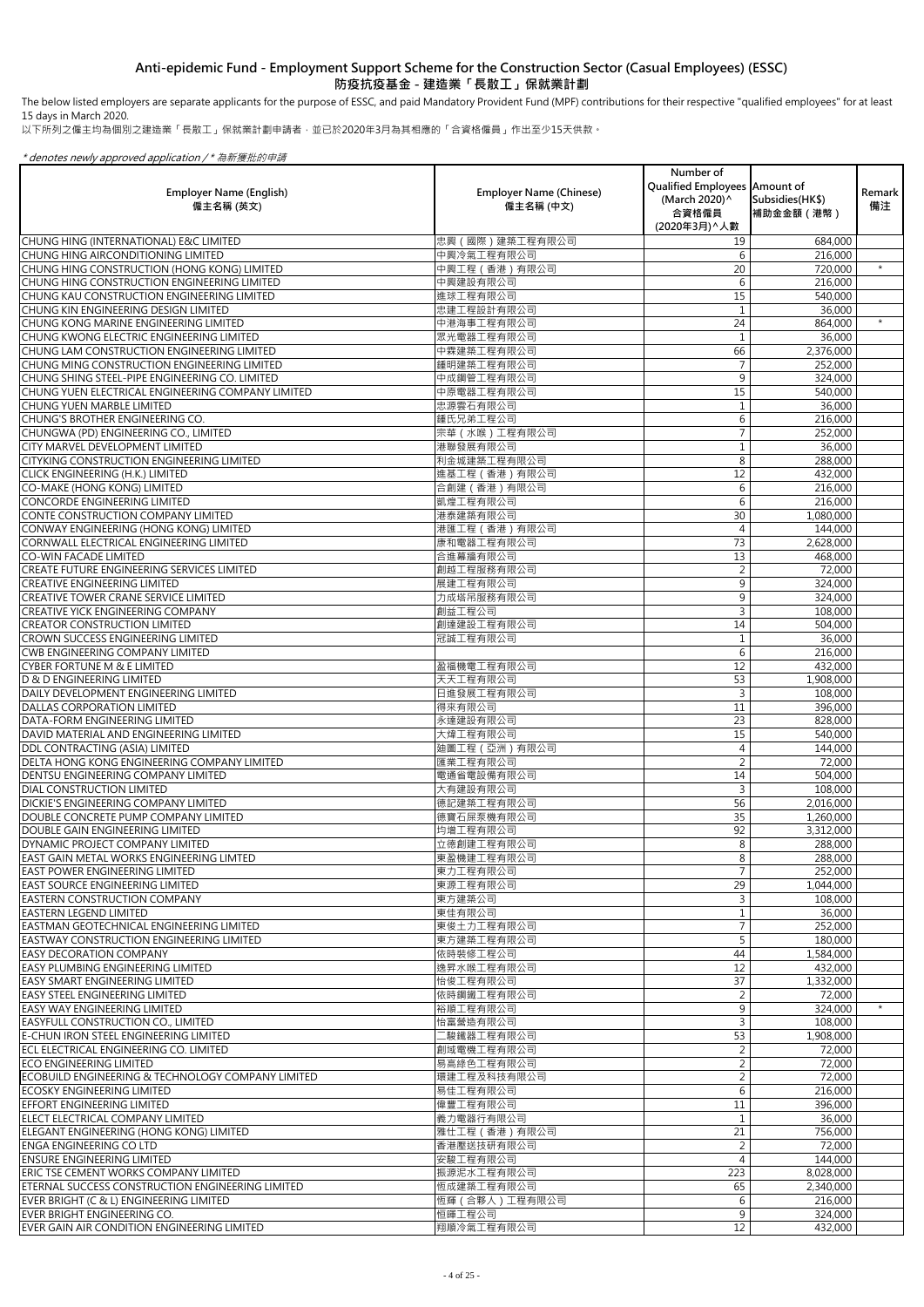The below listed employers are separate applicants for the purpose of ESSC, and paid Mandatory Provident Fund (MPF) contributions for their respective "qualified employees" for at least 15 days in March 2020.

以下所列之僱主均為個別之建造業「長散工」保就業計劃申請者,並已於2020年3月為其相應的「合資格僱員」作出至少15天供款。

| <b>Employer Name (English)</b><br>僱主名稱 (英文)                                                       | <b>Employer Name (Chinese)</b><br>僱主名稱 (中文) | Number of<br>Qualified Employees   Amount of<br>(March 2020) ^<br>合資格僱員<br>(2020年3月) ^ 人數 | Subsidies (HK\$)<br>補助金金額 (港幣) | Remark<br>備注 |
|---------------------------------------------------------------------------------------------------|---------------------------------------------|-------------------------------------------------------------------------------------------|--------------------------------|--------------|
| EVER GREEN DECORATION WORKS CO., LIMITED                                                          | 恒景裝修工程有限公司                                  |                                                                                           | 72,000                         |              |
| EVER GROWTH ENGINEERING LIMITED                                                                   | 進昇工程有限公司                                    |                                                                                           | 72,000                         |              |
| EVER NICE ENGINEERING LIMITED                                                                     | 佳恒工程有限公司                                    | 11                                                                                        | 396,000                        |              |
| EVER TEAM CONSTRUCTION ENGINEERING LIMITED                                                        | 永滙建築工程有限公司                                  | 83                                                                                        | 2,988,000                      |              |
| EVER TRADE ENGINEERING LIMITED                                                                    | 創業工程有限公司                                    | 11                                                                                        | 396,000                        |              |
| EVER VICTORY CONSTRUCTION ENGINEERING CO.<br><b>IEVERBEST LOGISTICS COMPANY LIMITED</b>           | 永勝工程公司<br>永佳船務運輸有限公司                        | 18                                                                                        | 36,000                         |              |
| EVERBRIGHT INTERNATIONAL ENGINEERING LIMITED                                                      | 永耀國際工程有限公司                                  | 6                                                                                         | 648,000<br>216,000             |              |
| <b>EVERGREEN ENGINEERING CO</b>                                                                   | 恆發工程公司                                      | 4                                                                                         | 144,000                        |              |
| EVERHOLD UNION ENGINEERING LIMITED                                                                | 聯兆工程有限公司                                    | 4                                                                                         | 144,000                        |              |
| EVERY GAIN ENGINEERING COMPANY                                                                    | 溢進機電工程公司                                    | 13                                                                                        | 468,000                        |              |
| <b>EXCEL HILL ENGINEERING LIMITED</b>                                                             | 卓峰工程有限公司                                    | 6                                                                                         | 216,000                        |              |
| <b>EXCEL PILING COMPANY LIMITED</b>                                                               | 恒輝打樁工程有限公司                                  | 45                                                                                        | 1,620,000                      |              |
| <b>EXCEL STAR ENGINEERING LIMITED</b>                                                             | 卓星工程有限公司                                    |                                                                                           | 36,000                         |              |
| EXCELINK ENGINEERING COMPANY LIMITED                                                              | 柏毅工程有限公司                                    | 15                                                                                        | 540,000                        |              |
| <b>EXPRESS ENGINEERING CONSTRUCTION LIMITED</b>                                                   | 超捷工程建築有限公司                                  | 15                                                                                        | 540,000                        |              |
| <b>FAI KEE CEMENT ENGINEER LIMITED</b>                                                            | 輝記泥水工程有限公司                                  | 51                                                                                        | 1,836,000                      |              |
| <b>FAI KEE ENGINEERING CO</b><br>FAI TENG ELECTRO ENGINEERING COMPANY                             | 輝記工程公司<br>輝騰電器工程公司                          | 12<br>29                                                                                  | 432,000<br>1,044,000           |              |
| FAI WAH ENGINEERING DEVELOPMENT LIMITED                                                           | 輝華工程發展有限公司                                  | 6                                                                                         | 216,000                        |              |
| FAI WONG IRON WORK CONSTRUCTION COMPANY LIMITED                                                   | 煇煌扎鐵工程有限公司                                  | 26                                                                                        | 936,000                        |              |
| <b>FAIRMAX ENGINEERING LIMITED</b>                                                                | 世豪工程有限公司                                    | 10                                                                                        | 360,000                        |              |
| <b>FAITH MARK CONSULTANTS LIMITED</b>                                                             | 毅信顧問有限公司                                    |                                                                                           | 72,000                         |              |
| <b>FAITH PROSPER COMPANY</b>                                                                      | 忠盛棚架工程公司                                    | 38                                                                                        | 1,368,000                      |              |
| <b>FAITH SILVER LIMITED</b>                                                                       | 飛兆有限公司                                      | 24                                                                                        | 864,000                        |              |
| <b>FALCON FOUNDATION ENGINEERING COMPANY LIMITED</b>                                              | 伍利錢地基工程有限公司                                 | 10                                                                                        | 360,000                        |              |
| <b>FAMOUS ABLE LIMITED</b>                                                                        | 榮景有限公司                                      |                                                                                           | 36,000                         |              |
| FANCY WORLD ENGINEERING LIMITED<br>FAR SMART ENGINEERING LIMITED                                  | 富利威工程有限公司<br>長駿工程有限公司                       | 9<br>13                                                                                   | 324,000                        |              |
| <b>FAS ENGINEERING LIMITED</b>                                                                    | 德維工程有限公司                                    | 27                                                                                        | 468,000<br>972,000             |              |
| <b>FAST GREAT ENGINEERING LIMITED</b>                                                             | 迅偉工程有限公司                                    |                                                                                           | 36,000                         |              |
| <b>FAT KEE COMPANY</b>                                                                            | 發記工程公司                                      |                                                                                           | 36,000                         |              |
| <b>FAT TUNG ENGINEERING LIMITED</b>                                                               | 發通工程有限公司                                    |                                                                                           | 144,000                        |              |
| FAT YAU KEE ENGINEERING COMPANY LIMITED                                                           | 發有記營造工程有限公司                                 | 55                                                                                        | 1,980,000                      |              |
| FEI LUNG ENGINEERING COMPANY LIMITED                                                              | 飛龍工程服務有限公司                                  | 32                                                                                        | 1,152,000                      |              |
| <b>FEI MAIDA ENGINEERING COMPANY</b>                                                              | 飛邁達工程公司                                     | $\overline{2}$                                                                            | 72,000                         |              |
| <b>FERTILE ENGINEERING LIMITED</b>                                                                | 富曉工程有限公司                                    |                                                                                           | 252,000                        |              |
| <b>FEWA CONSTRUCTION COMPANY LIMITED</b><br><b>FIDELITY DECORATION ENGINEERING COMPANY</b>        | 富達裝飾工程公司                                    | 23                                                                                        | 828,000                        |              |
| <b>FIDELITY DEVELOPMENT ENGINEERING LIMITED</b>                                                   | 富達發展工程有限公司                                  |                                                                                           | 108,000<br>36,000              |              |
| <b>FINE SMART ENGINEERING LIMITED</b>                                                             | 輝俊工程有限公司                                    | 10                                                                                        | 360,000                        |              |
| <b>FIRST ASIA ENGINEERING LIMITED</b>                                                             | 豐順工程有限公司                                    | 25                                                                                        | 900,000                        |              |
| <b>FIRST KITCHEN LIMITED</b>                                                                      | 壹廚有限公司                                      | 6                                                                                         | 216,000                        |              |
| <b>FLIGHT ENGINEERING CO.</b>                                                                     | 飛航電器工程公司                                    |                                                                                           | 180,000                        |              |
| <b>FOCUS CONSTRUCTION (H.K.) LIMITED</b>                                                          | 豪傑建築工程 (香港) 有限公司                            | 11                                                                                        | 396,000                        |              |
| FOOK HING ENGINEERING CO.                                                                         | 福興工程公司                                      | 34                                                                                        | 1,224,000                      |              |
| FOOK HOI TECHNOLOGY ENG AND TRADING LIMITED                                                       | 福海科技工程及貿易有限公司                               |                                                                                           | 108,000                        |              |
| <b>FOOK TSUEN ENGINEERING LIMITED</b><br>FOOK WING CONSTRUCTION ENGINEERING CO                    | 福泉工程有限公司<br>福荣建筑工程公司                        | 11<br>9                                                                                   | 396,000                        | $\star$      |
| <b>FOOK YOUNG CONSTRUCTION ENG CO</b>                                                             | 福榕建築工程公司                                    | 13                                                                                        | 324,000<br>468,000             |              |
| <b>FOOK YUEN ENGINEERING LIMITED</b>                                                              | 福源工程有限公司                                    | 4                                                                                         | 144,000                        |              |
| <b>FOON KEE ENGINEERING COMPANY LIMITED</b>                                                       | 寬記工程有限公司                                    | 23                                                                                        | 828,000                        |              |
| FOON KING MACHINERY ENGINEERING COMPANY LIMITED                                                   | 寬景基建工程有限公司                                  | 78                                                                                        | 2,808,000                      |              |
| FOR LUNG AIR - CONDITION ENGINEERING LIMITED                                                      | 科隆冷氣工程設備有限公司                                | 8                                                                                         | 288,000                        |              |
| <b>IFORE KIN ENGINEERING LIMITED</b>                                                              | 科建工程有限公司                                    | 20 <sup>2</sup>                                                                           | 720,000                        |              |
| FOREKEEN ELECTRICAL LIMITED                                                                       | 科建電器工程有限公司                                  | 6                                                                                         | 216,000                        |              |
| <b>FOREVER ASIA ENGINEERING LIMITED</b><br>FOREVER BRIGHT ENGINEERING COMPANY LIMITED             | 恆亞建築工程有限公司<br>揚亮工程有限公司                      | 145<br>8                                                                                  | 5,220,000<br>288,000           |              |
| <b>FOREVER ENG</b>                                                                                | 永倫工程                                        |                                                                                           | 72,000                         |              |
| FOREVER HIGH ENGINEERING COMPANY                                                                  | 永昇工程公司                                      |                                                                                           | 36,000                         |              |
| FORTUNE & TRIUMPHANT ENGINEERING CO., LIMITED                                                     | 鴻凱工程有限公司                                    | 18                                                                                        | 648,000                        |              |
| <b>FORTUNE CONTRACTORS LIMITED</b>                                                                | 富進建設有限公司                                    | 43                                                                                        | 1,548,000                      |              |
| FORTUNE ENGINEERING & TRADING LIMITED                                                             | 同發工程貿易有限公司                                  |                                                                                           | 72,000                         |              |
| <b>FORTUNE ENGINEERING E &amp; M LIMITED</b>                                                      | 科健工程有限公司                                    |                                                                                           | 36,000                         |              |
| <b>FORTUNE SIGN ENGINEERING LIMITED</b>                                                           | 福誌工程有限公司                                    |                                                                                           | 36,000                         |              |
| FORTUNE WORLD CONTRACTING CO., LIMITED                                                            | 富泰建築工程有限公司                                  | $\overline{2}$                                                                            | 72,000                         |              |
| FORWARD ELECTRIC & MACHINERY ENGINEERING LIMITED<br><b>FORWARD ELECTRICAL ENGINEERING LIMITED</b> | 科慧機電工程有限公司<br>富域工程有限公司                      | 47                                                                                        | 72,000<br>1,692,000            |              |
| <b>FOUNTAIN CONSTRUCTION ENGINEERING LIMITED</b>                                                  | 輝騰建築工程有限公司                                  | 21                                                                                        | 756,000                        |              |
| FOUR DIN CO., LIMITED                                                                             | 科電電機工程有限公司                                  | 13                                                                                        | 468,000                        |              |
| <b>FOURSOME CONSTRUCTION COMPANY LIMITED</b>                                                      | 四方建設有限公司                                    | 9                                                                                         | 324,000                        |              |
| <b>FU HONG CONSTRUCTION LIMITED</b>                                                               | 富康營造有限公司                                    |                                                                                           | 180,000                        |              |
| FU KOO ENGINEERING COMPANY LIMITED                                                                | 富高機電工程有限公司                                  | 5 <sup>1</sup>                                                                            | 180,000                        |              |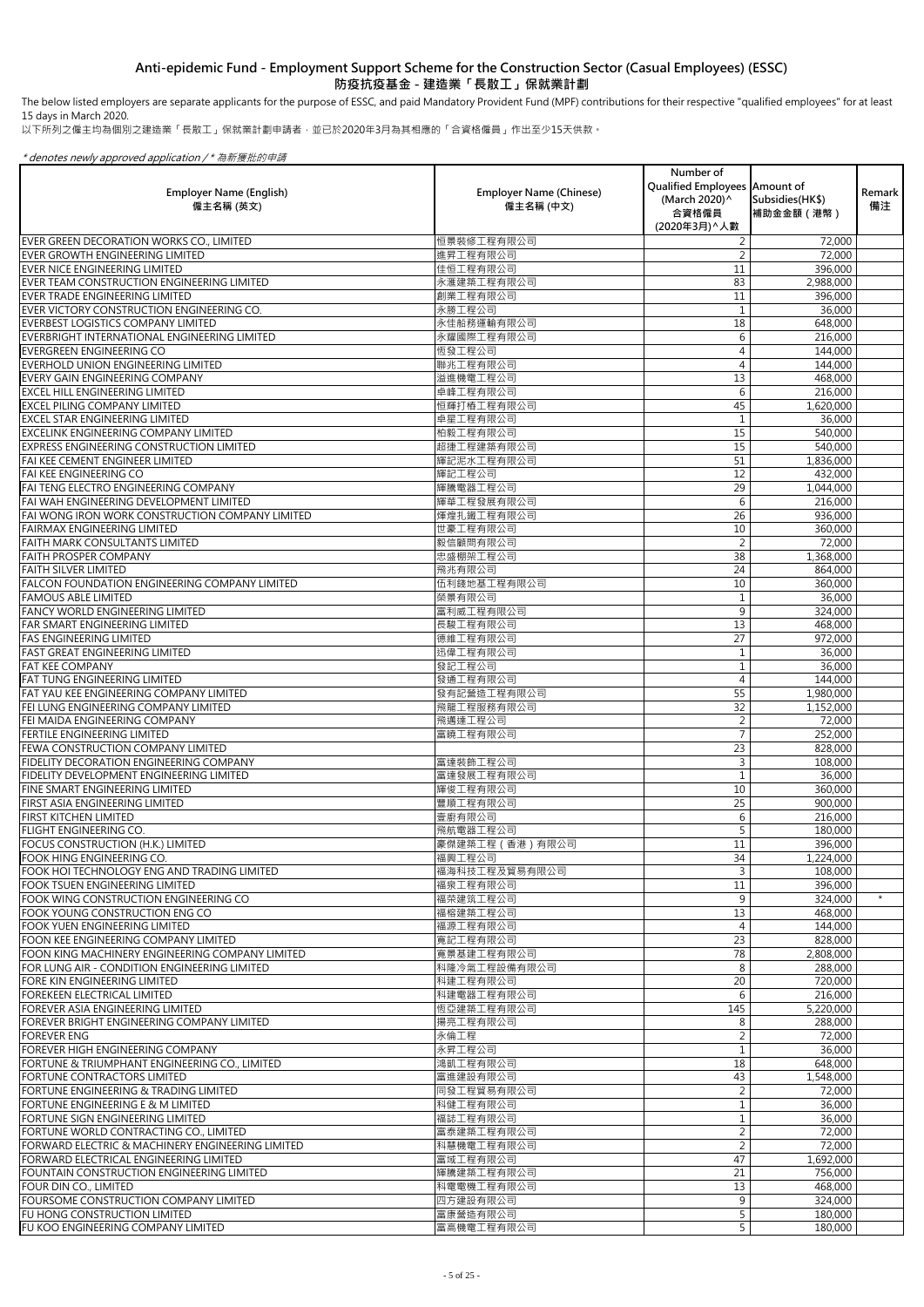The below listed employers are separate applicants for the purpose of ESSC, and paid Mandatory Provident Fund (MPF) contributions for their respective "qualified employees" for at least 15 days in March 2020.

以下所列之僱主均為個別之建造業「長散工」保就業計劃申請者,並已於2020年3月為其相應的「合資格僱員」作出至少15天供款。

|                                                                                                               |                                             | Number of<br>Qualified Employees Amount of |                               |                     |
|---------------------------------------------------------------------------------------------------------------|---------------------------------------------|--------------------------------------------|-------------------------------|---------------------|
| <b>Employer Name (English)</b><br>僱主名稱 (英文)                                                                   | <b>Employer Name (Chinese)</b><br>僱主名稱 (中文) | (March 2020) ^<br>合資格僱員                    | Subsidies (HK\$)<br>補助金金額(港幣) | <b>Remark</b><br>備注 |
|                                                                                                               | 富力工程 (亞洲)有限公司                               | (2020年3月) ^ 人數<br>9                        |                               |                     |
| FU LIK ENGINEERING (ASIA) COMPANY LIMITED<br>FU MING ENGINEERING CO                                           | 富明工程公司                                      | 6                                          | 324,000<br>216,000            |                     |
| FU ON (E & M) LIMITED                                                                                         | 富安機電有限公司                                    |                                            | 72,000                        |                     |
| FU SHING ENGINEERING TRANSPORTATION LIMITED                                                                   | 富成工程運輸有限公司                                  | 3                                          | 108,000                       |                     |
| FU SHING WATER-ELECT DECORATION WORKS LIMITED                                                                 | 富城水電裝飾工程有限公司                                |                                            | 252,000                       |                     |
| FU SING ENGINEERING COMPANY LIMITED                                                                           | 富昇建築有限公司                                    |                                            | 36,000                        |                     |
| FU TAI ELECTRIC AIR-CONDITION ENGINEERING LIMITED<br>FU TAT CONSTRUCTION (HONG KONG) LIMITED                  | 富泰水電冷氣工程有限公司<br>富達建築 (香港) 有限公司              | 19                                         | 36,000<br>684,000             |                     |
| FU TAT CONSTRUCTION LIMITED                                                                                   | 富達建築有限公司                                    | 3                                          | 108,000                       |                     |
| <b>FU WAH ENGINEERING COMPANY</b>                                                                             | 富華水喉工程公司                                    | 29                                         | 1,044,000                     |                     |
| FU XI (H.K.) ENGINEERING CO. LIMITED                                                                          | 福喜 (香港)工程有限公司                               |                                            | 144,000                       |                     |
| FUJI (CHINA) DECORATION & ENGINEERING CO LTD                                                                  | 富士 (中國) 装飾工程有限公司                            | 17                                         | 612,000                       |                     |
| <b>FUJI INTERIOR DECORATION COMPANY LIMITED</b>                                                               | 富士工程有限公司<br>福林電業工程有限公司                      | 6                                          | 216,000                       |                     |
| FUK LAM ELECTRICAL CONSTRUCTION LIMITED<br><b>FUK MING DECORATION WORKS</b>                                   | 復明工程公司                                      | 19<br>19                                   | 684,000<br>684,000            |                     |
| FULL CASTLE ENGINEERING LIMITED                                                                               | 富堡機電工程有限公司                                  | 6                                          | 216,000                       |                     |
| FULL WEALTH (J. F.) COMPANY LIMITED                                                                           | 晉富興業有限公司                                    | 84                                         | 3,024,000                     |                     |
| FULLCHAMP CONSTRUCTION ENGINEERING LIMITED                                                                    | 富駿建築工程有限公司                                  | 10                                         | 360,000                       |                     |
| <b>FULLWIN CONSTRUCTION ENGINEERING LIMITED</b>                                                               | 富盈建築工程有限公司                                  | 11                                         | 396,000                       |                     |
| <b>FULLY NEW LIMITED</b>                                                                                      | 溢新有限公司                                      | 6                                          | 216,000                       |                     |
| <b>FUNG LEE ENGINEERING LIMITED</b>                                                                           | 豐利工程有限公司<br>澧瀅水喉工程有限公司                      | $\overline{2}$<br>12                       | 72,000<br>432,000             |                     |
| FUNG YING PLUMBING ENGINEERING COMPANY LIMITED<br><b>GAIN LUCK ENGINEERING LIMITED</b>                        | 福盈工程有限公司                                    |                                            | 144,000                       |                     |
| <b>GALA ENGINEERING CO.</b>                                                                                   | 基力工程公司                                      |                                            | 108,000                       |                     |
| GALA MACHINERY ENGINEERING LIMITED                                                                            | 佳利機械工程有限公司                                  |                                            | 252,000                       |                     |
| <b>GAMMON IRON GATE CO LIMITED</b>                                                                            | 金門鐵閘有限公司                                    | 3                                          | 108,000                       |                     |
| <b>GATWICK ENGINEERING COMPANY</b>                                                                            | 機滙工程公司                                      | 2                                          | 72,000                        |                     |
| GEMSTAR ELECTRICAL AND MECHANICAL ENGINEERING CO. LIMITED                                                     | 駿昇機電工程有限公司                                  | 6                                          | 216,000                       |                     |
| GENTRY AND PROSPEROUS CONSTRUCTION (TRADING) COMPANY LIMITED<br>GENTRY AND PROSPEROUS ENGINEERING CO. LIMITED | 紳興工程 (貿易)有限公司<br>紳興工程有限公司                   | 19<br>23                                   | 684,000                       |                     |
| GENUINE TREASURE ACCESS AND SCAFFOLDING LIMITED                                                               | 俊川棚架設備有限公司                                  | 83                                         | 828,000<br>2,988,000          |                     |
| <b>GEOTECH ENGINEERING LIMITED</b>                                                                            | 土力資源有限公司                                    | 47                                         | 1,692,000                     |                     |
| GETHER-FORCE AIR-CONDITIONING ENGINEERING COMPANY LIMITED                                                     | 群力冷氣工程有限公司                                  |                                            | 36,000                        |                     |
| <b>GIGA EXPRESS LIMITED</b>                                                                                   | 快意國際有限公司                                    | 5                                          | 180,000                       |                     |
| <b>GLOBAL METAL AND ALUMINIUM ENGINEERING LIMITED</b>                                                         | 高寶鐵鋁工程有限公司                                  | 37                                         | 1,332,000                     |                     |
| <b>GLOBAL SUNNY ENGINEERING LIMITED</b>                                                                       | 創昇工程有限公司                                    | 51                                         | 1,836,000                     |                     |
| <b>GLORIOUS (H.K.) INTERNATIONAL LIMITED</b><br><b>GLORY EAGLE CORPORATION LIMITED</b>                        | 金輝 (香港)國際有限公司<br>鷹暉有限公司                     | 26                                         | 936,000<br>252,000            |                     |
| <b>GLORY FAITH CONSTRUCTION LIMITED</b>                                                                       | 萬暉建築有限公司                                    |                                            | 252,000                       |                     |
| <b>GLORY SUCCESS ENGINEERING COMPANY LIMITED</b>                                                              | 冠晟工程有限公司                                    | 6                                          | 216,000                       |                     |
| <b>GLOSS MIND SPORTS INTERNATIONAL LIMITED</b>                                                                | 亮志體育運動國際有限公司                                |                                            | 72,000                        |                     |
| <b>GOAL ENGINEERING COMPANY LIMITED</b>                                                                       | 浩駿工程有限公司                                    | 3                                          | 108,000                       |                     |
| <b>GOLD BRIGHT ENGINEERING (HK) LIMITED</b>                                                                   | 金輝工程 (香港) 有限公司                              | 5                                          | 180,000                       |                     |
| <b>GOLD FAI ELECTRICAL ENGINEERING LIMITED</b><br><b>GOLD MINE ENGINEERING LIMITED</b>                        | 金輝電器工程有限公司<br>富金工程有限公司                      | 20                                         | 720,000<br>180,000            |                     |
| <b>GOLD RISE ENGINEERING LIMITED</b>                                                                          | 金滙工程有限公司                                    | 21                                         | 756,000                       |                     |
| <b>GOLD SHINY ENGINEERING LIMITED</b>                                                                         | 金輝工程有限公司                                    | 6                                          | 216,000                       |                     |
| <b>GOLD STRAW &amp; AIR CONDITIONING CONTRACTOR</b>                                                           | 金茅冷氣工程                                      |                                            | 180,000                       |                     |
| <b>GOLD SUNFLOWER ENGINEERING LIMITED</b>                                                                     | 金葵工程有限公司                                    | 45                                         | 1,620,000                     |                     |
| <b>GOLD WIN ENGINEERING LIMITED</b>                                                                           | 高威營造有限公司                                    | 35                                         | 1,260,000                     |                     |
| <b>GOLD YORK STEELWORKS LIMITED</b><br><b>GOLDEN BILLOW ENGINEERING LIMITED</b>                               | 金旭鋼鐵工程有限公司<br>金濤結構工程有限公司                    |                                            | 36,000<br>144,000             |                     |
| <b>GOLDEN CITY FIRE ENGINEERING LIMITED</b>                                                                   | 金城消防工程有限公司                                  | 19                                         | 684,000                       |                     |
| <b>GOLDEN HUGO ENGINEERING LIMITED</b>                                                                        | 鴻俊工程有限公司                                    | 102                                        | 3,672,000                     |                     |
| <b>GOLDEN SUCCESS METAL ENGINEERING LIMITED</b>                                                               | 金成鐵器工程有限公司                                  | $\mathsf{Q}$                               | 324,000                       |                     |
| <b>GOLDEN UNION CONSTRUCTION ENGINEERING LIMITED</b>                                                          | 匯金建築工程有限公司                                  | $\overline{2}$                             | 72,000                        |                     |
| <b>GOLDFOO AIR CONDITION ENG CO</b>                                                                           | 金福冷氣工程公司                                    | 2                                          | 72,000                        |                     |
| <b>GOLDLINK CONSTRUCTION ENGINEERING LIMITED</b><br><b>GOOD CREATION ENGINEERING LIMITED</b>                  | 金聯建築工程有限公司<br>佳創工程有限公司                      | 15                                         | 540,000<br>180,000            |                     |
| <b>GOOD FAITH ELECTRIC POWER PROJECT LIMITED</b>                                                              | 誠信電力工程有限公司                                  | 12                                         | 432,000                       |                     |
| <b>GOOD FAME ENGINEERING (HK) LIMITED</b>                                                                     | 錦輝工程 (香港) 有限公司                              | 3                                          | 108,000                       |                     |
| <b>GOOD MIND ENGINEERING LIMITED</b>                                                                          | 駿傑工程有限公司                                    | 43                                         | 1,548,000                     |                     |
| <b>GOOD SUCCESS CONSTRUCTION ENGINEERING LIMITED</b>                                                          | 佳成建築工程有限公司                                  | 10                                         | 360,000                       |                     |
| <b>GOOD TIME COMPANY</b>                                                                                      | 時代電器工程公司                                    |                                            | 252,000                       |                     |
| <b>GOOD TIME UNION METAL WORKS COMPANY LIMITED</b>                                                            | 好時聯盈金屬工程有限公司                                |                                            | 36,000                        |                     |
| <b>GOOD TIME UNIVERSAL LIMITED</b><br><b>GOOD VIEW SCAFFOLD EQUIPMENT LIMITED</b>                             | 好時環球有限公司<br>新領域棚架設備有限公司                     |                                            | 144,000<br>36,000             |                     |
| <b>GOODPOINT ENGINEERING LIMITED</b>                                                                          | 鴻威工程有限公司                                    | $\overline{2}$                             | 72,000                        |                     |
| <b>GOODWEALTH CONSTRUCTION ENGINEERING LIMITED</b>                                                            | 益泉建築工程有限公司                                  | 14                                         | 504,000                       |                     |
| <b>GOODWELL ELECTRICAL CONTRACTOR &amp; SUPPLIER LTD</b>                                                      |                                             | 3                                          | 108,000                       |                     |
| GOODWILL ENGINEERING (HONG KONG) COMPANY LIMITED                                                              | 泰昌工程 (香港) 有限公司                              | 8                                          | 288,000                       |                     |
| <b>GOOFY ENGINEERING COMPANY LIMITED</b>                                                                      | 高飛水務工程有限公司                                  | $\overline{7}$                             | 252,000                       |                     |
| <b>GRACE TECHNOLOGY SYSTEM LIMITED</b>                                                                        | 證恩有限公司                                      | 4                                          | 144,000                       |                     |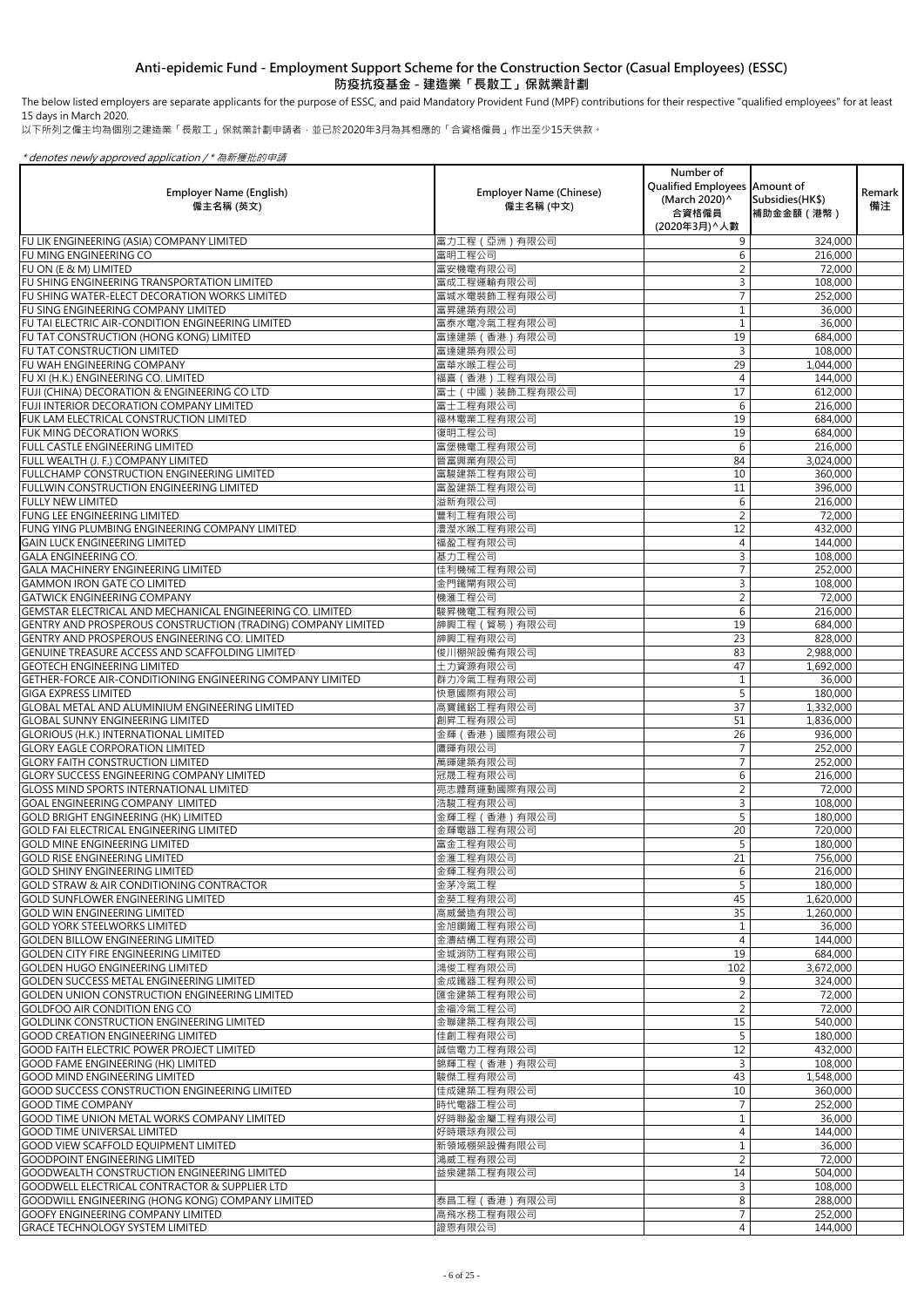The below listed employers are separate applicants for the purpose of ESSC, and paid Mandatory Provident Fund (MPF) contributions for their respective "qualified employees" for at least 15 days in March 2020.

以下所列之僱主均為個別之建造業「長散工」保就業計劃申請者,並已於2020年3月為其相應的「合資格僱員」作出至少15天供款。

|                                                                                                          |                                | Number of                                      |                      |         |
|----------------------------------------------------------------------------------------------------------|--------------------------------|------------------------------------------------|----------------------|---------|
| <b>Employer Name (English)</b>                                                                           | <b>Employer Name (Chinese)</b> | Qualified Employees Amount of<br>(March 2020)^ | Subsidies (HK\$)     | Remark  |
| 僱主名稱 (英文)                                                                                                | 僱主名稱 (中文)                      | 合資格僱員<br>(2020年3月) へ人數                         | 補助金金額 (港幣)           | 備注      |
| <b>GRAND ALLIANCE CONTRACTORS LIMITED</b>                                                                | 頂立營造有限公司                       | 42                                             | 1,512,000            |         |
| <b>GRAND CONSTRUCTION &amp; ELECTRICAL LIMITED</b>                                                       | 佳利機電有限公司                       | 3                                              | 108,000              |         |
| <b>GRAND FORTUNE CIVIL ENGINEERING COMPANY LIMITED</b>                                                   | 鴻運土木工程有限公司                     | 11                                             | 396,000              |         |
| <b>GRAND PROMISE (H.K) LIMITED</b><br><b>GRAND TEAM CONSTRUCTION COMPANY LIMITED</b>                     | 駿譽 (香港) 有限公司<br>卓聯建築工程有限公司     | 14<br>40                                       | 504,000<br>1,440,000 |         |
| <b>GRAND TIMES ELECTRIC ENGINEERING CO.</b>                                                              | 百盛電業工程公司                       | 2                                              | 72,000               | $\star$ |
| IGRAND TOP CONSTRUCTION ENGINEERING LIMITED                                                              | 廣昇建築工程有限公司                     | 196                                            | 7,056,000            | $\star$ |
| <b>GRANDPRIX INTERIOR CONTRACT AND ENGINEERING COMPANY LIMITED</b>                                       | 君達裝飾工程有限公司                     |                                                | 36,000               |         |
| <b>IGRANDSTONE ENGINEERING LIMITED</b>                                                                   | 宏磊工程有限公司                       | $\overline{3}$                                 | 108,000              |         |
| <b>GRANDTONE ENGINEERING LIMITED</b>                                                                     | 冠通工程有限公司                       | 4                                              | 144,000              |         |
| <b>IGRANHOLD CONSTRUCTION ENGINEERING LIMITED</b><br><b>GRANTER WOODWORK ENGINEERING COMPANY LIMITED</b> | 建灝建築工程有限公司<br>幹達木器工程有限公司       | 16<br>10                                       | 576,000<br>360,000   |         |
| <b>IGREAT CHANCE CONSTRUCTION ENGINEERING LIMITED</b>                                                    | 大昌建築工程有限公司                     | 6                                              | 216,000              |         |
| <b>GREAT CHINA ENGINEERING LIMITED</b>                                                                   | 大中華防水工程有限公司                    | 6                                              | 216,000              |         |
| <b>GREAT FIRE ENGINEERING LIMITED</b>                                                                    | 宏基消防工程有限公司                     |                                                | 252,000              |         |
| <b>GREAT GOLD DEVELOPMENT LIMITED</b>                                                                    | 金浩發展有限公司                       | 4                                              | 144,000              |         |
| <b>GREAT POWER CONSTRUCTION LIMITED</b>                                                                  | 宏力建設工程有限公司                     |                                                | 108,000              |         |
| <b>GREAT POWER ENGINEERING (HK) LIMITED</b><br><b>GREEN WORLD ENGINEERING COMPANY LIMITED</b>            | 震力工程 (香港)有限公司<br>綠宇工程有限公司      | 3<br>18                                        | 108,000<br>648,000   |         |
| <b>GROWTECH LIMITED</b>                                                                                  | 高特爾有限公司                        | 3                                              | 108,000              |         |
| <b>GS CONSULTANCY (HK) LIMITED</b>                                                                       | 金星工程 (香港) 有限公司                 |                                                | 36,000               |         |
| <b>G-WAH ENGINEERING LIMITED</b>                                                                         | 智華工程有限公司                       | 36                                             | 1,296,000            |         |
| <b>H. F ENGINEERING LIMITED</b>                                                                          | 雄發工程有限公司                       |                                                | 36,000               |         |
| H.K. SCAFFRAME SYSTEM LIMITED                                                                            | 加豐棚架有限公司                       | 37                                             | 1,332,000            |         |
| <b>HACELY FACADE ENGINEERING LIMITED</b><br><b>HACELY FACADE INSTALLATION COMPANY LIMITED</b>            | 喜而利幕墻工程有限公司                    | 114<br>25                                      | 4,104,000            |         |
| HAI YANG CURTAIN WALL AND DECORATION ENGINEERING LIMITED                                                 | 喜而利幕墻安裝有限公司<br>海洋幕牆裝飾工程有限公司    | 23                                             | 900,000<br>828,000   |         |
| HANCRETE ENGINEERING COMPANY LIMITED                                                                     | 輕而堅工程有限公司                      | 29                                             | 1,044,000            |         |
| <b>HANDY QUICK BUILDING COMPANY</b>                                                                      | 方便快捷建築公司                       |                                                | 36,000               |         |
| HANG CANG MACHINERY ENGINEERING COMPANY LIMITED                                                          | 恒基機械工程有限公司                     |                                                | 36,000               |         |
| HANG CHEONG METAL & GLASS ENGINEERING COMPANY LIMITED                                                    | 恒昌五金玻璃工程有限公司                   | $\overline{2}$                                 | 72,000               |         |
| IHANG CHEUNG ENGINEERING CO.<br>HANG CHI PLUMBING ENGINEERING LIMITED                                    | 恒昌工程公司                         | 4<br>10                                        | 144,000              |         |
| HANG CHONG ENGINEERING COMPANY LIMITED                                                                   | 恒志水電工程有限公司<br>恒昌水喉工程有限公司       | 5                                              | 360,000<br>180,000   |         |
| HANG CHUN DESIGN DECORATION COMPANY LIMITED                                                              | 恆駿設計裝飾有限公司                     |                                                | 36,000               | $\star$ |
| HANG CHUN ENGINEERING COMPANY LIMITED                                                                    | 恒俊工程有限公司                       | 28                                             | 1,008,000            |         |
| HANG DA ENGINEERING CO                                                                                   | 恒達工程公司                         |                                                | 252,000              |         |
| <b>HANG FAI COMPANY</b>                                                                                  | 恒暉工程公司                         | 3                                              | 108,000              |         |
| HANG FAI CONSTRUCTION COMPANY LIMITED<br>HANG FAI ELECTRICAL ENGINEERING LIMITED                         | 恒輝建業有限公司<br>恆輝電氣工程有限公司         | 34<br>33                                       | 1,224,000            |         |
| HANG FAI ENGINEERING COMPANY LIMITED                                                                     | 恒輝建設工程有限公司                     | 5                                              | 1,188,000<br>180,000 |         |
| HANG FU ENGINEERING CO.                                                                                  | 恒富工程公司                         | 54                                             | 1,944,000            |         |
| HANG HING ENGINEERING DEVELOPMENT LIMITED                                                                | 恒興工程發展有限公司                     | 4                                              | 144,000              |         |
| HANG KEE BUILDERS COMPANY LIMITED                                                                        | 恒記建築有限公司                       | 6                                              | 216,000              |         |
| HANG KEE DEVELOPMENT COMPANY LIMITED                                                                     | 恒記發展有限公司                       | 5                                              | 180,000              |         |
| HANG KEE ENGINEERING COMPANY LIMITED<br>HANG KING ENGINEERING CO.                                        | 恒記工程有限公司<br>珩璟工程公司             | 266<br>4                                       | 9,576,000<br>144,000 |         |
| HANG KONG ENGINEERING LIMITED                                                                            | 恆江工程有限公司                       |                                                | 108,000              |         |
| HANG LEE ENGINEERING CO                                                                                  | 恒利工程公司                         |                                                | 72,000               |         |
| HANG SHUN DECORATION CONTRACTING LIMITED                                                                 | 恒信裝飾承造有限公司                     | $\overline{2}$                                 | 72,000               |         |
| HANG SHUN PROJECT ENGINEERING COMPANY LIMITED                                                            | 恆順裝飾工程有限公司                     |                                                | 72,000               |         |
| HANG SING IRON ENGINEERING COMPANY LIMITED                                                               | 恒盛鋼鐵工程有限公司                     | $\overline{2}$                                 | 72,000               |         |
| HANG TAI CO<br><b>HANG TAK BUILDING CO. LIMITED</b>                                                      | 恒泰工程公司<br>恆德建築有限公司             | 6<br>17                                        | 216,000<br>612,000   |         |
| <b>HANG TAK CONSTRUCTION LIMITED</b>                                                                     | 恒德工程有限公司                       | $\mathcal{E}$                                  | 108,000              |         |
| <b>HANG WAI CONTRACTING COMPANY LIMITED</b>                                                              | 恒威營造有限公司                       | $\overline{3}$                                 | 108,000              |         |
| HANG WEI PAINTING COMPANY LIMITED                                                                        | 恒瑋油漆有限公司                       |                                                | 72,000               |         |
| IHANG YICK GATE ENGINEERING LIMITED                                                                      | 恒益捲閘工程有限公司                     | 114                                            | 4,104,000            |         |
| IHANG YIK METALWORK & ENGINEERING COMPANY                                                                | 恒益五金工程公司                       |                                                | 36,000               |         |
| HANG YIU CONSTRUCTION COMPANY LIMITED<br>HANGFAT ELECTRIC ENGINEERING LIMITED                            | 恆耀建築有限公司<br>恒發電力工程有限公司         | $\overline{2}$<br>9                            | 72,000<br>324,000    |         |
| HAO SHENG ENGINEERING COMPANY LIMITED                                                                    | 灝盛工程有限公司                       |                                                | 36,000               |         |
| HAPPY LAND (HK) LIMITED                                                                                  | 快樂田有限公司                        |                                                | 36,000               |         |
| <b>HAPPY OCEAN ENGINEERING</b>                                                                           | 悦海洋工程公司                        | 24                                             | 864,000              |         |
| <b>I</b> HARAPLAZA CONSTRUCTION LIMITED                                                                  | 港城建築工程有限公司                     | 50                                             | 1,800,000            |         |
| HARVEST CIVIL AND ENGINEERING CO.<br>HARVEST ENGINEERING DEVELOPMENT LIMITED                             | 豐成工程公司<br>軒誠工程發展有限公司           | 6                                              | 216,000              |         |
| HARVEST TRUTH (HONG KONG) LIMITED                                                                        | 逸信 (香港) 有限公司                   | 135<br>6                                       | 4,860,000<br>216,000 |         |
| <b>HE YING ENGINEER COMPANY</b>                                                                          | 合盈工程公司                         | 3                                              | 108,000              |         |
| HEFTY ENGINEERING CO. LIMITED                                                                            | 恒裕建設投資有限公司                     | 61                                             | 2,196,000            |         |
| HEINIKAI ENGINEERING COMPANY LIMITED                                                                     | 喜力佳工程有限公司                      | 3                                              | 108,000              |         |
| HENG ON TRANSPORTATION & CONSTRUCTION CO., LIMITED                                                       | 恆安運輸基建有限公司                     | 69                                             | 2,484,000            |         |
| HF METAL ENGINEERING LIMITED                                                                             | 恒豐鐵器工程有限公司                     | $\overline{2}$                                 | 72,000               |         |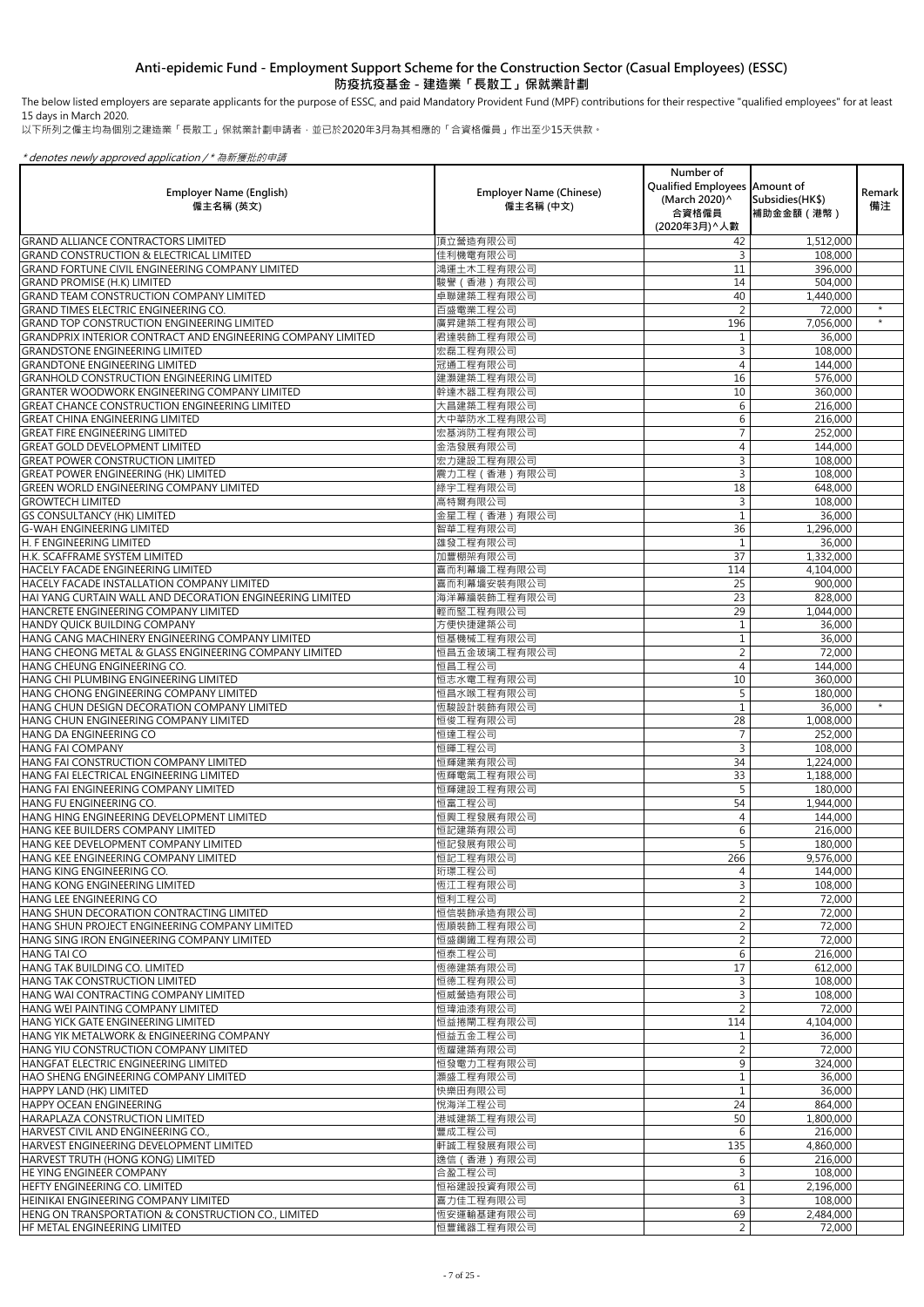以下所列之僱主均為個別之建造業「長散工」保就業計劃申請者,並已於2020年3月為其相應的「合資格僱員」作出至少15天供款。

### \* denotes newly approved application / \* 為新獲批的申請

| <b>Employer Name (English)</b><br>僱主名稱 (英文)                                                         | <b>Employer Name (Chinese)</b><br>僱主名稱 (中文) | Number of<br>Qualified Employees   Amount of<br>(March 2020) ^<br>合資格僱員<br>(2020年3月) ^ 人數 | Subsidies (HK\$)<br>補助金金額(港幣) | Remark  <br>備注 |
|-----------------------------------------------------------------------------------------------------|---------------------------------------------|-------------------------------------------------------------------------------------------|-------------------------------|----------------|
| HIGH-LEVEL (ASIA) ENGINEERING CO.                                                                   | 亞洲興龍工程公司                                    |                                                                                           | 36,000                        |                |
| HIN KEE ENGINEERING LIMITED                                                                         | 軒記工程有限公司                                    | 5                                                                                         | 180,000                       |                |
| HIN TAT ENGINEERING LIMITED                                                                         | 顯達建材工程有限公司                                  |                                                                                           | 252,000                       |                |
| HING FAT (ALUMINUM AND STEEL) ASIA ENGINEERING COMPANY LIMITED                                      | 興發 (鋁鋼)亞洲工程有限公司                             | 11                                                                                        | 396,000                       |                |
| <b>HING KEE CO</b>                                                                                  | 興記公司                                        | 8                                                                                         | 288,000                       |                |
| HING LEE ENGINEERING LIMITED                                                                        | 興利 (中港)工程有限公司                               | 17                                                                                        | 612,000                       |                |
| HING MING GONDOLA (HK) COMPANY LIMITED                                                              | 興銘吊船 (香港) 有限公司                              | 21                                                                                        | 756,000                       |                |
| HING SHING ELECTRICAL ENGINEERING CO., LIMITED                                                      | 興誠電器工程有限公司                                  |                                                                                           | 144,000                       |                |
| HING WAH DRILL CUT ENGINEERING LIMITED                                                              | 興華鑽切工程有限公司                                  |                                                                                           | 144,000                       |                |
| HING YIP ENGINEERING CO.                                                                            | 興業工程公司                                      | 2                                                                                         | 72,000                        |                |
| HIP SHING STEEL WORKS ENGINEERING COMPANY LIMITED                                                   | 協盛鋼鐵工程有限公司                                  |                                                                                           | 180,000                       |                |
| <b>HIP WING GLASS WORKS</b><br>HIPPOCAMPUS CONSTRUCTION COMPANY LIMITED                             | 協榮玻璃工程<br>海馬建築有限公司                          |                                                                                           | 108,000<br>36,000             |                |
| HK ROADS & BRIDGES ENGINEERING LIMITED                                                              | 香港路橋工程有限公司                                  | 5                                                                                         | 180,000                       |                |
| HO CHAU & SONS (HK) ENGINEERING LIMITED                                                             | 浩洲(唐氏)工程有限公司                                | 136                                                                                       | 4,896,000                     |                |
| HO CHAU CONSTRUCTION COMPANY LIMITED                                                                | 浩洲建築有限公司                                    | 51                                                                                        | 1,836,000                     |                |
| HO CHEUNG CIVIL ENGINEERING LIMITED                                                                 | 浩祥土木工程有限公司                                  | 19                                                                                        | 684,000                       |                |
| HO CHUN CONSTRUCTION COMPANY LIMITED                                                                | 顥俊建築工程有限公司                                  | 14                                                                                        | 504,000                       |                |
| HO CHUNG KEE WATER & ELECTRICAL ENGINEERING LIMITED                                                 | 何忠記水電工程有限公司                                 |                                                                                           | 252,000                       |                |
| HO DING ENGINEERING CO. LIMITED                                                                     | 灝鼎工程有限公司                                    | 66                                                                                        | 2,376,000                     |                |
| HO FAI STEEL ENGINEERING LIMITED                                                                    | 浩輝鋼鐵工程有限公司                                  |                                                                                           | 180,000                       |                |
| HO KING ENGINEERING INTERNATIONAL CO., LIMITED                                                      | 皓景工程有限公司                                    | $\overline{7}$                                                                            | 252,000                       | $\star$        |
| HO PAK KEE ENGINEERING LIMITED                                                                      | 何柏記工程有限公司                                   | 11                                                                                        | 396,000                       |                |
| HO SING CONSTRUCTION ENGINEERING LIMITED                                                            | 灏昇工程有限公司                                    |                                                                                           | 144,000                       |                |
| <b>HO SO ENGINEERING LIMITED</b>                                                                    | 何蘇工程有限公司                                    |                                                                                           | 252,000                       |                |
| HO WAH CIVIL ENGINEERING CO., LIMITED                                                               | 浩華創建工程有限公司                                  |                                                                                           | 36,000                        |                |
| HO WAH STEEL STRUCTURE ENGINEERING LIMITED                                                          | 浩華鋼結構工程有限公司                                 | 9                                                                                         | 324,000                       |                |
| HO YICK ENGINEERING CO.                                                                             | 合益工程公司                                      | 22                                                                                        | 792,000                       |                |
| <b>HO YICK LEVELING CO. LIMITED</b>                                                                 | 合益平水有限公司                                    | 133                                                                                       | 4,788,000                     |                |
| <b>HO YIN COMPANY</b>                                                                               | 豪研工程公司                                      | 10                                                                                        | 360,000                       |                |
| HOI FAI DIVING CONTRACTORS CO., LIMITED                                                             | 海輝潛水工程有限公司                                  |                                                                                           | 180,000                       |                |
| HOI KEE CONSTRUCTION LIMITED                                                                        | 海記工程有限公司                                    | $\overline{7}$                                                                            | 252,000                       |                |
| HOI LUEN ENGINEERING COMPANY LIMITED                                                                | 海聯工程有限公司                                    | 11<br>$\overline{7}$                                                                      | 396,000                       |                |
| HOI LUN ENGINEERING COMPANY LIMITED                                                                 | 海倫工程有限公司                                    |                                                                                           | 252,000                       |                |
| HOI SING DECORATION ENGINEERING COMPANY LIMITED<br>HOI WANG METAL SCAFFOLDING ENGINEERING LIMITED   | 海城裝飾工程有限公司<br>海旺金屬棚架工程有限公司                  | 277                                                                                       | 9,972,000                     |                |
| HOI YEUNG MAN HO ENGINEERING LIMITED                                                                | 海洋文豪工程有限公司                                  | 8                                                                                         | 144,000<br>288,000            |                |
| HOLD IN ONE ENGINEERING CO.                                                                         | 康盛電器工程公司                                    | 3                                                                                         | 108,000                       |                |
| <b>HOLLY CONSORTIUM COMPANY LIMITED</b>                                                             | 賀利合股有限公司                                    | 107                                                                                       | 3,852,000                     |                |
| HON FUNG ENGINEERING LIMITED                                                                        | 漢峯工程有限公司                                    | 41                                                                                        | 1,476,000                     | $\star$        |
| HON KEI CONSTRUCTION LIMITED                                                                        | 漢基建築有限公司                                    |                                                                                           | 180,000                       |                |
| HON WING CURTAIN WALL LIMITED                                                                       | 漢榮幕牆有限公司                                    | 8                                                                                         | 288,000                       |                |
| HONEST AIR-CON ENGINEERING LIMITED                                                                  | 誠信冷氣工程有限公司                                  | 8                                                                                         | 288,000                       |                |
| <b>HONEST CIVIL ENGINEERING LIMITED</b>                                                             | 安業土木工程有限公司                                  | 18                                                                                        | 648,000                       |                |
| HONEST HILL ENGINEERING LIMITED                                                                     | 信宏工程有限公司                                    |                                                                                           | 180,000                       |                |
| HONEST SCAFFOLDING COMPANY LIMITED                                                                  | 堅信棚業工程有限公司                                  | 17                                                                                        | 612,000                       |                |
| HONG CHANG CONSTRUCTION FOUNDATIONS (HOLDINGS) LIMITED                                              | 洪昌建築地基 (集團) 有限公司                            | 69                                                                                        | 2,484,000                     |                |
| HONG FANG ENGINEERING COMPANY LIMITED                                                               | 漢豐工程有限公司                                    |                                                                                           | 252,000                       |                |
| HONG FU ENGINEERING COMPANY LIMITED                                                                 | 康富工程有限公司                                    |                                                                                           | 180,000                       |                |
| HONG KEE STAINLESS-STEEL WORKS LIMITED                                                              | 康記不銹鋼工程有限公司                                 | $\overline{2}$                                                                            | 72,000                        |                |
| HONG KONG CHUN TAT E&M ENGINEERING LIMITED<br>HONG KONG SHANGHAI BUILDING MATERIALS COMPANY LIMITED | 香港駿達機電工程有限公司<br>香港上海嘉華建材有限公司                | 15<br>9                                                                                   | 540,000                       |                |
| <b>HONG KONG WELDING LIMITED</b>                                                                    | 香港焊接有限公司                                    |                                                                                           | 324,000                       |                |
| <b>HONG PING</b>                                                                                    | 康平工程公司                                      | 12                                                                                        | 252,000<br>432,000            |                |
| HONG YIP ENGINEERING CO. LIMITED                                                                    | 康業工程有限公司                                    |                                                                                           | 36,000                        |                |
| HONNEX ENGINEERING COMPANY LIMITED                                                                  | 康力工程有限公司                                    |                                                                                           | 36,000                        |                |
| HONOUR SINCERE ENGINEERING LIMITED                                                                  | 信誠工程香港有限公司                                  | 6                                                                                         | 216,000                       |                |
| HONOUR WEALTH ENGINEERING LIMITED                                                                   | 富得工程有限公司                                    | 18                                                                                        | 648,000                       |                |
| HOP CHEONG METAL ENGINEERING COMPANY LIMITED                                                        | 合昌五金工程有限公司                                  | 19                                                                                        | 684,000                       |                |
| HOP FAT SCAFFOLDING SERVICE LIMITED                                                                 | 合發棚業工程有限公司                                  | 19                                                                                        | 684,000                       |                |
| HOP FAT STRUCTURAL STEEL ENGINEERING COMPANY LIMITED                                                | 合發鋼結構工程有限公司                                 | 71                                                                                        | 2,556,000                     |                |
| HOP FAT YUK YING ENGINEERING LIMITED                                                                | 合發旭英工程有限公司                                  | 286                                                                                       | 10,296,000                    |                |
| <b>HOP HING ENGINEERING LIMITED</b>                                                                 | 合興工程有限公司                                    | 13                                                                                        | 468,000                       |                |
| HOP KEE (KAM FAI) ENGINEERING COMPANY LIMITED                                                       | 合記 (金輝)工程有限公司                               | 29                                                                                        | 1,044,000                     |                |
| HOP KEE CONSTRUCTION COMPANY LIMITED                                                                | 合記工程有限公司                                    | 34                                                                                        | 1,224,000                     |                |
| HOP KWAN CONSTRUCTION ENGINEERING LIMITED                                                           | 合群建築工程有限公司                                  |                                                                                           | 180,000                       |                |
| HOP LEE BUILDERS COMPANY LIMITED                                                                    | 合利營造有限公司                                    | 9                                                                                         | 324,000                       |                |
| <b>HOP LEE CONSTRUCTION WORKS LIMITED</b>                                                           | 合利建造工程有限公司                                  |                                                                                           | 144,000                       |                |
| HOP LEE DRAINAGE & PLUMBING LIMITED<br><b>HOP LEE DRAINAGE WORKS CO</b>                             | 合利渠務水務有限公司<br>合利渠務工程公司                      |                                                                                           | 36,000<br>252,000             |                |
| <b>HOP LEE ENGINEERING (HK) LIMITED</b>                                                             | 合利工程 (香港) 有限公司                              | 74                                                                                        | 2,664,000                     |                |
| HOP LEE ENGINEERING CO                                                                              | 合利工程公司                                      | 13                                                                                        | 468,000                       |                |
| <b>HOP LICK COMPANY</b>                                                                             | 合力公司                                        | 9 <sup>1</sup>                                                                            | 324,000                       |                |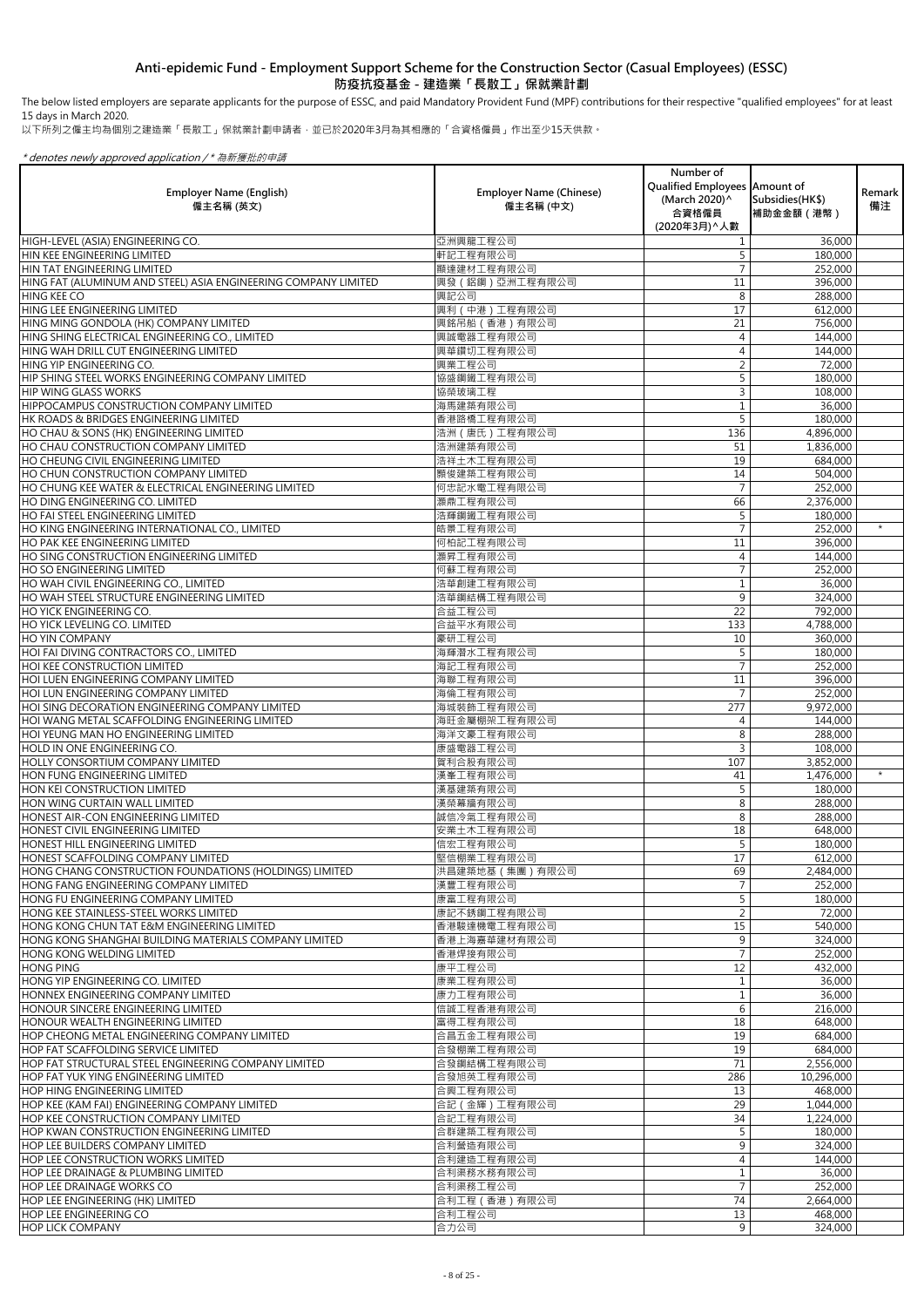以下所列之僱主均為個別之建造業「長散工」保就業計劃申請者,並已於2020年3月為其相應的「合資格僱員」作出至少15天供款。

\* denotes newly approved application / \* 為新獲批的申請

| <b>Employer Name (English)</b><br>僱主名稱 (英文)                                                    | <b>Employer Name (Chinese)</b><br>僱主名稱 (中文) | Number of<br>Qualified Employees   Amount of<br>(March 2020) ^<br>合資格僱員<br>(2020年3月) ^ 人數 | Subsidies (HK\$)<br>補助金金額 (港幣) | Remark<br>備注 |
|------------------------------------------------------------------------------------------------|---------------------------------------------|-------------------------------------------------------------------------------------------|--------------------------------|--------------|
| <b>HOP LUNG GEOTECHNICAL ENGINEERING LIMITED</b>                                               | 合隆土力工程有限公司                                  | 6                                                                                         | 216,000                        |              |
| <b>HOP SHING</b>                                                                               | 合誠                                          |                                                                                           | 144,000                        |              |
| <b>HOP SHING WATERPROOF CONSTRUCTION COMPANY LIMITED</b>                                       | 合成防水工程有限公司                                  | 43                                                                                        | 1,548,000                      |              |
| <b>HOP YICK METAL WORKS LIMITED</b>                                                            | 合益五金工程有限公司                                  |                                                                                           | 252,000                        |              |
| <b>HOUHON ELECTRICAL ENGINEERING COMPANY LIMITED</b>                                           | 浩瀚電機工程有限公司                                  |                                                                                           | 72,000                         |              |
| <b>HOUNG KEE (ASIA) LIMITED</b>                                                                | 康記亞洲有限公司                                    |                                                                                           | 108,000                        |              |
| <b>HSIN HUNG ON ENGINEERING LIMITED</b><br><b>HUA SHUN DECORATION WORKS COMPANY</b>            | 新鴻安工程有限公司<br>華信裝飾工程公司                       | 9                                                                                         | 324,000<br>36,000              |              |
| <b>HUANENG XINYE DECORATION COMPANY LIMITED</b>                                                | 華能鑫業裝飾有限公司                                  | 15                                                                                        | 540,000                        |              |
| <b>HUGE BRIGHT ENGINEERING CO</b>                                                              | 光輝工程公司                                      |                                                                                           | 72,000                         |              |
| <b>HUGE DRAGON ENGINEERING LIMITED</b>                                                         | 龍昇工程有限公司                                    | 47                                                                                        | 1,692,000                      |              |
| <b>HUGE FAT ENGINEERING COMPANY LIMITED</b>                                                    | 宏發工程發展有限公司                                  | 3                                                                                         | 108,000                        |              |
| <b>HUGE LOYAL MANAGEMENT LIMITED</b>                                                           | 大萊管理有限公司                                    | 17                                                                                        | 612,000                        |              |
| HUI KAI CONSTRUCTION ENGINEERING COMPANY LIMITED                                               | 滙基建築工程有限公司                                  | 20                                                                                        | 720,000                        |              |
| <b>HUI LI GONDOLA LIMITED</b>                                                                  | 滙力吊船有限公司                                    | 10                                                                                        | 360,000                        |              |
| HUNG BIU MACHINERY AND ENGINEERING COMPANY LIMITED                                             | 鴻彪機械工程有限公司                                  | 6                                                                                         | 216,000                        |              |
| <b>HUNG CHOI ENGINEERING COMPANY LIMITED</b>                                                   | 洪財工程有限公司                                    | 11                                                                                        | 396,000                        |              |
| <b>HUNG CHUN ENGINEER COMPANY</b>                                                              | 鴻俊工程公司                                      |                                                                                           | 36,000                         |              |
| HUNG FAT SCAFFOLDING WORKS LIMITED                                                             | 鴻發棚業工程有限公司                                  | 6                                                                                         | 216,000                        |              |
| <b>HUNG HING CONSTRUCTION ENGINEERING LIMITED</b>                                              | 洪興建築工程有限公司                                  | 114                                                                                       | 4,104,000                      |              |
| <b>HUNG KEI BAMBOO SCAFFOLDING WORKS LIMITED</b>                                               | 雄基棚業工程有限公司                                  |                                                                                           | 72,000                         | $\star$      |
| HUNG KEY E & M ENGINEERING COMPANY LIMITED                                                     | 鴻基機電工程有限公司<br>紅利工程有限公司                      | 2                                                                                         | 72,000                         |              |
| <b>HUNG LI ENGINEERING LIMITED</b><br><b>HUNG NGAI ELECTRICITY ENGINEERING COMPANY LIMITED</b> | 鴻毅電器工程有限公司                                  | 22                                                                                        | 792,000<br>108,000             |              |
| <b>HUNG TAI BUILDING CONSTRUCTION &amp; ENGINEERING CO. LIMITED</b>                            | 鴻泰建築工程有限公司                                  |                                                                                           | 108,000                        |              |
| <b>HUNG TAT ENGINEERING</b>                                                                    | 鴻達工程                                        | 9                                                                                         | 324,000                        |              |
| HUNG TIN ENGINEERING CO., LIMITED                                                              | 鴻田工程有限公司                                    |                                                                                           | 180,000                        |              |
| HUNG TUNG CONSTRUCTION COMPANY LIMITED                                                         | 亨通建造有限公司                                    | 54                                                                                        | 1,944,000                      |              |
| HUNG WAI PLUMBING ENGINEERING COMPANY                                                          | 洪衛水喉工程公司                                    |                                                                                           | 144,000                        |              |
| <b>HUNG WAN CONSTRUCTION CO LTD</b>                                                            |                                             |                                                                                           | 36,000                         |              |
| IHUNG YAT ENGINEERING LIMITED                                                                  | 鴻溢建築工程有限公司                                  | 32                                                                                        | 1,152,000                      |              |
| I.R.E. CORPORATION (HK & MACAU) LIMITED                                                        | 日麗雅 (港澳)有限公司                                | 6                                                                                         | 216,000                        |              |
| <b>IDEAL ENGINEERING COMPANY LIMITED</b>                                                       | 致福工程有限公司                                    |                                                                                           | 108,000                        |              |
| INN LIGHT DEVICE LIMITED                                                                       | 盈光設備有限公司                                    |                                                                                           | 36,000                         |              |
| INNOVATIVE CONSTRUCTION (SINO) LIMITED                                                         | 創豐建築有限公司                                    | 247                                                                                       | 8,892,000                      |              |
| INOX STEEL ENGINEERING LIMITED                                                                 | 弘國鋼鐵工程有限公司                                  | 11                                                                                        | 396,000                        |              |
| <b>INSPIRE FORCE ENGINEERING LIMITED</b><br>INTERIOR JOINERY & DESIGN COMPANY LIMITED          | 新力健工程有限公司<br>永新裝飾設計工程有限公司                   | 3<br>52                                                                                   | 108,000<br>1,872,000           |              |
| INVISION CONSTRUCTION COMPANY LIMITED                                                          | 願景工程有限公司                                    | 200                                                                                       | 7,200,000                      |              |
| <b>INWAY LIMITED</b>                                                                           | 英滙有限公司                                      | 11                                                                                        | 396,000                        |              |
| <b>J LIANG &amp; SON</b>                                                                       | 梁氏父子公司                                      | 127                                                                                       | $\overline{4}$ ,572,000        |              |
| J T ENGINEERING COMPANY                                                                        | 浚達傢具工程公司                                    |                                                                                           | 36,000                         |              |
| <b>JAM ENGINEERING CO.</b>                                                                     | 展榮工程                                        | 10                                                                                        | 360,000                        |              |
| <b>JASON ENGINEERING &amp; CONSTRUCTION LIMITED</b>                                            | 基迅工程有限公司                                    |                                                                                           | 144,000                        | $\star$      |
| <b>JASON ENGINEERING CO</b>                                                                    | 基迅工程公司                                      |                                                                                           | 72,000                         |              |
| JHL ENGINEERING LIMITED                                                                        | 中興聯工程有限公司                                   | 59                                                                                        | 2,124,000                      |              |
| JIAN HONG ELECTRICAL ENGINEERING COMPANY LIMITED                                               | 建宏電業工程有限公司                                  | 33                                                                                        | 1,188,000                      |              |
| <b>JIN FENG ENGINEERING COMPANY LIMITED</b>                                                    | 進豐工程有限公司                                    | 56                                                                                        | 2,016,000                      |              |
| LING HUA ENGINEERING COMPANY                                                                   | 華璟工程公司                                      |                                                                                           | 72,000                         |              |
| <b>JINYI ENGINEERING COMPANY LIMITED</b>                                                       | 晉易工程有限公司                                    | 3                                                                                         | 108,000                        |              |
| <b>JJIU JI CONSTRUCTION LIMITED</b>                                                            | 久記建設有限公司                                    | 4                                                                                         | 144,000                        |              |
| <b>JPA ENGINEERING LIMITED</b><br><b>JUMBO ORIENT CONTRACTING LIMITED</b>                      | 保芳工程有限公司<br>東淦工程有限公司                        | 223                                                                                       | 36,000<br>8,028,000            |              |
| <b>JUN SAN FAT CO</b>                                                                          | 浚生輝工程公司                                     | 9                                                                                         | 324,000                        |              |
| <b>JUN SUN ENGINEERING COMPANY LIMITED</b>                                                     | 俊森工程有限公司                                    |                                                                                           | 36,000                         |              |
| <b>JUN YAT CONSTRUCTION CO., LIMITED</b>                                                       | 駿逸建築有限公司                                    | 122                                                                                       | 4,392,000                      |              |
| IK & W FURNITURE LIMITED                                                                       | 益駿傢俬工程有限公司                                  |                                                                                           | 72,000                         |              |
| <b>K S P&amp;D ENGINEERING COMPANY LIMITED</b>                                                 | 堅誠水利及渠務工程有限公司                               | 23                                                                                        | 828,000                        |              |
| <b>KA CHUN ENGINEERING CO</b>                                                                  | 嘉俊工程公司                                      |                                                                                           | 72,000                         |              |
| KA CHUN ENGINEERING COMPANY LIMITED                                                            | 嘉俊工程有限公司                                    |                                                                                           | 36,000                         |              |
| IKA FAI CONSTRUCTION & ENGINEERING LIMITED                                                     | 嘉輝建築工程有限公司                                  | 13                                                                                        | 468,000                        |              |
| KA PO ENGINEERING CO., LIMITED                                                                 | 家寶工程有限公司                                    |                                                                                           | 36,000                         |              |
| <b>KA POWER ENGINEERING LIMITED</b>                                                            | 嘉誠工程有限公司                                    |                                                                                           | 144,000                        |              |
| KA SHING ENGINEERING COMPANY                                                                   | 嘉勝工程公司                                      | $\overline{\mathcal{L}}$                                                                  | 72,000                         |              |
| KA SHUN ENGINEERING LIMITED                                                                    | 嘉信建築香港有限公司                                  | 59                                                                                        | 2,124,000                      |              |
| İKA WAI ENGINEERING LIMITED                                                                    | 嘉惠工程有限公司                                    | 14                                                                                        | 504,000                        |              |
| KA WAN CONSTRUCTION COMPANY                                                                    | 家運工程公司                                      | 15                                                                                        | 540,000                        |              |
| KA WING ELECTRICAL ENGINEERING CO. LIMITED<br><b>KABO EXHIBITION LIMITED</b>                   | 嘉榮電器工程有限公司<br>嘉寶展覽有限公司                      | 6                                                                                         | 108,000<br>216,000             |              |
| İKAI CHI ALUMINIUM ENGINEERING LIMITED                                                         | 啟志鋁質工程有限公司                                  | 8                                                                                         | 288,000                        |              |
| İKAI CHUNG ENGINEERING LIMITED                                                                 | 佳仲工程有限公司                                    | 9                                                                                         | 324,000                        |              |
| İKAI FAT ENGINEERING LIMITED                                                                   | 啟發工程有限公司                                    | 2                                                                                         | 72,000                         | $\star$      |
| KAI FU ALUMINIUM & GLASS ENGINEERING COMPANY LIMITED                                           | 佳富鋁質玻璃工程有限公司                                | $\overline{2}$                                                                            | 72,000                         | $\star$      |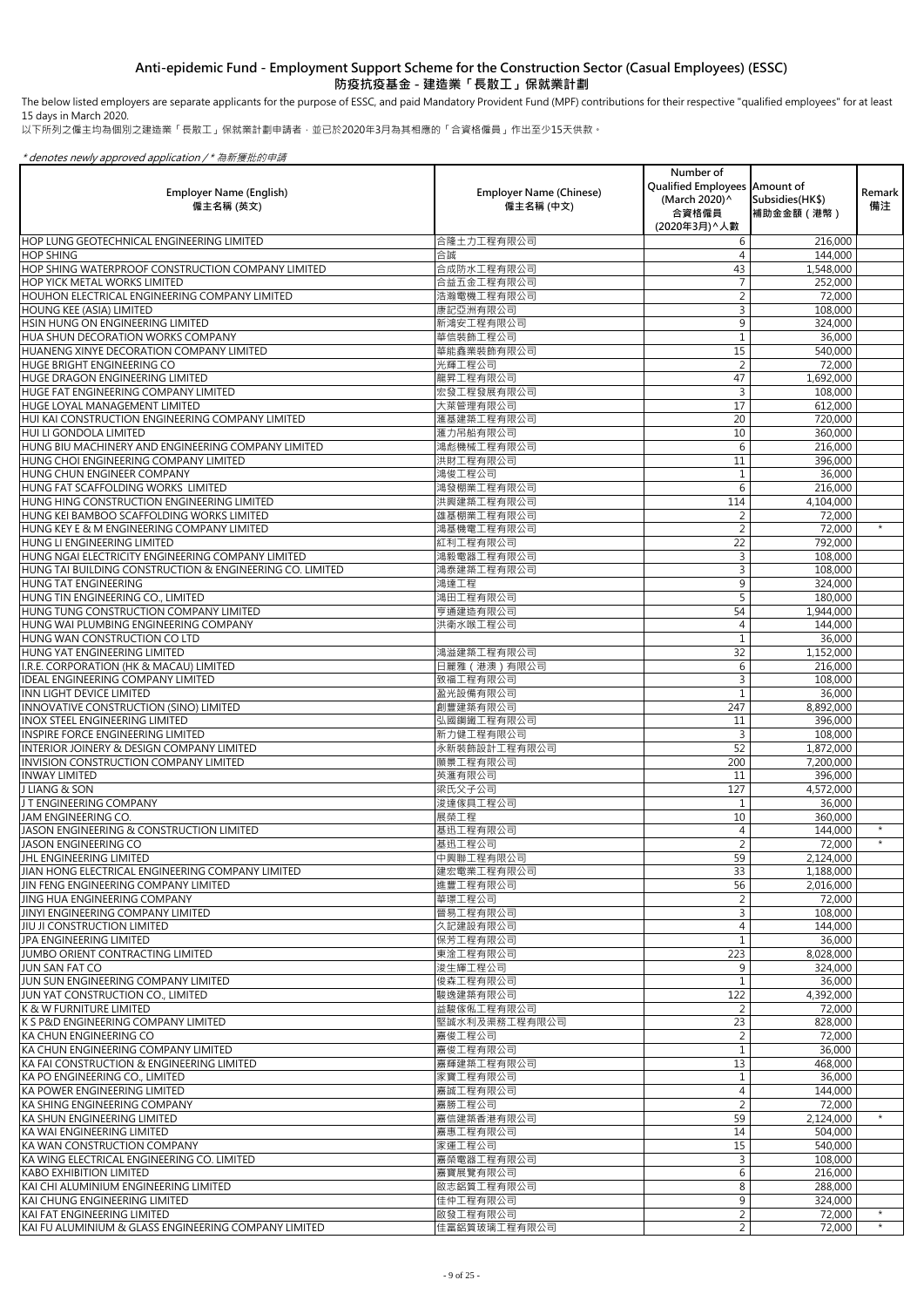The below listed employers are separate applicants for the purpose of ESSC, and paid Mandatory Provident Fund (MPF) contributions for their respective "qualified employees" for at least 15 days in March 2020.

以下所列之僱主均為個別之建造業「長散工」保就業計劃申請者,並已於2020年3月為其相應的「合資格僱員」作出至少15天供款。

|                                                                                        |                                             | Number of<br>Qualified Employees   Amount of |                                |              |
|----------------------------------------------------------------------------------------|---------------------------------------------|----------------------------------------------|--------------------------------|--------------|
| <b>Employer Name (English)</b><br>僱主名稱 (英文)                                            | <b>Employer Name (Chinese)</b><br>僱主名稱 (中文) | (March 2020)^<br>合資格僱員<br>(2020年3月) へ人數      | Subsidies (HK\$)<br>補助金金額 (港幣) | Remark<br>備注 |
| KAI KWONG (E & M) ENGINEERING LIMITED                                                  | 啟光機電工程有限公司                                  | 5                                            | 180,000                        |              |
| KAI KWONG GLASS ENGINEERING LIMITED                                                    | 啟光玻璃工程有限公司                                  | 24                                           | 864,000                        |              |
| KAI MEI PAINT WORKS LIMITED                                                            | 佳美油漆裝飾工程有限公司                                | 16                                           | 576,000                        |              |
| KAI SI ENGINEERING CO., LIMITED                                                        | 啟時工程有限公司                                    | 33                                           | 1,188,000                      |              |
| KAI SUN CONSTRUCTION COMPANY<br>KAI WING HEAVY EQUIPMENT LIMITED                       | 啟新工程公司<br>啟榮重機有限公司                          |                                              | 72,000<br>36,000               |              |
| KAI WING MACHINERY TRADING COMPANY LIMITED                                             | 啟榮機械貿易有限公司                                  | $\overline{2}$                               | 72,000                         |              |
| KAI YAU CONSTRUCTION COMPANY LIMITED                                                   | 佳佑土木工程有限公司                                  | 29                                           | 1,044,000                      |              |
| KAM CHUEN METAL ENGINEERING COMPANY LIMITED                                            | 金泉五金工程有限公司                                  | 4                                            | 144,000                        |              |
| KAM FAI CONSTRUCTION COMPANY LIMITED                                                   | 金輝建築有限公司                                    | 9                                            | 324,000                        |              |
| <b>KAM FUNG ENG. CO.</b>                                                               | 鑫鋒工程公司                                      | 8                                            | 288,000                        |              |
| KAM FUNG ENGINEERING CONSTRUCTION LIMITED<br>KAM FUNG ENGINEERING LIMITED              | 金峰工程建築有限公司<br>鑑豐工程有限公司                      | 25                                           | 72,000<br>900,000              |              |
| KAM HAY MACHINE ENGINEERING COMPANY LIMITED                                            | 金希機械工程有限公司                                  |                                              | 108,000                        |              |
| <b>KAM KEE ENGINEERING LIMITED</b>                                                     | 琴記工程有限公司                                    |                                              | 36,000                         |              |
| KAM LEE CONSTRUCTION DECORATION ENGINEERING CO., LIMITED                               | 金利建築裝修工程有限公司                                |                                              | 180,000                        |              |
| <b>KAM SHING (HK) LIMITED</b>                                                          | 錦成 (香港) 有限公司                                | 8                                            | 288,000                        |              |
| KAM SHU KEE ENGINEERING COMPANY LIMITED<br>KAM SING ENGINEERING CONSTRUCTION LIMITED   | 甘樹記工程有限公司<br>金昇工程建設有限公司                     | 4                                            | 36,000<br>144,000              |              |
| KAM TAI CONSTRUCTION COMPANY LIMITED                                                   | 錦泰建築工程有限公司                                  | 164                                          | 5,904,000                      |              |
| <b>KAM TAI CRANES CO. LIMITED</b>                                                      | 錦泰吊機有限公司                                    |                                              | 36,000                         |              |
| KAM TAK CHEUNG PAINTERS COMPANY LIMITED                                                | 金德祥油漆工程有限公司                                 | 152                                          | 5,472,000                      |              |
| <b>KAM TAT CONTRACTORS LIMITED</b>                                                     | 錦達工程有限公司                                    | 4                                            | 144,000                        |              |
| KAM TUNG ENGINEERING COMPANY LIMITED                                                   | 淦通工程有限公司                                    | 12                                           | 432,000                        |              |
| <b>KAM WUI DECORATION LIMITED</b><br>KAMN FUNG ENGINEERING COMPANY LIMITED             | 金匯工程設計有限公司<br>鑫鋒工程有限公司                      | 5.                                           | 180,000<br>36,000              |              |
| <b>KANWAY ENGINEERING LIMITED</b>                                                      | 建華工程有限公司                                    |                                              | 252,000                        |              |
| <b>KAT YUE CONSTRUCTION ENGINEERING LIMITED</b>                                        | 吉裕建築工程有限公司                                  |                                              | 108,000                        |              |
| KAU KEE WATER CONSERVANCY LIMITED                                                      | 球記水利有限公司                                    |                                              | 108,000                        |              |
| <b>KAVEN ENGINEERING</b>                                                               | 成利工程                                        |                                              | 144,000                        |              |
| KAWAI CONSTRUCTION ENGINEERING LIMITED                                                 | 嘉威建造工程有限公司                                  |                                              | 72,000                         |              |
| <b>KEE CHEUNG CONSTRUCTION COMPANY</b><br><b>KEE LAP (ASIA) CONSTRUCTION LIMITED</b>   | 其祥裝飾工程公司<br>基立 (亞洲)工程有限公司                   | 4                                            | 144,000<br>108,000             |              |
| <b>KEE LAP ENGINEERING LIMITED</b>                                                     | 基納工程有限公司                                    | 2                                            | 72,000                         |              |
| <b>KEE SEE ENGINEERING COMPANY LIMITED</b>                                             | 其思工程有限公司                                    | 46                                           | 1,656,000                      |              |
| KEE YIU CONSTRUCTION ENGINEERING LIMITED                                               | 崎耀建築工程有限公司                                  | 58                                           | 2,088,000                      | $\star$      |
| <b>KEEN ENGINEERING COMPANY LIMITED</b>                                                | 建固工程有限公司                                    |                                              | 108,000                        |              |
| KEI CHEONG (KING KEE) ENGINEERING LIMITED<br>KEI CHEONG ENGINEERING CO., LIMITED       | 其昌 ( 敬記) 工程有限公司<br>棋昌工程有限公司                 | 11<br>10                                     | 396,000<br>360,000             |              |
| <b>KEI IP ENGINEERING LIMITED</b>                                                      | 基業 (周氏)工程有限公司                               | 37                                           | 1,332,000                      |              |
| KEI KEE SHUI WAH CONSTRUCTION COMPANY LTD                                              | 祺記瑞華建築有限公司                                  | 3                                            | 108,000                        |              |
| KEI YIP HONG ENGINEERING COMPANY LIMITED                                               | 基業行工程有限公司                                   | 3                                            | 108,000                        |              |
| <b>KEI'S ENGINEERING LIMITED</b>                                                       | 其聯工程有限公司                                    | 18                                           | 648,000                        |              |
| KEN SHING CONSTRUCTION COMPANY LIMITED                                                 | 勤成建業有限公司                                    | 82                                           | 2,952,000                      |              |
| KENNEX SCAFFOLDING SYSTEMS CO., LIMITED<br><b>KENRICH ENGINEERING LIMITED</b>          | 建力通架系統有限公司<br>健雄工程有限公司                      | 4                                            | 252,000<br>144,000             |              |
| <b>KENT'S CONST &amp; ENG CO</b>                                                       | 建業建築工程公司                                    | 12                                           | 432,000                        |              |
| KEUNG FAT ENGINEERING CO. LIMITED                                                      | 強發工程有限公司                                    | 47                                           | 1,692,000                      |              |
| <b>KEYMAN CIVIL ENGINEERING LIMITED</b>                                                | 建文土木工程有限公司                                  |                                              | 252,000                        |              |
| KEYNET ELECTRICAL ELECTRONIC SYSTEM CO. LIMITED                                        | 佳力電機電子系統有限公司                                | 3                                            | 108,000                        |              |
| <b>KEYWAY ENGINEERING LIMITED</b><br>K-FUNG (HK) ENGINEERING LIMITED                   | 琪偉工程有限公司<br>旗鋒 (香港)工程有限公司                   | 8                                            | 108,000<br>288,000             |              |
| KIN CHIU ENGINEERING LIMITED                                                           | 建朝工程有限公司                                    | 43                                           | 1,548,000                      |              |
| KIN HIU ENGINEERING LIMITED                                                            | 建曉工程有限公司                                    | 12                                           | 432,000                        |              |
| KIN KAY MACHINERY RENTAL & ENGINEERING CO. LIMITED                                     | 建基機械租賃工程有限公司                                | $\mathsf{Q}$                                 | 324,000                        |              |
| KIN KEE CONSTRUCTION ENGINEERING CO.                                                   | 建基建築工程公司                                    |                                              | 252,000                        |              |
| KIN LAI ENGINEERING (HONG KONG) COMPANY LIMITED<br><b>KIN LEE ENG CO</b>               | 健麗工程 (香港) 有限公司                              | 3<br>6                                       | 108,000                        |              |
| KIN LOK ENGINEERING COMPANY LIMITED                                                    | 建利工程公司<br>鍵洛工程有限公司                          | 11                                           | 216,000<br>396,000             |              |
| KIN LUEN CONSTRUCTION ENGINEERING LIMITED                                              | 建聯建築工程有限公司                                  | 185                                          | 6,660,000                      |              |
| KIN MENG PAINT WORKS LIMITED                                                           | 建明油漆裝飾工程有限公司                                |                                              | 252,000                        |              |
| KIN ON (MOULD) CONSTRUCTION ENGINEERING LIMITED                                        | 建安 (板模)建築工程有限公司                             | 12                                           | 432,000                        |              |
| KIN PONG CONSTRUCTION COMPANY                                                          | 建邦工程公司                                      | 8                                            | 288,000                        |              |
| KIN SHING (CHEUNG'S) ENGINEERING LIMITED<br>KIN SHING FIRE ENGINEERING COMPANY LIMITED | 健誠工程有限公司<br>建成消防工程有限公司                      | 24<br>6                                      | 864,000<br>216,000             |              |
| KIN SHING PLUMBING & SANITARY WARE COMPANY LIMITED                                     | 堅誠水喉潔具有限公司                                  | 16                                           | 576,000                        |              |
| KIN TAT ENGINEERING SURVEY CO., LIMITED                                                | 建達工程測量有限公司                                  | 9                                            | 324,000                        | $\star$      |
| KIN WAH CONTRACTING LIMITED                                                            | 建華機電工程有限公司                                  | 6                                            | 216,000                        |              |
| KIN WAI CONSTRUCTION CO LIMITED                                                        | 建威建築有限公司                                    | $\overline{2}$                               | 72,000                         |              |
| KIN WAI METAL COMPANY LIMITED<br>KIN WIN ENGINEERING LIMITED                           | 建威五金有限公司<br>建榮水喉渠務工程有限公司                    | 11<br>227                                    | 396,000<br>8,172,000           |              |
| KIN WING CIVIL ENGINEERING CO. LIMITED                                                 | 建榮土木工程有限公司                                  | 3                                            | 108,000                        |              |
| KIN WING CONSTRUCTION COMPANY LIMITED                                                  | 建榮建築有限公司                                    | 22                                           | 792,000                        |              |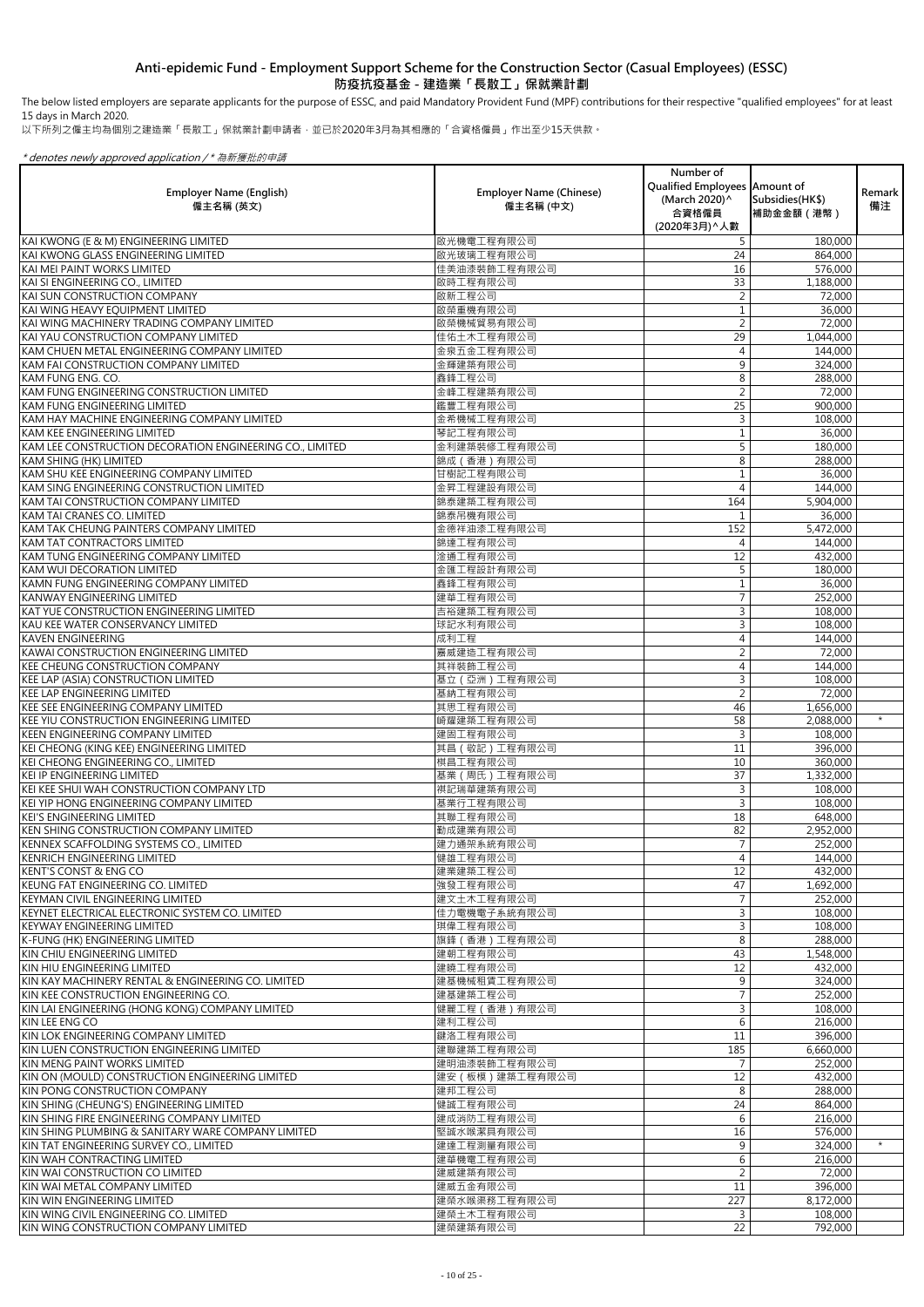The below listed employers are separate applicants for the purpose of ESSC, and paid Mandatory Provident Fund (MPF) contributions for their respective "qualified employees" for at least 15 days in March 2020.

以下所列之僱主均為個別之建造業「長散工」保就業計劃申請者,並已於2020年3月為其相應的「合資格僱員」作出至少15天供款。

| <b>Employer Name (English)</b><br>僱主名稱 (英文)                                      | <b>Employer Name (Chinese)</b><br>僱主名稱 (中文) | Number of<br>Qualified Employees Amount of<br>(March 2020) ^<br>合資格僱員<br>(2020年3月) へ人數 | Subsidies (HK\$)<br>補助金金額(港幣) | Remark  <br>備注 |
|----------------------------------------------------------------------------------|---------------------------------------------|----------------------------------------------------------------------------------------|-------------------------------|----------------|
| KIN WO A/C ENGINEERING LIMITED                                                   | 健和冷氣工程有限公司                                  | 30                                                                                     | 1,080,000                     |                |
| KIN YING ENGINEERING COMPANY LIMITED                                             | 健英機電工程有限公司                                  | 16                                                                                     | 576,000                       |                |
| KIN YIP ENGINEERING COMPANY LIMITED                                              | 建業機電工程有限公司                                  |                                                                                        | 144,000                       |                |
| KIN YU ENGINEERING HK COMPANY LIMITED                                            | 建宇工程有限公司                                    | 15                                                                                     | 540,000                       |                |
| KINDLY CURTAIN WALL INSTALLATION COMPANY LIMITED                                 | 健益幕牆安裝有限公司                                  | 30                                                                                     | 1,080,000                     |                |
| KINETICS NOISE CONTROL (ASIA) LIMITED                                            | 建力聲震控制 (亞洲)有限公司                             | 10                                                                                     | 360,000                       |                |
| KING FUNG DEVELOPMENT AND CONSTRUCTION COMPANY LIMITED                           | 景澤發展工程有限公司                                  | 151                                                                                    | 5,436,000                     |                |
| KING LEADER ENGINEERING LIMITED<br>KING SHING CONSTRUCTION & ENGINEERING LIMITED | 建利工程有限公司                                    | 9<br>10                                                                                | 324,000                       |                |
| KING STYLE DECORATION DESIGN & CONTRACTING COMPANY LIMITED                       | 景成建築工程有限公司<br>堅信裝飾設計工程有限公司                  | 3                                                                                      | 360,000<br>108,000            |                |
| KING'S CONSTRUCTION & ENGINEERING (HK) LIMITED                                   | 境志建築工程 (香港) 有限公司                            | 10                                                                                     | 360,000                       |                |
| KINGSLEY SPECIALIST ENGINEERING LIMITED                                          | 京臻專業工程有限公司                                  | 10                                                                                     | 360,000                       |                |
| KINGSPEED ENGINEERING LIMITED                                                    | 偉通工程有限公司                                    |                                                                                        | 252,000                       |                |
| KINLI CIVIL ENGINEERING LIMITED                                                  | 建麗土木工程有限公司                                  | 24                                                                                     | 864,000                       |                |
| KINME ENGINEERING LIMITED                                                        | 堅美工程有限公司                                    | 10                                                                                     | 360,000                       |                |
| KINTAT ENGINEERINGS COMPANY LIMITED                                              | 建達電業工程有限公司                                  | 94                                                                                     | 3,384,000                     |                |
| KINWELL ENGINEERING LIMITED                                                      | 建宏工程有限公司                                    | 10                                                                                     | 360,000                       |                |
| KISING ENGINEERING COMPANY LIMITED                                               | 錡昇工程有限公司                                    | 18                                                                                     | 648,000                       |                |
| KIT HING CONSTRUCTION CO. LIMITED                                                | 傑興工程有限公司                                    | 3                                                                                      | 108,000                       |                |
| KIT KEE ENGINEERING LIMITED                                                      | 杰記工程有限公司                                    | 334                                                                                    | 12,024,000                    |                |
| KIT MING MACHINERY REPAIR COMPANY LIMITED                                        | 傑明機械維修有限公司                                  | 10                                                                                     | 360,000                       |                |
| KIT SHUN ELECTRIC ENGINEERING COMPANY LIMITED                                    | 杰信電業工程有限公司                                  | 2                                                                                      | 72,000                        |                |
| KIT SZE WATER & ELECTRICITY ENGINEERING COMPANY                                  | 傑思水電工程公司                                    |                                                                                        | 36,000                        |                |
| IKM INTERNATIONAL INDUSTRIES LIMITED                                             | 光明國際實業有限公司                                  | 80                                                                                     | 2,880,000                     |                |
| KO HANG FIRE ENGINEERING CO. LIMITED                                             | 高衡消防工程有限公司                                  |                                                                                        | 36,000                        |                |
| KO TIAN ENGINEERING COMPANY LIMITED                                              | 高電工程有限公司                                    |                                                                                        | 144,000                       |                |
| KO WAI ENGINEERING (H. K.) LIMITED                                               | 高威工程(香港)有限公司                                | 15                                                                                     | 540,000                       |                |
| KO YIU ELECTRICAL (TECHNOLOGY) COMPANY LIMITED                                   | 高耀電業(科技)有限公司                                | 27                                                                                     | 972,000                       |                |
| KON KEE ENGINEERING CO LIMITED                                                   | 漢記棚業 (香港) 有限公司                              |                                                                                        | 36,000                        |                |
| IKONG FAI ELECTRICAL WORKS                                                       | 港輝電器工程                                      | 20                                                                                     | 720,000                       |                |
| KONG LEE CONSTRUCTION COMPANY LIMITED                                            | 港利建造有限公司                                    | 39                                                                                     | 1,404,000                     |                |
| KONG NGAI ENGG. LIMITED<br>KONG YIK ENGINEERING LIMITED                          | 剛藝工程有限公司<br>港億工程有限公司                        | 15<br>20                                                                               | 540,000<br>720,000            |                |
| KONG'S ENGINEERING COMPANY                                                       | 江氏工程公司                                      | 3                                                                                      | 108,000                       |                |
| <b>KONWO MODULAR HOUSE LIMITED</b>                                               | 康禾組合屋有限公司                                   | 27                                                                                     | 972,000                       |                |
| KOON KEE IRON METAL ENGINEERING LIMITED                                          | 鑵記扎鐵工程有限公司                                  | 42                                                                                     | 1,512,000                     |                |
| <b>KOSON ENGINEERING LIMITED</b>                                                 | 高進工程有限公司                                    | 3                                                                                      | 108,000                       |                |
| KOU KEE PLUMBING & DRAINAGE WORKS LIMITED                                        | 球記水喉渠務工程有限公司                                |                                                                                        | 144,000                       |                |
| K-POWER ENGINEERING COMPANY LIMITED                                              | 健力工程有限公司                                    | 14                                                                                     | 504,000                       |                |
| KUEN CHEONG CONSTRUCTION & ENGINEERING COMPANY LIMITED                           | 權昌建築工程有限公司                                  | 278                                                                                    | 10,008,000                    |                |
| <b>KUEN WAI CONTRACTING LIMITED</b>                                              | 權偉工程有限公司                                    |                                                                                        | 108,000                       |                |
| KUN SHING ENGINEERING COMPANY                                                    | 勤成工程公司                                      | 20                                                                                     | 720,000                       |                |
| KUN YUK MACHINES ENGINEERING COMPANY LIMITED                                     | 昆玉機械工程有限公司                                  | 3                                                                                      | 108,000                       |                |
| IKWAI CHOI CONSTRUCTION LIMITED                                                  | 桂財工程有限公司                                    | 10                                                                                     | 360,000                       |                |
| KWAN CHIU KEE ENGINEERING COMPANY LIMITED                                        | 關超記工程有限公司                                   | 24                                                                                     | 864,000                       |                |
| <b>IKWAN FAI CONSTRUCTION LIMITED</b>                                            | 君輝建築有限公司                                    | 40                                                                                     | 1,440,000                     |                |
| <b>KWAN HO CEILING COMPANY</b>                                                   | 鈞浩天花工程公司                                    | 11                                                                                     | 396,000                       |                |
| KWAN KEE CONSTRUCTION DECORATION LIMITED                                         | 坤記建築工程有限公司                                  |                                                                                        | 36,000                        |                |
| KWAN KEE ENGINEERING CO                                                          | 坤記工程公司                                      | 3                                                                                      | 108,000                       |                |
| KWAN KEE P&D ENGINEERING LIMITED                                                 | 群記水務工程有限公司                                  |                                                                                        | 144,000                       | $\star$        |
| KWAN ON CONSTRUCTION ENGINEERING LIMITED                                         | 均安建設工程有限公司                                  | 3<br>$\overline{2}$                                                                    | 108,000                       |                |
| KWAN SHING ENGINEERING CO.<br><b>KWAN TAT ENGINEERING LIMITED</b>                | 鈞成電器工程公司<br>群達工程有限公司                        | 2                                                                                      | 72,000<br>72,000              |                |
| KWAN WAI ENGINEERING CO                                                          | 坤偉工程公司                                      | 23                                                                                     | 828,000                       |                |
| IKWAN YUET INTERIOR DECORATION LIMITED                                           | 君悅室內裝修有限公司                                  | २                                                                                      | 108,000                       |                |
| <b>IKWANHOU ENGINEERING COMPANY LIMITED</b>                                      | 鈞浩工程有限公司                                    | 5                                                                                      | 180,000                       |                |
| IKWEI HO ENGINEERING COMPANY LIMITED                                             | 桂灝工程有限公司                                    |                                                                                        | 36,000                        |                |
| KWOK FUNG INTERIOR DECORATION COMPANY LIMITED                                    | 國峰室內工程有限公司                                  | 5                                                                                      | 180,000                       |                |
| KWOK SUI ENGINEERING COMPANY LIMITED                                             | 國瑞工程有限公司                                    | 14                                                                                     | 504,000                       |                |
| IKWOK WAI CONSTRUCTION COMPANY                                                   | 國惠工程公司                                      |                                                                                        | 144,000                       |                |
| IKWONG LUEN ENGINEERING LIMITED                                                  | 廣聯工程有限公司                                    | 33                                                                                     | 1,188,000                     |                |
| IKWONG MING ELECTRICAL DECORATION LIMITED                                        | 光明電器工程有限公司                                  | 3                                                                                      | 108,000                       |                |
| IKWONG ON ENGINEERING CO LTD                                                     | 廣安工程有限公司                                    | 12                                                                                     | 432,000                       |                |
| KWONG SHUN HOUSING COMPANY LIMITED                                               | 廣順屋宇有限公司                                    | 23                                                                                     | 828,000                       |                |
| KWONG TANG ELECTRICAL COMPANY LIMITED                                            | 廣燈電器有限公司                                    | 23                                                                                     | 828,000                       |                |
| IKWONG WAH ENGINEERING CO., LIMITED                                              | 江華工程有限公司                                    | 6                                                                                      | 216,000                       |                |
| IKWONG YAN COMPANY                                                               | 廣仁公司                                        | 11                                                                                     | 396,000                       |                |
| KWUN FAI ENGINEERING COMPANY                                                     | 冠暉工程公司                                      | 6                                                                                      | 216,000                       |                |
| IKWUN SANG PLUMBING ENGINEERING COMPANY LIMITED                                  | 冠生水喉工程有限公司                                  | 28                                                                                     | 1,008,000                     |                |
| LAI MAN KEE ENGINEERING COMPANY                                                  | 黎文記工程公司                                     |                                                                                        | 36,000                        |                |
| LAM YEUNG ENGINEERING CO                                                         | 林揚工程公司                                      | 46                                                                                     | 1,656,000                     |                |
| <b>LANE REGENT LIMITED</b><br>LANGHILL CONSTRUCTION ENGINEERING LIMITED          | 衛建有限公司<br>隆山建築工程有限公司                        | 119                                                                                    | 180,000<br>4,284,000          |                |
|                                                                                  |                                             |                                                                                        |                               |                |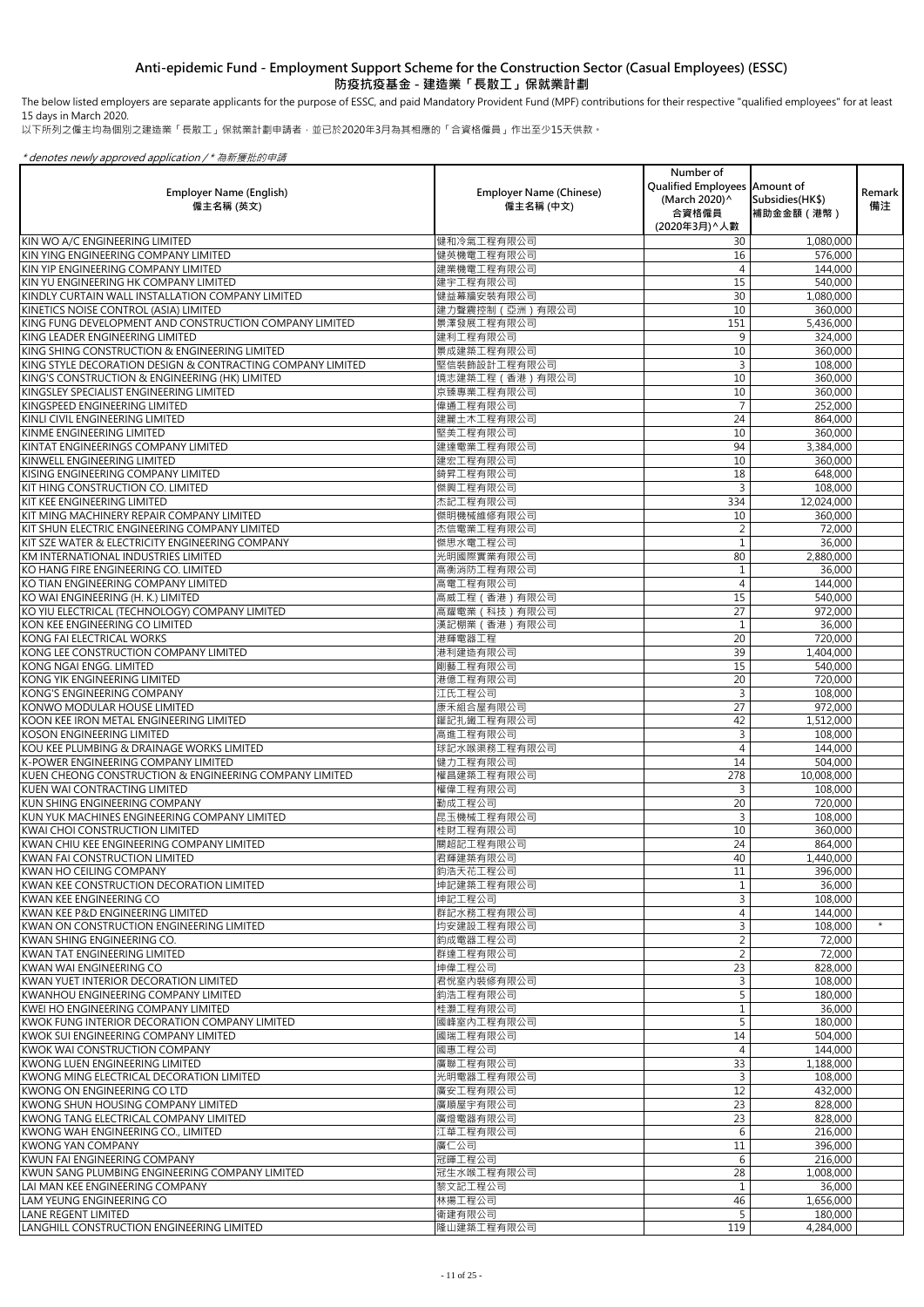The below listed employers are separate applicants for the purpose of ESSC, and paid Mandatory Provident Fund (MPF) contributions for their respective "qualified employees" for at least 15 days in March 2020.

以下所列之僱主均為個別之建造業「長散工」保就業計劃申請者,並已於2020年3月為其相應的「合資格僱員」作出至少15天供款。

| <b>Employer Name (English)</b><br>僱主名稱 (英文)                                             | <b>Employer Name (Chinese)</b><br>僱主名稱 (中文) | Number of<br>Qualified Employees Amount of<br>(March 2020)^<br>合資格僱員<br>(2020年3月) へ人數 | Subsidies (HK\$)<br>補助金金額(港幣) | Remark  <br>備注 |
|-----------------------------------------------------------------------------------------|---------------------------------------------|---------------------------------------------------------------------------------------|-------------------------------|----------------|
| LANSON ENGINEERING (H.K.) LIMITED                                                       | 歷新工程 (香港) 有限公司                              |                                                                                       | 144,000                       |                |
| LAP FUNG FIRE ENGINEERING COMPANY LIMITED                                               | 立豐消防工程有限公司                                  | 9                                                                                     | 324,000                       |                |
| LAP HING DECORATION ENGINEERING                                                         | 立興装飾工程                                      | 11                                                                                    | 396,000                       |                |
| LAP KAI ENGINEERING COMPANY LIMITED                                                     | 立基工程有限公司                                    | 32                                                                                    | 1,152,000                     |                |
| LAP KEI LEADER ENGINEERING CO. LIMITED                                                  | 立基恒利工程有限公司                                  | 39                                                                                    | 1,404,000                     |                |
| LAP KWONG ELECTRIC & PLUMBING INSTALLATION CO                                           | 立光水電工程公司                                    |                                                                                       | 36,000                        |                |
| LAP POLLY ENGINEERING COMPANY LIMITED                                                   | 立保利工程有限公司                                   | 24                                                                                    | 864,000                       |                |
| LAP SHING CONSTRUCTION LIMITED                                                          | 立盛建築有限公司                                    | 12                                                                                    | 432,000                       |                |
| LAP SHUN DECORATION ENGINEERING COMPANY LIMITED                                         | 立信裝飾工程有限公司                                  |                                                                                       | 36,000                        |                |
| LAU CHUEN MO ENGINEERING                                                                | 劉存武工程                                       | 12                                                                                    | 432,000                       |                |
| <b>LAU CHUEN SHUN STEEL ENG</b>                                                         | 劉全順鉄器工程                                     | 8                                                                                     | 288,000                       |                |
| LC ENGINEERING CO.<br><b>LEADER BRILLIANCE LIMITED</b>                                  | 諾思工程公司                                      | 9                                                                                     | 324,000                       |                |
| LEADER EXPRESS ENGINEERING LIMITED                                                      | 智富有限公司<br>領通工程有限公司                          | 35<br>36                                                                              | 1,260,000<br>1,296,000        |                |
| LEADING CENTURY HONG KONG ENGINEERING COMPANY LIMITED                                   | 力天世紀香港工程有限公司                                | 44                                                                                    | 1,584,000                     |                |
| <b>LEE FAI ENGINEERING LIMITED</b>                                                      | 利輝工程有限公司                                    |                                                                                       | 144,000                       |                |
| LEE FAT PING ENG CO                                                                     | 李法平工程公司                                     |                                                                                       | 144,000                       |                |
| LEE FUNG ALUMINIUM ENGINEERING COMPANY                                                  | 利豐鋁質工程公司                                    |                                                                                       | 144,000                       |                |
| LEE FUNG DECORATION LIMITED                                                             | 利豐裝飾工程有限公司                                  | 6                                                                                     | 216,000                       |                |
| LEE FUNG HONG DECORATION ENGINEERING COMPANY LIMITED                                    | 利豐行裝修工程有限公司                                 |                                                                                       | 36,000                        |                |
| LEE HING ENGINEERING COMPANY                                                            | 利興工程公司                                      | 2                                                                                     | 72,000                        |                |
| LEE KEI MACHINERY & ENGINEERING LIMITED                                                 | 利記機械工程有限公司                                  | 35                                                                                    | 1,260,000                     |                |
| <b>LEE KIN YEUNG</b>                                                                    |                                             | 2                                                                                     | 72,000                        |                |
| <b>LEE KWAN PAINT &amp; ENGINEERING LIMITED</b>                                         | 利群油漆工程有限公司                                  | 78                                                                                    | 2,808,000                     |                |
| LEE ON STEEL ENGINEERING COMPANY LIMITED                                                | 利安鋼鐵工程有限公司                                  | 31                                                                                    | 1,116,000                     |                |
| LEE SHING MASONRY ENGINEERING LIMITED                                                   | 利成泥水工程有限公司                                  | 148                                                                                   | 5,328,000                     |                |
| LEE WAH DRILLING COMPANY LIMITED                                                        | 利華鑽探有限公司                                    | 32                                                                                    | 1,152,000                     |                |
| LEE YAU KEE                                                                             | 李有記木作工程公司                                   | 22                                                                                    | 792,000                       |                |
| LEE YEE ENGINEERING COMPANY LIMITED                                                     | 利宜工程有限公司                                    | 6                                                                                     | 216,000                       |                |
| <b>LEE YU KEE FIRE PROTECTION LIMITED</b>                                               | 李耀記防火工程有限公司                                 |                                                                                       | 36,000                        |                |
| LEONG KEE WELDING ENGINEERING                                                           | 樑記按喉燒釺工程                                    | 2                                                                                     | 72,000                        |                |
| LERMOND ENGINEERING LIMITED                                                             | 利民建築工程有限公司                                  | 11                                                                                    | 396,000                       |                |
| LEUNG CHAM CONSTRUCTION COMPANY LIMITED                                                 | 梁湛記建築有限公司                                   | 3                                                                                     | 108,000                       |                |
| lleung cheung shing construction & Eng co LTD                                           | 梁祥誠建築工程有限公司                                 | 9                                                                                     | 324,000                       |                |
| LEUNG GEI SIGN ENGINEERING CO.                                                          | 良基招牌工程公司                                    | 3                                                                                     | 108,000                       |                |
| LEUNG HING ENGINEERING COMPANY LIMITED                                                  | 良興工程有限公司                                    |                                                                                       | 36,000                        |                |
| LEUNG KAI CONSTRUCTION COMPANY LIMITED                                                  | 良基營造有限公司                                    | 16                                                                                    | 576,000                       |                |
| LEUNG KAI ENGINEERING COMPANY LIMITED                                                   | 梁佳工程有限公司                                    | 28                                                                                    | 1,008,000                     |                |
| LEUNG KEE ENGINEERING COMPANY LIMITED                                                   | 良記工程有限公司                                    | 11                                                                                    | 396,000                       |                |
| LEUNG KEE MECHANICAL ENGINEERING LIMITED                                                | 良記機械工程有限公司                                  | 5                                                                                     | 180,000                       |                |
| LEUNG PUI FORM MOULD & ENGINEERING CO. LIMITED                                          | 梁杯板模工程有限公司                                  | 569                                                                                   | 20,484,000                    |                |
| LEUNG SHUN CONSTRUCTION ENGINEERING LIMITED<br>LEUNG WAH SHEUNG SERVICE COMPANY LIMITED | 良信建築工程有限公司<br>梁華湘水喉潔具工程服務有限公司               |                                                                                       | 288,000                       |                |
| LEUNG YAU STEEL STRUCTURE ENGINEERING LIMITED                                           | 良友鋼結構工程有限公司                                 | 3                                                                                     | 108,000<br>72,000             |                |
| LEZARD DESIGN & CONTRACTING CO., LIMITED                                                | 色譯藝術裝飾有限公司                                  | 8                                                                                     | 288,000                       |                |
| LI KAY ENGINEERING CO LTD                                                               | 理基工程有限公司                                    | 54                                                                                    | 1,944,000                     |                |
| LI LING DECORATION ENGINEERING COMPANY LIMITED                                          | 李凌裝飾工程有限公司                                  | 56                                                                                    | 2,016,000                     |                |
| LI SANG STEEL ENGINEERING CO., LIMITED                                                  | 利生鋼鐵工程有限公司                                  |                                                                                       | 252,000                       |                |
| LI SHUN CONSTRUCTION ENGINEERING LIMITED                                                | 利信建築工程有限公司                                  |                                                                                       | 252,000                       |                |
| LI YU SUM CONSTRUCTION ENGINEERING COMPANY LIMITED                                      | 李悦森建造工程有限公司                                 | 129                                                                                   | 4,644,000                     |                |
| LIAN MEI ENGINEERING COMPANY                                                            | 聯美工程公司                                      |                                                                                       | 36,000                        |                |
| <b>LICO AIR CONDITIONING LIMITED</b>                                                    | 利高冷氣有限公司                                    |                                                                                       | 144,000                       |                |
| LIGHTNING PLUMBING ENGINEERING CO.                                                      | 閃電水喉渠務工程公司                                  |                                                                                       | 144,000                       |                |
| LIK HING ENGINEERING CO LIMITED                                                         | 力興有限公司                                      |                                                                                       | 36,000                        |                |
| <b>LIK KAI ENGINEERING CO LTD</b>                                                       | 力佳工程有限公司                                    | 165                                                                                   | 5,940,000                     |                |
| <b>LIK ON CONSTRUCTION ENG. CO.</b>                                                     | 力安建造工程公司                                    | 71                                                                                    | 2,556,000                     |                |
| LIK SHING CONSTRUCTION ENGINEERING LIMITED                                              | 力盛建築工程有限公司                                  | 3                                                                                     | 108,000                       |                |
| LIK SHING ENGINEERING COMPANY LIMITED                                                   | 力盛工程有限公司                                    | 72                                                                                    | 2,592,000                     |                |
| LIK SUN ENGINEERING (HK) LIMITED                                                        | 力新工程有限公司                                    | 123                                                                                   | 4,428,000                     |                |
| LIK TIN CONSTRUCTION LIMITED                                                            | 力天建築有限公司                                    | 9                                                                                     | 324,000                       |                |
| <b>LIKSANG ENGINEERING COMPANY</b>                                                      | 力生工程公司                                      |                                                                                       | 36,000                        |                |
| LIN FAT CONSTRUCTION COMPANY LIMITED                                                    | 連發建築工程有限公司                                  |                                                                                       | 36,000                        |                |
| LIN TUNG ENGINEERING                                                                    | 連通工程                                        |                                                                                       | 36,000                        |                |
| LINK CONCORD ENGINEERING LIMITED                                                        | 聯康工程有限公司                                    | 60                                                                                    | 2,160,000                     |                |
| <b>LINK CONSTRUCTION LIMITED</b>                                                        | 聯景鋁業有限公司                                    | 17                                                                                    | 612,000                       |                |
| LINKING ENGINEERING LIMITED                                                             | 山河工程有限公司                                    | 95                                                                                    | 3,420,000                     |                |
| <b>LINKYIELD ENGINEERING LIMITED</b><br>LINTER (HONG KONG) ENGINEERING LIMITED          | 聯益工程有限公司<br>能達 (香港)工程有限公司                   | $\overline{3}$                                                                        | 180,000                       |                |
| LIWA CONSTRUCTION & ENGINEERING CO. LIMITED                                             | 利華建造工程有限公司                                  | 27                                                                                    | 108,000                       |                |
| LOK FUNG PLUMBING & DRAINAGE ENGINEERING COMPANY LIMITED                                | 樂豐水喉工程有限公司                                  | 6                                                                                     | 972,000<br>216,000            |                |
| LOK HIN ENGINEERING (HK) LIMITED                                                        | 樂軒工程 (香港) 有限公司                              | 32                                                                                    | 1,152,000                     |                |
| LOK'S (BROTHERS) LIMITED T/A KAM FUNG ENGINEERING COMPANY                               | 駱氏 (兄弟) 有限公司 - 錦豐工程公司                       | 24                                                                                    | 864,000                       |                |
| LONG EASE ENGINEERING LIMITED                                                           | 萬祥工程有限公司                                    | $\overline{2}$                                                                        | 72,000                        |                |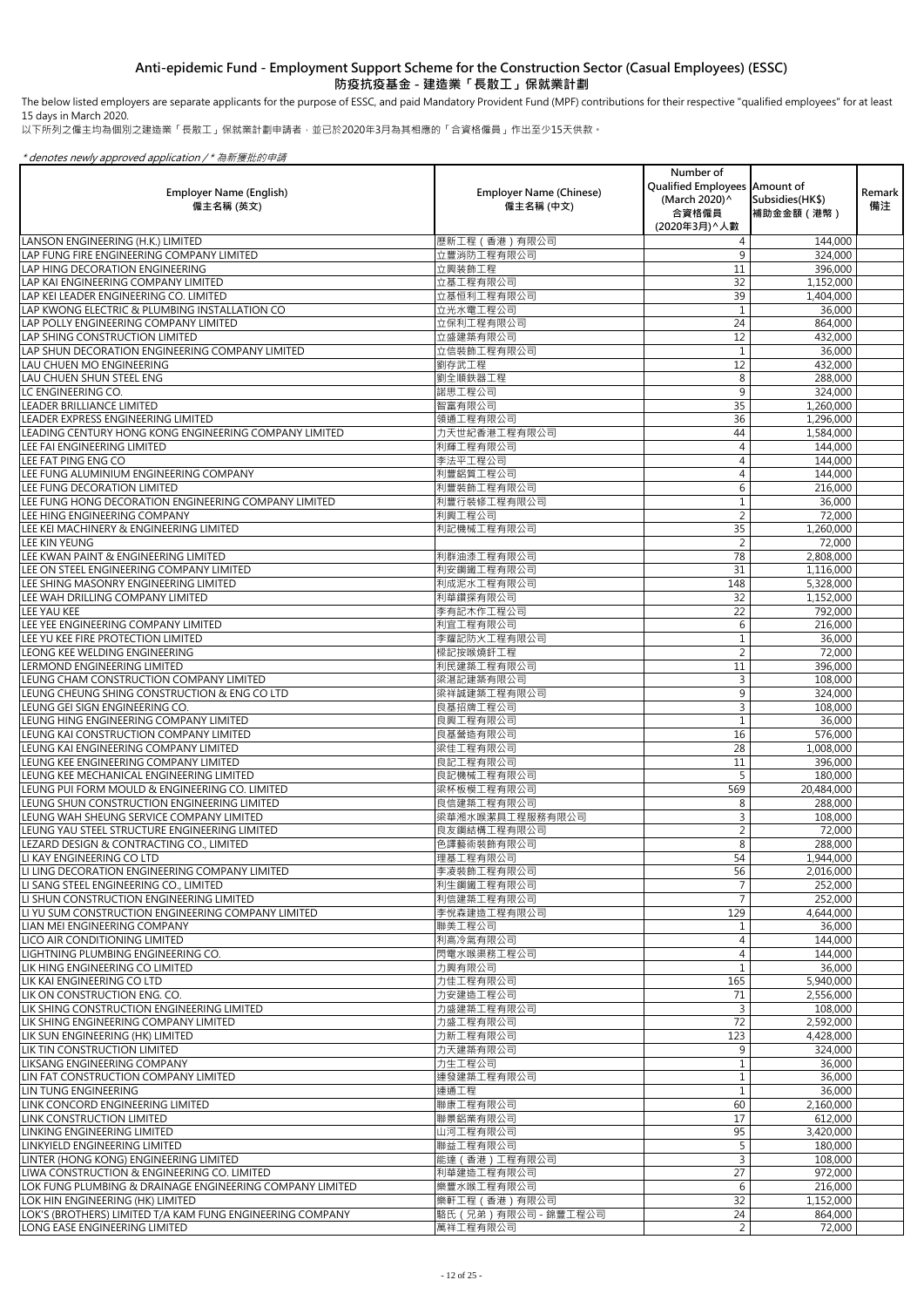以下所列之僱主均為個別之建造業「長散工」保就業計劃申請者,並已於2020年3月為其相應的「合資格僱員」作出至少15天供款。

### \* denotes newly approved application / \* 為新獲批的申請

| <b>Employer Name (English)</b><br>僱主名稱 (英文)                                          | <b>Employer Name (Chinese)</b><br>僱主名稱 (中文) | Number of<br>Qualified Employees Amount of<br>(March 2020) ^<br>合資格僱員<br>(2020年3月) へ人數 | Subsidies (HK\$)<br>補助金金額 (港幣) | Remark<br>備注 |
|--------------------------------------------------------------------------------------|---------------------------------------------|----------------------------------------------------------------------------------------|--------------------------------|--------------|
| <b>LONG ENGINEERING LIMITED</b>                                                      | 信豐工程有限公司                                    | 18                                                                                     | 648,000                        |              |
| <b>I</b> LONG FAITH ENGINEERING LIMITED                                              | 信隆工程有限公司                                    | 59                                                                                     | 2,124,000                      |              |
| LONG GLORY CONSTRUCTION ENGINEERING LIMITED                                          | 長榮建築工程有限公司                                  |                                                                                        | 252,000                        |              |
| <b>LONG JOIN LIMITED</b>                                                             | 遠合有限公司                                      |                                                                                        | 36,000                         |              |
| LONG SHING ENGINEERING LIMITED                                                       | 朗誠工程有限公司                                    | 115                                                                                    | 4,140,000                      |              |
| LONG SING PLUMBING LIMITED                                                           | 朗誠水務有限公司                                    | 10                                                                                     | 360,000                        |              |
| LONG XING DIAN YE GONG CHENG GONG SI                                                 | 龍興電業工程公司                                    | 8                                                                                      | 288,000                        |              |
| LONG YUE (ASIA) ADVISORY LIMITED<br>LONGSHENG CONSTRUCTION LIMITED                   | 朗悅 (亞洲)顧問有限公司<br>龍勝建築有限公司                   |                                                                                        | 252,000<br>36,000              |              |
| <b>LORATAR COMPANY LIMITED</b>                                                       | 欣達遠東有限公司                                    |                                                                                        | 36,000                         |              |
| LOWA INTERNATIONAL LIMITED                                                           |                                             | 17                                                                                     | 612,000                        |              |
| LOY PO METAL & ENGINEERING LIMITED                                                   | 來寶五金工程有限公司                                  | 4                                                                                      | 144,000                        |              |
| LUEN CHONG CONSTRUCTION LIMITED                                                      | 聯創建築有限公司                                    | 33                                                                                     | 1,188,000                      |              |
| <b>LUEN FAI CIVIL CONSTRUCTION COMPANY LIMITED</b>                                   | 聯輝建築工程有限公司                                  | 6                                                                                      | 216,000                        |              |
| ILUEN FAT ALUMINIUM WORKS LIMITED                                                    | 聯發鋁質幕牆工程有限公司                                | 5                                                                                      | 180,000                        |              |
| LUEN FAT SCAFFOLDING ENGINEERING LIMITED                                             | 聯發棚架工程有限公司                                  | 33                                                                                     | 1,188,000                      |              |
| LUEN HING ENGINEERING (ASIA) LIMITED                                                 | 聯興工程 (亞洲)有限公司                               | 17                                                                                     | 612,000                        |              |
| LUEN HING ENGINEERING (HONG KONG) LIMITED                                            | 聯興工程 (香港) 有限公司                              | 3                                                                                      | 108,000                        |              |
| LUEN HING ENGINEERING COMPANY LIMITED                                                | 聯興工程有限公司                                    | 26                                                                                     | 936,000                        |              |
| <b>LUEN HING TECHNICAL LIMITED</b>                                                   | 聯興機電工程有限公司                                  | 8                                                                                      | 288,000                        | $\star$      |
| LUEN HING TRANSPORTATION & ENGINEERING LIMITED                                       | 聯興運輸工程有限公司                                  | 4                                                                                      | 144,000                        |              |
| LUEN HOP METAL AND ALUMINIUM ENGINEERING COMPANY LIMITED                             | 聯合鉄鋁工程有限公司                                  | 22                                                                                     | 792,000                        |              |
| LUEN MING E&M ENGINEERING LIMITED                                                    | 聯明機電工程有限公司                                  | 8                                                                                      | 288,000                        |              |
| LUEN ON ALUMINIUM ENGINEERING CO. LIMITED                                            | 聯安鋁窗工程有限公司                                  | 146                                                                                    | 5,256,000                      |              |
| <b>LUEN SHING COMPANY</b>                                                            | 聯誠公司                                        | 5.                                                                                     | 180,000                        |              |
| <b>LUEN SHING ENGINEERING CORPORATION LIMITED</b>                                    | 聯誠工程中港有限公司                                  | 4                                                                                      | 144,000                        |              |
| LUEN SHING MECHANICAL ENGINEERING COMPANY                                            | 聯成機械工程公司                                    |                                                                                        | 36,000                         |              |
| <b>LUEN YAU CONSTRUCTION COMPANY LIMITED</b>                                         | 聯友建築有限公司                                    | 107                                                                                    | 3,852,000                      |              |
| LUEN YAU MACHINERY CONSTRUCTION COMPANY LIMITED                                      | 聯友機械建築有限公司                                  | 150                                                                                    | 5,400,000                      |              |
| LUEN YICK CONSTRUCTION ENGINEERING (HONG KONG) LIMITED                               | 聯益建築工程 (香港) 有限公司                            | 69                                                                                     | 2,484,000                      |              |
| <b>LUK KEE ENG</b>                                                                   | 陸記工程                                        | 65                                                                                     | 2,340,000                      |              |
| LUN DAI CONSTRUCTION HK LIMITED                                                      | 聯達建設香港有限公司                                  | 4                                                                                      | 144,000                        |              |
| LW ENGINEERING (HK) COMPANY LIMITED                                                  | 梁華工程有限公司                                    | 14                                                                                     | 504,000                        |              |
| M & V ENGINEERING (E & M) LIMITED                                                    | 德昌機電工程有限公司                                  | 10                                                                                     | 360,000                        |              |
| <b>MA YAU ENGINEERING LIMITED</b><br><b>MAK KAM LEUNG NELSON</b>                     | 馬友工程有限公司<br>麥錦亮                             |                                                                                        | 36,000                         |              |
|                                                                                      | 萬昌工程 (香港) 有限公司                              |                                                                                        | 36,000<br>252,000              |              |
| MAN CHEONG ENGINEERING (HK) LIMITED<br>MAN CHUN ENGINEERING LIMITED                  | 文俊建築有限公司                                    | 10                                                                                     | 360,000                        |              |
| <b>IMAN CHUNG FONG HEUNG GARDEN</b>                                                  | 萬眾坊香園藝                                      | 3                                                                                      | 108,000                        |              |
| MAN HO CONSTRUCTION ENGINEERING LIMITED                                              | 萬豪建築工程有限公司                                  | 9                                                                                      | 324,000                        |              |
| MAN HO METALLIC ENGINEERING COMPANY LIMITED                                          | 文豪金屬工程有限公司                                  | 14                                                                                     | 504,000                        |              |
| <b>MAN HUNG ENGINEERING COMPANY</b>                                                  | 文雄工程公司                                      | 6                                                                                      | 216,000                        |              |
| MAN HUNG ENGINEERING LIMITED                                                         | 文洪工程有限公司                                    |                                                                                        | 144,000                        |              |
| MAN KEE AIR-CONDITIONING ENGINEERING LIMITED                                         | 文記冷氣工程有限公司                                  |                                                                                        | 72,000                         |              |
| MAN KEE IRON WORK CO.                                                                | 汶記白鉄工程公司                                    | 18                                                                                     | 648,000                        |              |
| MAN LEE WEALTH ENGINEERING LIMITED                                                   | 萬利創富工程有限公司                                  | 8                                                                                      | 288,000                        |              |
| <b>MAN SHUN ENGINEERING LIMITED</b>                                                  | 文迅工程有限公司                                    | 24                                                                                     | 864,000                        |              |
| MAN TAI ENGINEERING CO.                                                              | 萬達工程公司                                      | 8                                                                                      | 288,000                        |              |
| MAN TAT ENGINEERING COMPANY LIMITED                                                  | 民達工程有限公司                                    | 15                                                                                     | 540,000                        |              |
| <b>MAN TUNG E &amp; M ENGINEERING LIMITED</b>                                        | 萬通電機工程有限公司                                  | 96                                                                                     | 3,456,000                      |              |
| <b>MANSAN ENGINEERING COMPANY</b>                                                    | 文駿工程公司                                      |                                                                                        | 144,000                        |              |
| <b>MAPLE ENGINEERING LIMITED</b>                                                     | 楓樹工程有限公司                                    |                                                                                        | 36,000                         |              |
| <b>MARBOLOY ENGINEERING LIMITED</b>                                                  | 萬寶萊工程有限公司                                   | 96                                                                                     | 3,456,000                      |              |
| <b>MASONTECH LIMITED</b>                                                             | 盈豐泥水工程有限公司                                  | 46                                                                                     | 1,656,000                      |              |
| <b>IMASSIVE ENGINEERING LIMITED</b>                                                  | 浩大工程有限公司                                    |                                                                                        | 72,000                         |              |
| MATTFORCE CONSULTANTS AND ENGINEERING LIMITED                                        | 佳滙顧問工程有限公司                                  | 6                                                                                      | 216,000                        |              |
| MAU LAM ENGINEERING (HK) LIMITED                                                     | 茂林工程(香港)有限公司                                |                                                                                        | 180,000                        |              |
| <b>MAU WA CONSTRUCTION LIMITED</b>                                                   | 茂華建設有限公司                                    | 47                                                                                     | 1,692,000                      | $\star$      |
| IMAX DRAGON CONSTRUCTION ENGINEERING LIMITED<br>IMAX ENGINEERING INVESTMENTS LIMITED | 騰龍建築工程有限公司                                  | 17                                                                                     | 612,000                        |              |
| <b>MAX STAR ENGINEERING LIMITED</b>                                                  | 萬誠工程發展有限公司<br>溢星工程有限公司                      | 54                                                                                     | 36,000<br>1,944,000            |              |
| <b>MAX STRONG LTD</b>                                                                | 聚堅有限公司                                      | 11                                                                                     | 396,000                        |              |
| <b>MAXCREDIT MACHINERY ENGINEERING LIMITED</b>                                       | 馬良機械工程有限公司                                  | 82                                                                                     | 2,952,000                      |              |
| <b>MAXFUL CONSTRUCTION ENGINEERING LIMITED</b>                                       | 萬利寶建築工程有限公司                                 | 45                                                                                     | 1,620,000                      |              |
| <b>IMAXFUL ENGINEERING LIMITED</b>                                                   | 萬利寶工程有限公司                                   | 51                                                                                     | 1,836,000                      |              |
| <b>MAXIM ENGINEERING COMPANY LIMITED</b>                                             | 美誠工程有限公司                                    | 48                                                                                     | 1,728,000                      |              |
| <b>IMAXNA LIMITED</b>                                                                | 美雅建材工程有限公司                                  | 10                                                                                     | 360,000                        |              |
| MAY AH CONTRACTING (CHINA) LIMITED                                                   | 美亞工程 (中國) 有限公司                              | 47                                                                                     | 1,692,000                      |              |
| <b>MAY SHING ENTERPRISE LIMITED</b>                                                  | 美城企業有限公司                                    | 10                                                                                     | 360,000                        |              |
| IMAYSUN ENGINEERING COMPANY LIMITED                                                  | 穎新工程有限公司                                    | 69                                                                                     | 2,484,000                      |              |
| <b>IME CHEUNG CONSTRUCTION CO LTD</b>                                                | 美昌營造有限公司                                    |                                                                                        | 72,000                         |              |
| <b>IMECO ENGINEERING LTD</b>                                                         | 德寶工程有限公司                                    | 15                                                                                     | 540,000                        |              |
| <b>IMEE SUN PAINT ENGINEERING COMPANY LIMITED</b>                                    | 美新油漆工程有限公司                                  | 12                                                                                     | 432,000                        |              |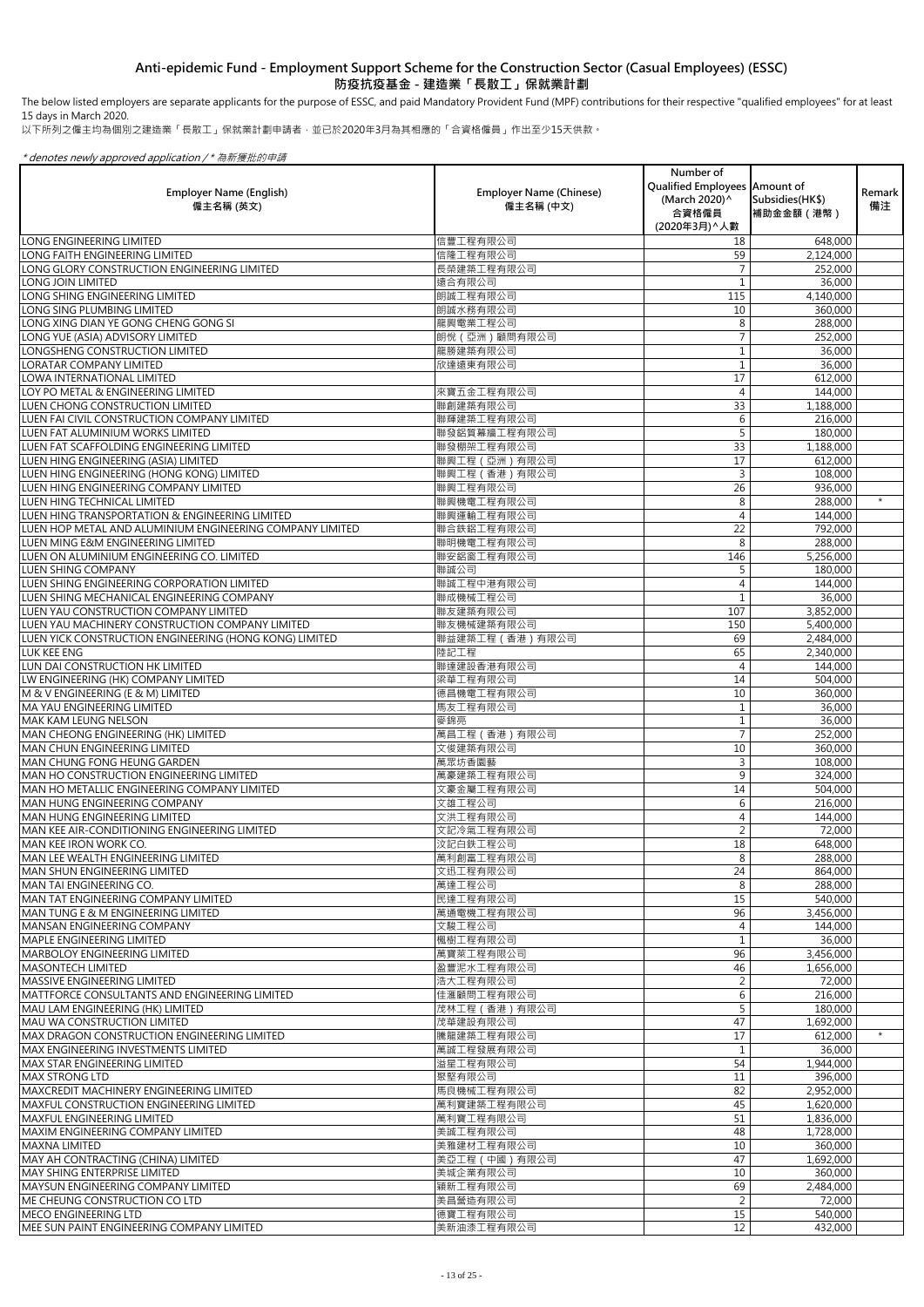以下所列之僱主均為個別之建造業「長散工」保就業計劃申請者,並已於2020年3月為其相應的「合資格僱員」作出至少15天供款。

### \* denotes newly approved application / \* 為新獲批的申請

| <b>Employer Name (English)</b><br>僱主名稱 (英文)                                             | <b>Employer Name (Chinese)</b><br>僱主名稱 (中文) | Number of<br>Qualified Employees Amount of<br>(March 2020) ^<br>合資格僱員<br>(2020年3月) ^ 人數 | Subsidies (HK\$)<br>補助金金額(港幣) | Remark  <br>備注 |
|-----------------------------------------------------------------------------------------|---------------------------------------------|-----------------------------------------------------------------------------------------|-------------------------------|----------------|
| <b>MEGA HONEST ENGINEERING LIMITED</b>                                                  | 百誠工程有限公司                                    | 16                                                                                      | 576,000                       |                |
| MEI SHING DECORATE DESIGN LIMITED                                                       | 美城裝修設計工程有限公司                                | 25                                                                                      | 900,000                       |                |
| MEI SHING ENGINEERING CO., LIMITED                                                      | 美成工程有限公司                                    |                                                                                         | 72,000                        |                |
| MENTECH (CHINA HONG KONG) ENGINEERING COMPANY LIMITED                                   | 萬科 (中港)工程有限公司                               |                                                                                         | 36,000                        |                |
| MERGECORP (H.K.) LIMITED                                                                | 聯確 (香港)有限公司                                 |                                                                                         | 252,000                       |                |
| MERGING CONSTRUCTION CO., LIMITED                                                       | 匯進建築有限公司                                    | 14                                                                                      | 504,000                       |                |
| <b>MERRY CHINA ASIA LIMITED</b>                                                         | 美利華亞洲有限公司                                   | 18                                                                                      | 648,000                       |                |
| MILES BRIGHT CONSTRUCTION ENGINEERING LIMITED                                           | 萬輝建築工程有限公司                                  | 3                                                                                       | 108,000                       |                |
| MILLION POWER ENGINEERING (INTERNATIONAL) LIMITED                                       | 萬盛工程 (國際)有限公司                               |                                                                                         | 36,000                        |                |
| MING CHI PLUMBING & ELECTRIC ENG. CO.                                                   | 明智水電工程公司                                    |                                                                                         | 36,000                        |                |
| MING CHUN IRON FIXING CONSTRUCTION<br>MING FAI ELECTRICAL ENGINEERING COMPANY LIMITED   | 明進扎鉄工程<br>明輝電器工程有限公司                        | 19                                                                                      | 684,000                       |                |
| MING FAI ENGINEERING LIMITED                                                            | 銘輝工程有限公司                                    | 20                                                                                      | 144,000<br>720,000            |                |
| MING FAI M & E COMPANY LIMITED                                                          | 明輝機電工程有限公司                                  | 11                                                                                      | 396,000                       |                |
| MING HIN CONTRACTOR LIMITED                                                             | 明軒建造有限公司                                    | 3                                                                                       | 108,000                       |                |
| MING HIN FURNITURE DECORATION COMPANY LIMITED                                           | 名軒傢俬裝飾有限公司                                  | 3                                                                                       | 108,000                       |                |
| MING HING SPRAY CONCRETE ENGINEERING LIMITED                                            | 明興噴漿工程有限公司                                  | 68                                                                                      | 2,448,000                     |                |
| MING KEE CONSTRUCTION & REPAIRING ENGINEERING CO                                        | 明記建築修葺工程公司                                  | 11                                                                                      | 396,000                       |                |
| MING KEE CONSTRUCTION (STEELWORK) ENGINEERING LIMITED                                   | 明記建築 (鋼鐵)工程有限公司                             |                                                                                         | 252,000                       |                |
| MING KEE ELECTRICAL ENGINEERING COMPANY LIMITED                                         | 明記電業工程有限公司                                  |                                                                                         | 36,000                        |                |
| MING LEE DRILLING & ENGINEERING LIMITED                                                 | 明利鑽探工程有限公司                                  |                                                                                         | 252,000                       |                |
| MING LEE FOUNDATION COMPANY LIMITED                                                     | 明利基礎工程有限公司                                  | 67                                                                                      | 2,412,000                     |                |
| MING SHING CONSTRUCTION ENGINEERING COMPANY LIMITED                                     | 明成建業工程有限公司                                  | 41                                                                                      | 1,476,000                     |                |
| MING SHING PLUMBING ENGINEERING LIMITED                                                 | 名城水喉工程有限公司                                  |                                                                                         | 252,000                       |                |
| MING SING ELECTRICAL ENGINEERING CO.                                                    | 明星電器工程公司                                    |                                                                                         | 180,000                       |                |
| MING TAI CIVIL ENGINEERING COMPANY LIMITED                                              | 明泰土木工程有限公司                                  | 79                                                                                      | 2,844,000                     |                |
| MING TAI CONSTRUCTION ENGINEERING COMPANY LIMITED                                       | 明泰建築工程有限公司                                  | 810                                                                                     | 29,160,000                    |                |
| MING TAI CONSTRUCTION LIMITED                                                           | 明大建築有限公司                                    | $\overline{2}$                                                                          | 72,000                        |                |
| MING TAI ENGINEERING COMPANY LIMITED                                                    | 明泰鋼鐵工程有限公司                                  | 35                                                                                      | 1,260,000                     |                |
| MING TAK CONSTRUCTION ENGINEERING COMPANY LIMITED                                       | 明德建築工程有限公司                                  | $\overline{2}$                                                                          | 72,000                        |                |
| MING WAI CONSTRUCTION LIMITED                                                           | 明偉建築有限公司                                    | 11                                                                                      | 396,000                       |                |
| MING WAI CONSTRUCTION WORKS COMPANY                                                     | 明惠油漆雜項工程公司                                  |                                                                                         | 252,000                       |                |
| MING WAI ENGINEERING COMPANY LIMITED                                                    | 明威消防工程有限公司                                  | 27                                                                                      | 972,000                       |                |
| MING YIU ENGINEERING CO                                                                 | 明耀工程公司                                      |                                                                                         | 36,000                        |                |
| MING ZHAN ENGINEERING LIMITED                                                           | 明展工程有限公司                                    |                                                                                         | 36,000                        |                |
| MING'S METAL WORKS & CONSTRUCTION LIMITED                                               | 明興金科建設有限公司                                  |                                                                                         | 36,000                        |                |
| MODERN CONCRETE DRILL CUT CO., LIMITED                                                  | 現代混凝土鑽切有限公司                                 | 12                                                                                      | 432,000                       |                |
| MODERN PROGRESS SCAFFOLDING ENGINEERING LIMITED                                         | 進新棚架工程有限公司                                  | 9                                                                                       | 324,000                       |                |
| MOK SUM KEE CONSTRUCTION COMPANY LIMITED                                                | 莫森記建造有限公司                                   | 19                                                                                      | 684,000                       |                |
| <b>MOON KONG ENGINEERING CO. LIMITED</b><br>MORAL STAR CONSTRUCTION ENGINEERING LIMITED | 滿江工程有限公司<br>德星建築工程有限公司                      | 9<br>29                                                                                 | 324,000<br>1,044,000          |                |
| <b>MOU MAN CONSTRUCTION COMPANY LIMITED</b>                                             | 茂敏建築有限公司                                    | 10                                                                                      | 360,000                       |                |
| MS (HK) ENGINEERING LIMITED                                                             | 明成 (香港)工程有限公司                               | 124                                                                                     | 4,464,000                     |                |
| <b>MS ELECTRICAL ENGINEERING COMPANY</b>                                                | 萬順電器工程公司                                    | 3                                                                                       | 108,000                       |                |
| <b>MUK CHEUNG LIMITED</b>                                                               | 木祥有限公司                                      |                                                                                         | 144,000                       |                |
| <b>MULTI PROFIT ENGINEERING LIMITED</b>                                                 | 盈佳工程有限公司                                    | 14                                                                                      | 504,000                       |                |
| NAM KEE DECORATION ENGINEERING COMPANY LIMITED                                          | 南記裝修工程有限公司                                  | 2                                                                                       | 72,000                        |                |
| NAM KEE ELECTRICAL ENGINEERING LIMITED                                                  | 南記電器工程有限公司                                  | 3                                                                                       | 108,000                       |                |
| <b>NAM KWONG ENGINEERING LIMITED</b>                                                    | 南光工程有限公司                                    |                                                                                         | 252,000                       |                |
| NANO ENGINEERING LIMITED                                                                | 納米工程有限公司                                    |                                                                                         | 36,000                        |                |
| NEW CARSONS ENGINEERING LIMITED                                                         | 新嘉順安裝工程有限公司                                 | 42                                                                                      | 1,512,000                     |                |
| NEW CHANCE ENGINEERING LIMITED                                                          | 創裕工程有限公司                                    | 10                                                                                      | 360,000                       |                |
| NEW CHONG SHI ENGINEERING COMPANY                                                       | 新創時工程公司                                     |                                                                                         | 144,000                       |                |
| NEW CITY CONSTRUCTION COMPANY LIMITED                                                   | 新城市建築有限公司                                   |                                                                                         | 144,000                       |                |
| NEW GREAT CONSTRUCTION ENGINEERING LIMITED                                              | 卓新建築工程有限公司                                  |                                                                                         | 216,000                       |                |
| NEW HON FAI LIMITED                                                                     | 新漢輝有限公司                                     |                                                                                         | 36,000                        |                |
| NEW KEUNG KEE ENGINEERING COMPANY                                                       | 新強記工程公司                                     |                                                                                         | 144,000                       |                |
| NEW LIBERTY ELECTRICAL ENGINEERING LIMITED                                              | 新快樂電器工程有限公司                                 | 9                                                                                       | 324,000                       |                |
| NEW LUEN HOP BAMBOO FRAME WORKS LIMITED                                                 | 新聯合棚廠有限公司                                   |                                                                                         | 36,000                        |                |
| NEW PO HING ENGINEERING LIMITED                                                         | 新寶興工程有限公司                                   | 3                                                                                       | 108,000                       |                |
| NEW SING CURTAIN WALL ENGINEERING LIMITED                                               | 新誠幕牆材料工程有限公司                                |                                                                                         | 144,000                       |                |
| <b>NEW SKY</b><br>NEW SKY CONSTRUCTION LIMITED                                          | 新天地測量墨綫工程<br>新天地工程有限公司                      | 2                                                                                       | 72,000<br>36,000              |                |
| NEW SKY ENGINEERING LIMITED                                                             | 新天工程建築有限公司                                  | 124                                                                                     | 4,464,000                     |                |
| NEW WANG BO ENGINEERING CO                                                              | 新宏寶工程公司                                     | 2                                                                                       | 72,000                        |                |
| <b>NG CHIU CONSTRUCTION COMPANY LIMITED</b>                                             | 五洲建築有限公司                                    | 18                                                                                      | 648,000                       |                |
| NGAI CHUN CONSTRUCTION ENGINEERING LIMITED                                              | 藝俊營造有限公司                                    | 8                                                                                       | 288,000                       |                |
| NGAI CHUN ENGINEERING CO                                                                | 毅駿工程公司                                      | 13                                                                                      | 468,000                       |                |
| NGAI CHUN ENGINEERING CO                                                                | 藝進工程公司                                      |                                                                                         | 180,000                       |                |
| NGAI CHUN ENGINEERING COMPANY                                                           | 藝駿工程公司                                      |                                                                                         | 72,000                        |                |
| NGAI FUNG ENGINEERING (MATERIAL) LIMITED                                                | 藝鋒工程 (建材) 有限公司                              |                                                                                         | 180,000                       |                |
| NGAI LIK AIR-CONDITION & ELECTRICAL ENG.                                                | 毅力冷電工程                                      | $\overline{2}$                                                                          | 72,000                        |                |
| NGAI SHING ENGINEERING COMPANY LIMITED                                                  | 毅誠工程有限公司                                    | 6                                                                                       | 216,000                       |                |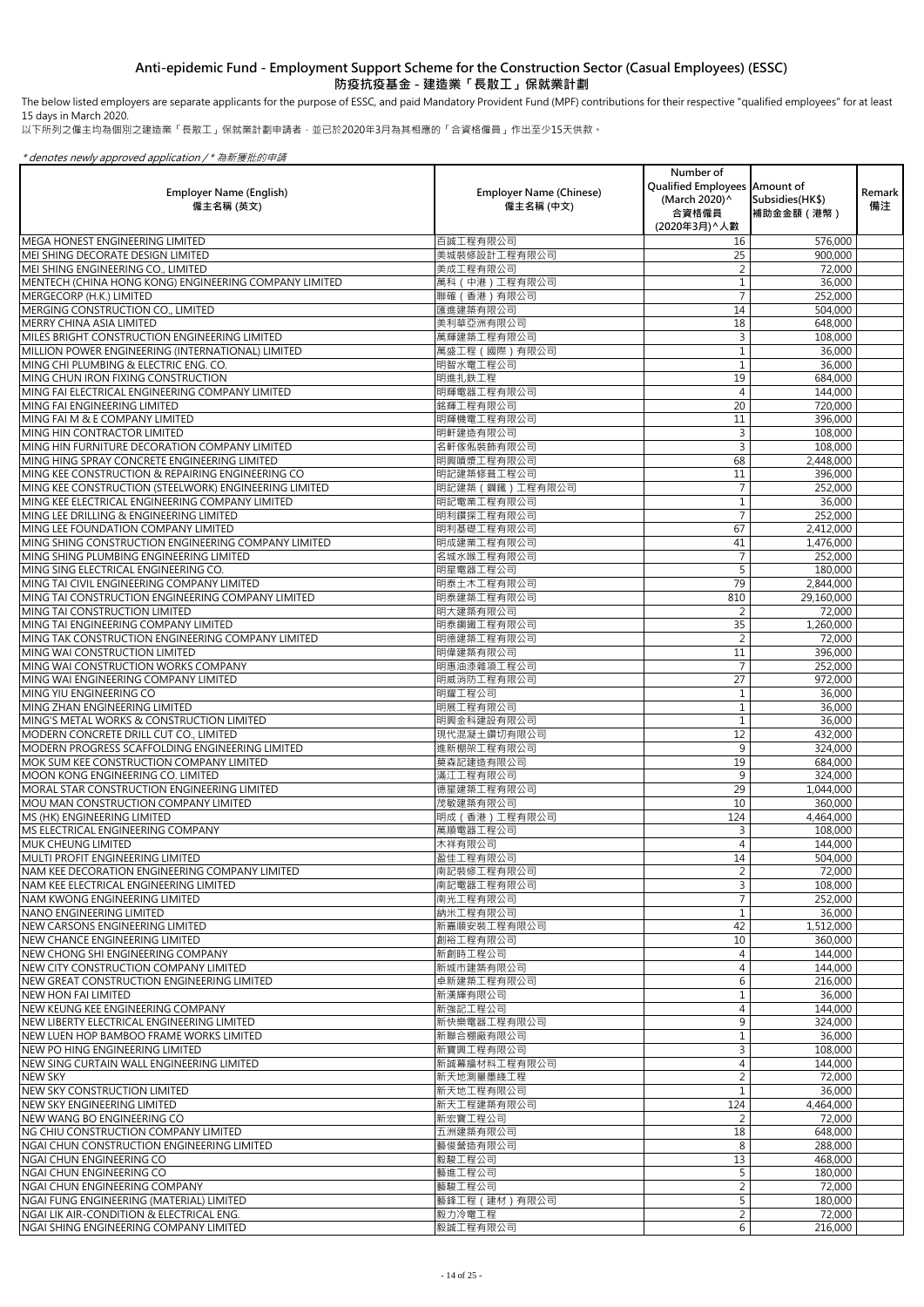The below listed employers are separate applicants for the purpose of ESSC, and paid Mandatory Provident Fund (MPF) contributions for their respective "qualified employees" for at least 15 days in March 2020.

以下所列之僱主均為個別之建造業「長散工」保就業計劃申請者,並已於2020年3月為其相應的「合資格僱員」作出至少15天供款。

| <b>Employer Name (English)</b><br>僱主名稱 (英文)                                                     | <b>Employer Name (Chinese)</b><br>僱主名稱 (中文) | Number of<br>Qualified Employees   Amount of<br>(March 2020)^<br>合資格僱員<br>(2020年3月) へ人數 | Subsidies (HK\$)<br>補助金金額 (港幣) | Remark<br>備注 |
|-------------------------------------------------------------------------------------------------|---------------------------------------------|-----------------------------------------------------------------------------------------|--------------------------------|--------------|
| NGAU KEE STEEL ENGINEERING LIMITED                                                              | 牛記鋼鐵工程有限公司                                  | 72                                                                                      | 2,592,000                      |              |
| <b>NIC TIM CABLE ENGINEERING</b>                                                                | 力天放線公司                                      | 8                                                                                       | 288,000                        |              |
| <b>NICE &amp; COOL ENGINEERING CO</b>                                                           | 昇暉冷氣工程公司                                    |                                                                                         | 72,000                         |              |
| <b>NICE ALUMINUM LIMITED</b>                                                                    | 麗斯鋁質雜項有限公司                                  | 25                                                                                      | 900,000                        |              |
| NICE CO.                                                                                        | 麗斯公司                                        | 16                                                                                      | 576,000                        |              |
| NICE MATERIAL TRADING COMPANY LIMITED                                                           | 尼斯建材貿易有限公司                                  | 9                                                                                       | 324,000                        |              |
| NIKGO CABLE ENGINEERING<br>NIKKAN MOTOR ENGINEERING LIMITED                                     | 力高電纜工程<br>力恒 ( 電機) 工程有限公司                   | 6                                                                                       | 216,000<br>252,000             |              |
| NIKO ENGINEERING CO.                                                                            | 力高工程公司                                      | 6                                                                                       | 216,000                        |              |
| NIN KEE CONSTRUCTION CO.                                                                        | 年記建設公司                                      | 19                                                                                      | 684,000                        |              |
| <b>NOBLE ENGINEERING LIMITED</b>                                                                | 高輝工程有限公司                                    | 8                                                                                       | 288,000                        |              |
| NORTH OCEAN ENGINEERING (HONG KONG) LIMITED                                                     | 北海工程 (香港) 有限公司                              | 16                                                                                      | 576,000                        |              |
| NUN TAT CONSTRUCTION & ENGINEERING COMPANY LIMITED                                              | 能達建築工程有限公司                                  | 10                                                                                      | 360,000                        |              |
| OCEAN EAST ENGINEERING LIMITED                                                                  | 東海工程建設有限公司                                  | 14                                                                                      | 504,000                        |              |
| OCEAN ELECTRICAL CONTRACTOR LIMITED                                                             | 海洋電器工程有限公司                                  | 10                                                                                      | 360,000                        |              |
| OCEAN PROFESSIONAL WATERPROOFING COMPANY LIMITED                                                | 海洋專業防水有限公司                                  | 10                                                                                      | 360,000                        |              |
| OCEAN RESOURCES (H.K.) CO., LIMITED                                                             | 高信資源有限公司                                    | 17                                                                                      | 612,000                        |              |
| OFFSHORE ENGINEERING HK LIMITED                                                                 | 香港近岸工程有限公司                                  | 50                                                                                      | 1,800,000                      |              |
| <b>OLI CONSTRUCTION (HK) LIMITED</b>                                                            | 澳利建築工程 (香港) 有限公司                            | 13                                                                                      | 468,000                        |              |
| OLIVE DECORATION AND ENGINEERING CO., LIMITED                                                   | 禾豐裝飾工程有限公司                                  |                                                                                         | 72,000                         |              |
| ON FAT AIR-CONDITIONING ELECTRIC & DECORATIVE ENG.                                              | 安發冷氣電業裝修工程                                  |                                                                                         | 36,000                         |              |
| ON KO ENGINEERING CO.                                                                           | 安皓工程公司                                      | 3                                                                                       | 108,000                        |              |
| ON STEEL ENGINEERING LIMITED                                                                    | 安鋼工程有限公司                                    | 99                                                                                      | 3,564,000                      |              |
| ON TAI WATERWORKS ENGINEERING COMPANY LIMITED                                                   | 安泰水務工程有限公司                                  |                                                                                         | 72,000                         |              |
| ON TIME CONSTRUCTION ENGINEERING LIMITED                                                        | 安泰建築工程有限公司                                  | 19                                                                                      | 684,000                        |              |
| ON WAY CONSTRUCTION COMPANY LIMITED                                                             | 安滙建築有限公司                                    | 8                                                                                       | 288,000                        |              |
| <b>ONVIGOR LIMITED</b>                                                                          | 安擴有限公司                                      |                                                                                         | 72,000                         |              |
| <b>OOPS LIMITED</b>                                                                             | 合時建築有限公司                                    | 18                                                                                      | 648,000                        |              |
| ORIENTAL BORING & ENGINEERING LIMITED                                                           | 東方工程有限公司<br>東方創業工程公司全資附屬東方創業發展有限            | 81                                                                                      | 2,916,000                      |              |
| ORIENTAL CONSTRUCTION ENGINEERING COMPANY O/B ORIENTAL FOUNDATION<br><b>DEVELOPMENT LIMITED</b> | 公司                                          | 106                                                                                     | 3,816,000                      |              |
| ORIENTAL DESIGNS (METAL WORK) ENG. CO. LIMITED                                                  | 駿裕設計 (金屬)工程有限公司                             | 9                                                                                       | 324,000                        |              |
| ORIENTAL FOUNDATION DEVELOPMENT LIMITED                                                         | 東方創業發展有限公司                                  | 15                                                                                      | 540,000                        |              |
| <b>OSISS LIMITED</b>                                                                            | 奧思捷國際有限公司                                   |                                                                                         | 36,000                         |              |
| OWL CONSTRUCTION LIMITED                                                                        | 傲華建設有限公司                                    |                                                                                         | 252,000                        |              |
| P & T CONSTRUCTION AND ENGINEERING CO LIMITED                                                   | 柏德建築工程有限公司                                  | 9                                                                                       | 324,000                        |              |
| P&W (LANDSCAPE) COMPANY LIMITED                                                                 | 滙科 (園林) 有限公司                                | 8                                                                                       | 288,000                        |              |
| PACIFIC EASE DEVELOPMENT LIMITED                                                                | 添志發展有限公司                                    |                                                                                         | 180,000                        |              |
| PACIFIC RESOURCE COMPANY (HK) LIMITED                                                           | 太平洋資源有限公司                                   | 3                                                                                       | 108,000                        |              |
| <b>PAK CHUEN ENGINEERING CO</b>                                                                 | 栢銓工程公司                                      | 3                                                                                       | 108,000                        |              |
| PAK FAI ENGINEERING LIMITED                                                                     | 栢輝工程有限公司                                    | 349                                                                                     | 12,564,000                     |              |
| PAK KAI ENGINEERING SERVICES COMPANY LIMITED                                                    | 柏基工程服務有限公司                                  | 5                                                                                       | 180,000                        |              |
| PAK LOK ELECTRICAL ENGINEERING COMPANY LIMITED                                                  | 柏樂電器工程有限公司                                  | 44                                                                                      | 1,584,000                      |              |
| PAK NGAI (HK) ENGINEERING LIMITED                                                               | 柏藝 (香港)工程有限公司                               | 16                                                                                      | 576,000                        |              |
| <b>PAK NGAI ENGINEERING CO</b>                                                                  | 柏藝工程公司                                      | 4                                                                                       | 144,000                        |              |
| PAK SHING PLUMBING & ENGINEERING LIMITED                                                        | 百成水喉工程有限公司                                  | 93                                                                                      | 3,348,000                      |              |
| PAK WING CONSTRUCTION COMPANY LIMITED                                                           | 柏榮建築工程有限公司                                  | 47                                                                                      | 1,692,000                      |              |
| PAK WING ENGINEERING CO., LIMITED<br><b>PAKIN ENGINEERING LIMITED</b>                           | 栢榮建造有限公司<br>柏楗工程有限公司                        | 8<br>12                                                                                 | 288,000                        |              |
| <b>PAN KEE CONSTRUCTION LIMITED</b>                                                             | 盼記建設有限公司                                    | 40                                                                                      | 432,000<br>1,440,000           |              |
| <b>PAN KEE ENGINEERING CO. LIMITED</b>                                                          | 盼記工程有限公司                                    | 15                                                                                      | 540,000                        |              |
| PARTNEER CONSTRUCTION LIMITED                                                                   | 得利建築有限公司                                    | 119                                                                                     | 4,284,000                      |              |
| <b>PEAK CREATION LIMITED</b>                                                                    | 恒高創建有限公司                                    |                                                                                         | 36,000                         |              |
| PENTA CIRCLE CONSTRUCTION COMPANY LIMITED                                                       | 五環建築工程有限公司                                  |                                                                                         | 180,000                        |              |
| PERFECT CITY ENGINEERING LIMITED                                                                | 善美工程有限公司                                    | 83                                                                                      | 2,988,000                      |              |
| PERFECT CONSTRUCTION ENGINEERING COMPANY                                                        | 保發建築工程公司                                    | 24                                                                                      | 864,000                        |              |
| <b>PINE RICH ENGINEERING LIMITED</b>                                                            | 松裕工程有限公司                                    | 18                                                                                      | 648,000                        |              |
| PING KEE FURNITURE COMPANY LIMITED                                                              | 炳記傢俬有限公司                                    | 13                                                                                      | 468,000                        |              |
| PLAN IN INTERIOR & CONTRACTING CO LIMITED                                                       | 藍圖設計工程有限公司                                  | 56                                                                                      | 2,016,000                      |              |
| PO FUNG ENGINEERING COMPANY LIMITED                                                             | 保鋒工程有限公司                                    | 30                                                                                      | 1,080,000                      |              |
| PO HING (HING YIP) ENGINEERING CO. LIMITED                                                      | 寶興(興業)工程有限公司                                | 8                                                                                       | 288,000                        |              |
| PO ON ENGINEERING LTD                                                                           | 寶安工程有限公司                                    | 11                                                                                      | 396,000                        |              |
| PO WAH ELECTRIC ENGINEERING CO                                                                  | 寶華電器工程公司                                    | 18                                                                                      | 648,000                        |              |
| PO WING ENGINEERING (HONG KONG) LIMITED                                                         | 寶榮工程 (香港) 有限公司                              |                                                                                         | 252,000                        |              |
| PO WING ENGINEERING CO                                                                          | 寶荣工程公司                                      |                                                                                         | 36,000                         |              |
| PO YIP (HING YIP) ENGINEERING COMPANY LIMITED                                                   | 寶業 (興業)工程有限公司                               | 124                                                                                     | 4,464,000                      |              |
| POCITY ENGINEERING CO<br>POGGENPOHL H. K. LIMITED                                               | 保城工程公司                                      | 9<br>4                                                                                  | 324,000<br>144,000             |              |
| POLYPIA HOLDINGS LIMITED                                                                        | 寶利瑪實業有限公司                                   | 11                                                                                      | 396,000                        |              |
| POON POR ENGINEERING COMPANY LIMITED                                                            | 潘波工程有限公司                                    |                                                                                         | 252,000                        |              |
| POPULAR ENGINEERING WORK LIMITED                                                                | 普達清拆工程有限公司                                  | 4                                                                                       | 144,000                        |              |
| POTENTIAL GLASS ENGINEERING LIMITED                                                             | 實力玻璃工程有限公司                                  | 38                                                                                      | 1,368,000                      |              |
| POWER ENGINEERING (HK) LIMITED                                                                  | 群力工程 (香港) 有限公司                              | 25                                                                                      | 900,000                        |              |
| POWER ENGINEERING COMPANY                                                                       | 力濤工程公司                                      | 64                                                                                      | 2,304,000                      |              |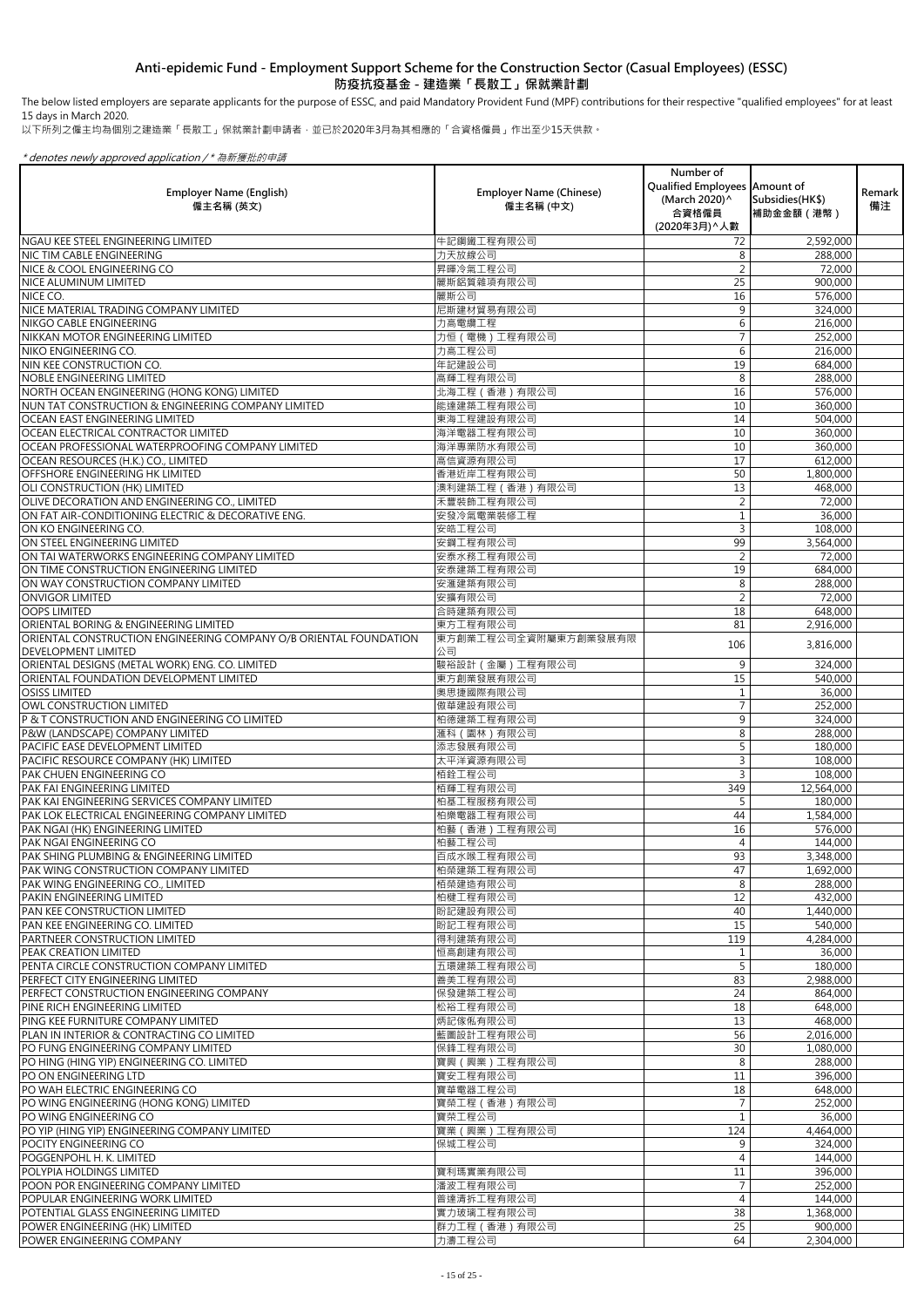The below listed employers are separate applicants for the purpose of ESSC, and paid Mandatory Provident Fund (MPF) contributions for their respective "qualified employees" for at least 15 days in March 2020.

以下所列之僱主均為個別之建造業「長散工」保就業計劃申請者,並已於2020年3月為其相應的「合資格僱員」作出至少15天供款。

| <b>Employer Name (English)</b><br>僱主名稱 (英文)            | <b>Employer Name (Chinese)</b><br>僱主名稱 (中文) | Number of<br>Qualified Employees Amount of<br>(March 2020)^<br>合資格僱員<br>(2020年3月) へ人數 | Subsidies (HK\$)<br>補助金金額 (港幣) | Remark<br>備注 |
|--------------------------------------------------------|---------------------------------------------|---------------------------------------------------------------------------------------|--------------------------------|--------------|
| POWER STAR DEVELOPMENT LIMITED                         | 力星發展有限公司                                    | 3                                                                                     | 108,000                        |              |
| POWERGO E&M ENGINEERING CO., LIMITED                   | 栢高機電工程有限公司                                  | 39                                                                                    | 1,404,000                      |              |
| PREMIER ENGINEERING COMPANY                            | 尚品工程公司                                      | 9                                                                                     | 324,000                        |              |
| IPRESTO SCAFFOLDING LIMITED                            | 軒域棚架有限公司                                    | 8                                                                                     | 288,000                        |              |
| <b>PRINCE ENGINEERING COMPANY LIMITED</b>              | 精明精朗工程有限公司                                  | 6                                                                                     | 216,000                        |              |
| <b>PRODUCTIVE ENGINEERING LIMITED</b>                  | 永豐富工程有限公司                                   |                                                                                       | 180,000                        |              |
| <b>PRO-ECO ENGINEERING LIMITED</b>                     | 保鋼工程有限公司                                    | 23                                                                                    | 828,000                        |              |
| PROFICIENCY INDUSTRIAL PRODUCTS LTD                    | 先進工業設備有限公司                                  |                                                                                       | 36,000                         |              |
| <b>PROFIELD CONSTRUCTION ENGINEERING LIMITED</b>       | 保豐建築工程有限公司                                  | 39                                                                                    | 1,404,000                      |              |
| PROFIT BRIGHT ENERGY TECHNICAL CO. LIMITED             | 盈光動力工程有限公司                                  | 10                                                                                    | 360,000                        |              |
| PROFIT SMART CONSTRUCTION ENGINEERING LIMITED          | 利駿建築工程有限公司                                  | 225                                                                                   | 8,100,000                      |              |
| <b>PROJECT ONE</b>                                     | 湛泓工程                                        |                                                                                       | 144,000                        |              |
| <b>PROSPER ENGINEERING CO</b>                          | 利達工程公司                                      | 3                                                                                     | 108,000                        |              |
| PROSPERITY ENGINEERING CO.                             | 溢泰工程公司                                      |                                                                                       | 36,000                         |              |
| PROSPEROUS PROFIT DEVELOPMENT HONG KONG LIMITED        | 裕利發展香港有限公司                                  | 72                                                                                    | 2,592,000                      |              |
| <b>PROTO ENGINEERING COMPANY LIMITED</b>               | 寶圖工程有限公司                                    | 10                                                                                    | 360,000                        |              |
| PUI KEE ENG CO                                         | 沛記工程公司                                      | 14                                                                                    | 504,000                        |              |
| <b>PURETECT ENGINEERING LIMITED</b>                    | 沛達工程有限公司                                    | 4                                                                                     | 144,000                        |              |
| <b>PYROFOE ENGINEERS LTD</b>                           | 衞安工程有限公司                                    | 19                                                                                    | 684,000                        |              |
| QIAN YI (HONG KONG) LIMITED                            | 千益 (香港) 有限公司                                |                                                                                       | 36,000                         |              |
| <b>QUAINTLY ENGINEERING COMPANY</b>                    | 群力工程公司                                      | 3                                                                                     | 108,000                        |              |
| OUICK START DRILL & CUT CONSTRUCTION COMPANY LIMITED   | 快達鑽切工程有限公司                                  | 9                                                                                     | 324,000                        |              |
| R & A CONCEPT LIMITED                                  | 君佑有限公司                                      |                                                                                       | 36,000                         |              |
| R & D ENGINEERING COMPANY LIMITED                      | 泰然工程有限公司                                    | 6                                                                                     | 216,000                        |              |
| RAINBOW DRILL & CUT ENGINEERING COMPANY LIMITED        | 彩虹鑽切工程有限公司                                  | $\overline{2}$                                                                        | 72,000                         |              |
| <b>RAISE ENGINEERING COMPANY LIMITED</b>               | 溢昌工程有限公司                                    |                                                                                       | 36,000                         |              |
| <b>RAYCO E&amp;M LIMITED</b>                           | 域高機電工程有限公司                                  | 11                                                                                    | 396,000                        |              |
| <b>RAYLI ENGINEERING LIMITED</b>                       | 威莉工程有限公司                                    |                                                                                       | 144,000                        |              |
| RELIABLE CONSTRUCTION & ENGINEERING COMPANY LIMITED    | 佳信建築工程有限公司                                  | 13                                                                                    | 468,000                        |              |
| <b>REX ENGINEERING LIMITED</b>                         | 澤文工程有限公司                                    | 39                                                                                    | 1,404,000                      |              |
| <b>RICH IN ENGINEERING LIMITED</b>                     | 中富工程有限公司                                    | 8                                                                                     | 288,000                        |              |
| <b>RIDGID PLUMBING LIMITED</b>                         | 美捷水務有限公司                                    | 12                                                                                    | 432,000                        |              |
| RIGHT ACCESS CONSTRUCTION MATERIALS ENGINEERING CO LTD | 正通建材工程有限公司                                  | 9                                                                                     | 324,000                        |              |
| <b>RIGHT LEAD CONSTRUCTION COMPANY LIMITED</b>         | 偉立建設有限公司                                    | 78                                                                                    | 2,808,000                      |              |
| RIGHT LEAD CONTRACTING COMPANY LIMITED                 | 偉立承建有限公司                                    | 15                                                                                    | 540,000                        |              |
| <b>RIGHT TRANSPORTATION LIMITED</b>                    | 偉智運輸有限公司                                    | 3                                                                                     | 108,000                        |              |
| <b>IRIK LIU DECORATION &amp; DESIGN CO</b>             | 域流裝飾設計工程公司                                  | 23                                                                                    | 828,000                        |              |
| <b>RINGTONE LIMITED</b>                                | 詠同有限公司                                      | 50                                                                                    | 1,800,000                      |              |
| <b>RISE STAR CREATION LIMITED</b>                      | 晉星創建有限公司                                    |                                                                                       | 36,000                         |              |
| <b>IRISESHIP CONSTRUCTION COMPANY LIMITED</b>          | 威業工程有限公司                                    | 10                                                                                    | 360,000                        |              |
| <b>RITTER ENGINEERING LIMITED</b>                      | 歷達工程有限公司                                    |                                                                                       | 36,000                         |              |
| <b>RNB ENGINEERING HONG KONG LIMITED</b>               | 創基工程香港有限公司                                  | 30                                                                                    | 1,080,000                      |              |
| <b>ROWING (HK) COMPANY LIMITED</b>                     | 榮通實業 (香港) 有限公司                              | 26                                                                                    | 936,000                        |              |
| IROYAL CENTURY ENGINEERING LIMITED                     | 仁德工程有限公司                                    |                                                                                       | 36,000                         |              |
| RUBICON ENGINEERING COMPANY LIMITED                    | 萊比樂工程有限公司                                   | 12                                                                                    | 432,000                        |              |
| <b>S DECOR LIMITED</b>                                 | 燊明工程有限公司                                    | 46                                                                                    | 1,656,000                      |              |
| <b>S R COMPANY LIMITED</b>                             | 陽陞有限公司                                      | 85                                                                                    | 3,060,000                      |              |
| S. P. ENGINEERING (HONG KONG) LIMITED                  | 順寶機械工程 (香港)有限公司                             | 78                                                                                    | 2,808,000                      |              |
| <b>SAFETY ELECTRICAL CONSULTING LIMITED</b>            | 安全電力顧問有限公司                                  |                                                                                       | 36,000                         |              |
| <b>I</b> SAGA LEVELING LIMITED                         | 實佳平水有限公司                                    | 28                                                                                    | 1,008,000                      |              |
| SAI CHEUNG ENGINEERING COMPANY LIMITED                 | 世昌工程有限公司                                    | 17                                                                                    | 612,000                        |              |
| <b>SAINTECH ENGINEERING LIMITED</b>                    |                                             | 9                                                                                     | 324,000                        |              |
| <b>SAM FUNG</b>                                        | 三丰                                          | 13                                                                                    | 468,000                        |              |
| <b>SAM HING TECHNOLOGY LIMITED</b>                     | 三興科技工程有限公司                                  |                                                                                       | 144,000                        |              |
| <b>ISAM WO CHUN YIP ENGINEERING LIMITED</b>            | 三和俊業工程有限公司                                  | 44                                                                                    | 1,584,000                      |              |
| ISAM WO COMPANY                                        | 三和公司                                        | 5                                                                                     | 180,000                        |              |
| <b>SAMBA HONG KONG LIMITED</b>                         | 三馬香港有限公司                                    |                                                                                       | 180,000                        |              |
| ISAM'S CONSTRUCTION COMPANY LIMITED                    | 森城工程有限公司                                    | 36                                                                                    | 1,296,000                      |              |
| <b>SAN TIN ENGINEERING LIMITED</b>                     | 新田工程有限公司                                    | 34                                                                                    | 1,224,000                      |              |
| <b>SAN WO ENGINEERING LIMITED</b>                      | 三和工程有限公司                                    | 8                                                                                     | 288,000                        |              |
| <b>SAN YIP DECORATION COMPANY LIMITED</b>              | 新業裝修工程有限公司                                  | 57                                                                                    | 2,052,000                      |              |
| <b>SANDBRIGHT ENGINEERING LIMITED</b>                  | 新圖工程有限公司                                    | 9                                                                                     | 324,000                        |              |
| <b>SANFIELD INDUSTRIES LTD</b>                         | 中聯實業有限公司                                    | 10                                                                                    | 360,000                        |              |
| <b>SANG FU ENGINEERING LIMITED</b>                     | 盛富建築工程有限公司                                  |                                                                                       | 180,000                        |              |
| SANG KEE ELECTRICAL ENGINEERING CO.                    | 生記電業工程公司                                    | 31                                                                                    | 1,116,000                      |              |
| <b>SANG KEE ENGINEERING</b>                            | 生記工程                                        | 12                                                                                    | 432,000                        |              |
| <b>SANG KEE LOGISTICS LIMITED</b>                      | 生記物流有限公司                                    |                                                                                       | 180,000                        |              |
| ISANG KEE PLUMBERS & DRAINAGE ENG                      | 生記水喉潔具工程                                    |                                                                                       | 252,000                        |              |
| ISEA DRAGON ENGINEERING LIMITED                        | 海龍工程有限公司                                    |                                                                                       | 252,000                        |              |
| SEA TECH LEE MARINE ENGINEERING LIMITED                | 實得利海事工程有限公司                                 |                                                                                       | 144,000                        |              |
| SEA UNION (HK) ENGINEERING LIMITED                     | 海聯 (香港)工程有限公司                               |                                                                                       | 180,000                        |              |
| <b>SEAWELL CONSTRUCTION LIMITED</b>                    | 凱達工程有限公司                                    |                                                                                       | 180,000                        |              |
| <b>SET WIN MACHINERY LIMITED</b>                       | 實運機械有限公司                                    | 37                                                                                    | 1,332,000                      |              |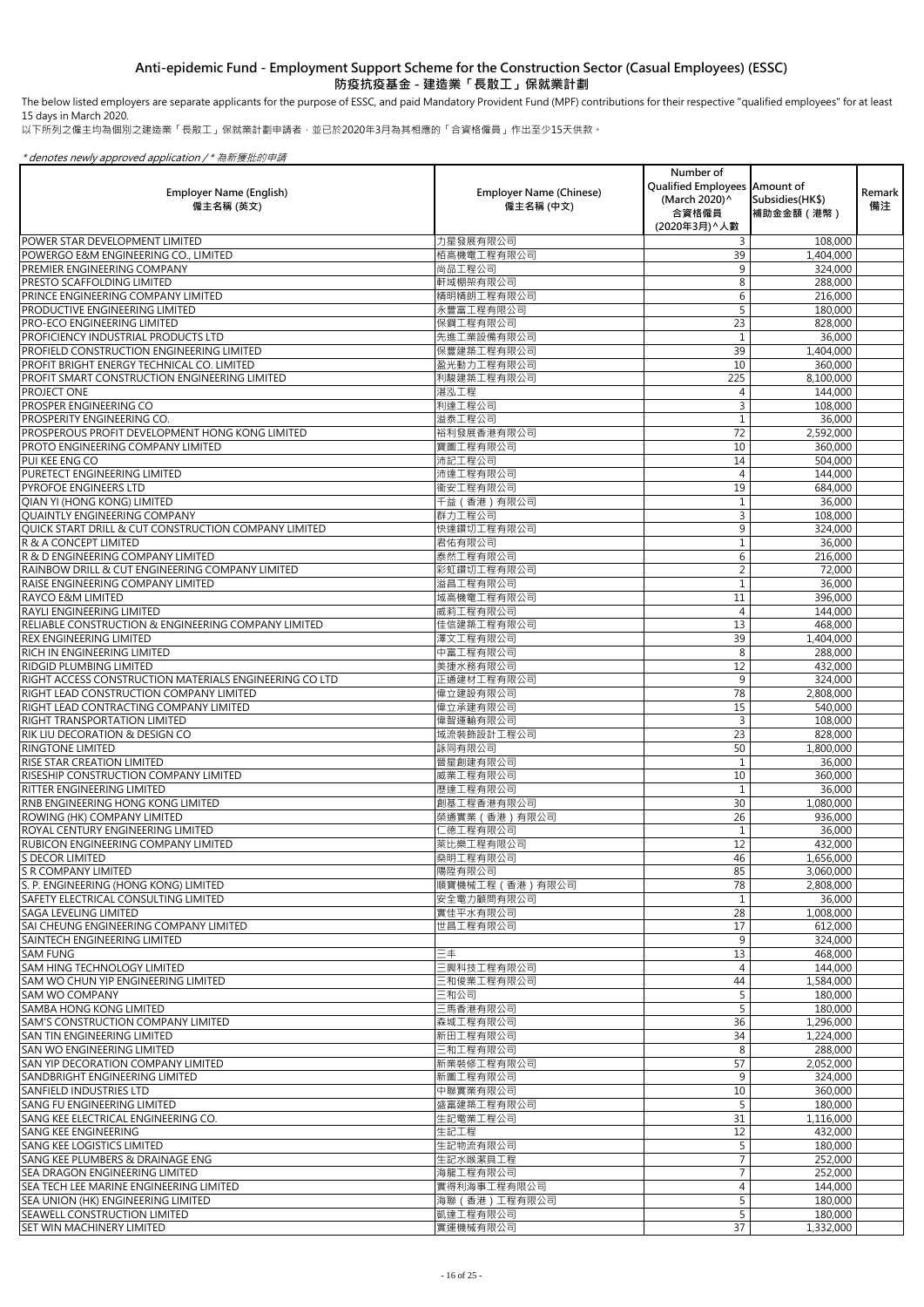以下所列之僱主均為個別之建造業「長散工」保就業計劃申請者,並已於2020年3月為其相應的「合資格僱員」作出至少15天供款。

### \* denotes newly approved application / \* 為新獲批的申請

|                                                                                         | <b>Employer Name (Chinese)</b> | Number of<br>Qualified Employees Amount of |                                | <b>Remark</b> |
|-----------------------------------------------------------------------------------------|--------------------------------|--------------------------------------------|--------------------------------|---------------|
| <b>Employer Name (English)</b><br>僱主名稱 (英文)                                             | 僱主名稱 (中文)                      | (March 2020) ^<br>合資格僱員<br>(2020年3月) ^ 人數  | Subsidies (HK\$)<br>補助金金額 (港幣) | 備注            |
| <b>SHARP HING E &amp; M LIMITED</b>                                                     | 集興機電工程有限公司                     | 10 <sup>°</sup>                            | 360,000                        |               |
| <b>SHARP MIND ENGINEERING LIMITED</b>                                                   | 思捷實業工程有限公司                     | 26                                         | 936,000                        |               |
| SHEEN KING CURTAIN WALL ENGINEERING LIMITED                                             | 建滔幕牆工程有限公司                     |                                            | 144,000                        |               |
| <b>SHEK TOP ENGINEERING CO.</b>                                                         | 石一工程公司                         |                                            | 72,000                         |               |
| SHINE TEAM CONSTRUCTION CO. LIMITED<br>SHING HING (HONG KONG) ENGINEERING LIMITED       | 亮添建築有限公司<br>誠興 (香港)工程有限公司      |                                            | 72,000<br>252,000              |               |
| SHING TAI CONSTRUCTION ENGINEERING LIMITED                                              | 盛泰建築工程有限公司                     |                                            | 252,000                        |               |
| <b>SHING TO ENGINEERING LIMITED</b>                                                     | 昇濤工程有限公司                       | 79                                         | 2,844,000                      |               |
| SHING YIP AIR-CONDITIONED & ELECTRICAL ENGINEERING COMPANY LIMITED                      | 成業冷氣電業工程有限公司                   | 3                                          | 108,000                        | $\star$       |
| SHING YIP CONSTRUCTION ENGINEERING CO. LIMITED                                          | 成業建造工程有限公司                     | 16                                         | 576,000                        |               |
| SHU KEE IRON WORK COMPANY O/B HIGHABLE ENGINEERING LIMITED                              | 樹記鐵工廠附屬開寶工程有限公司                | 4                                          | 144,000                        |               |
| <b>SHUI FUNG ENGINEERING SERVICES LIMITED</b>                                           | 瑞鋒工程有限公司                       |                                            | 36,000                         |               |
| <b>SHUI KEI ENGINEERING LIMITED</b>                                                     | 瑞基工程有限公司                       | 15                                         | 540,000                        |               |
| SHUM KEE ELECTRIC & MACHINERY LIMITED<br><b>SHUN BO CONSTRUCTION COMPANY LIMITED</b>    | 琛記機電工程有限公司<br>信保建築有限公司         | 4                                          | 252,000<br>144,000             |               |
| SHUN CHEONG GROUTING ENGINEERING LIMITED                                                | 順昌灌漿工程有限公司                     | 72                                         | 2,592,000                      |               |
| SHUN CHEONG WELDING ENGINEERING LIMITED                                                 | 信昌燒焊工程有限公司                     | 14                                         | 504,000                        |               |
| <b>SHUN CHEUK ENGINEERING LIMITED</b>                                                   | 順卓工程有限公司                       |                                            | 36,000                         |               |
| <b>SHUN CHEUNG ENGINEERING LIMITED</b>                                                  | 順翔工程有限公司                       | 22                                         | 792,000                        |               |
| SHUN CHING ENGINEERING COMPANY LIMITED                                                  | 信程工程有限公司                       | 6                                          | 216,000                        |               |
| SHUN FAI DECORATION HANDICRAFT COMPANY LIMITED                                          | 順輝裝飾工藝有限公司                     | 8                                          | 288,000                        |               |
| SHUN HING CONSTRUCTION TRANSPORTATION CO LIMITED                                        | 順興建築運輸有限公司                     | 16                                         | 576,000                        |               |
| <b>SHUN HING E &amp; M ENGINEERING LIMITED</b>                                          | 順興機電工程有限公司                     | 17                                         | 612,000                        |               |
| <b>SHUN HING ENGINEERING COMPANY</b>                                                    | 順興工程公司                         | 28                                         | 252,000                        |               |
| SHUN HING WOOD WORKING CO., LIMITED<br>SHUN LEE (WING CHEONG) CONSTRUCTION ENG CO LTD   | 信興木業有限公司<br>順利(永昌)建築工程有限公司     | 115                                        | 1,008,000<br>4,140,000         |               |
| <b>SHUN LEE ENGINEERING CO.</b>                                                         | 順利工程公司                         |                                            | 144,000                        |               |
| <b>SHUN LEI WIRING ENGINEERING</b>                                                      | 順利地線工程                         | 9                                          | 324,000                        |               |
| <b>SHUN ON ENGINEERING LIMITED</b>                                                      | 順安建業工程有限公司                     | 3                                          | 108,000                        |               |
| <b>SHUN ON SCAFFOLDING CONTRACTOR</b>                                                   | 順安棚業工程                         | 20                                         | 720,000                        |               |
| SHUN SHING BUILDING ENGINEERING LIMITED                                                 | 順盛建設工程有限公司                     | 23                                         | 828,000                        |               |
| <b>SHUN SHING ENGINEERING CO</b>                                                        | 信昇工程公司                         | 8                                          | 288,000                        |               |
| SHUN TAT ELECTRICAL CONSTRUCTION LIMITED                                                | 信達電器工程有限公司                     | 9                                          | 324,000                        |               |
| SHUN TAT ENGINEER SURVEYING LIMITED<br><b>SHUN TAT ENGINEERING COMPANY</b>              | 信達工程測量有限公司                     | 13                                         | 468,000                        |               |
| SHUN TAT ENGINEERING DEVELOPMENT (HK) CO., LIMITED                                      | 順達工程公司<br>順達工程發展(香港)有限公司       | 31                                         | 72,000<br>1,116,000            |               |
| SHUN TUNG ENGINEERING COMPANY LIMITED                                                   | 順通冷氣電機工程有限公司                   | 44                                         | 1,584,000                      |               |
| <b>SHUN WAI ENGINEERING CO</b>                                                          | 信威工程公司                         | 9                                          | 324,000                        |               |
| SHUN WING ALUMINIUM WORKS CO., LIMITED                                                  | 順榮鋁質有限公司                       | 43                                         | 1,548,000                      |               |
| <b>SHUN YEE ENGINEERING COMPANY</b>                                                     | 順意工程公司                         |                                            | 72,000                         |               |
| <b>SHUN YICK &amp; CO LTD</b>                                                           |                                |                                            | 108,000                        |               |
| SHUN YUE ENGINEERING COMPANY LIMITED                                                    | 順裕工程有限公司                       | 23                                         | 828,000                        |               |
| <b>SIGN-TECH ENGINEERING COMPANY LIMITED</b><br><b>SIMBEL HOLDING LIMITED</b>           | 先達標誌工程有限公司<br>信保集團有限公司         |                                            | 252,000                        |               |
| <b>SIN YUEN DECORATION &amp; DESIGN LIMITED</b>                                         | 思源裝修傢俬工程有限公司                   | 59                                         | 2,124,000<br>72,000            |               |
| SINCERE CONSTRUCTION ENGINEERING LIMITED                                                | 誠信建設工程有限公司                     | 6                                          | 216,000                        |               |
| SINCERE E&M ENGINEERING (HK) COMPANY                                                    | 誠信 (香港)機電消防工程公司                | 10                                         | 360,000                        |               |
| SING CHEONG ENGINEERING COMPANY LIMITED                                                 | 昇昌工程有限公司                       | 4                                          | 144,000                        |               |
| <b>SING FAI TECHNICAL LIMITED</b>                                                       | 星輝機電工程有限公司                     | 21                                         | 756,000                        |               |
| SING FORTUNE CONSTRUCTION CO., LIMITED                                                  | 星運建築有限公司                       | $\overline{2}$                             | 72,000                         |               |
| SING FUNG ENGINEERING LIMITED                                                           | 昇鋒工程有限公司                       | $\overline{4}$                             | 144,000                        |               |
| SING GEI ELECTRICAL ENGINEERING CO.                                                     | 盛基電器工程公司                       | 27<br>17                                   | 972,000                        |               |
| SING GOOD DECORATION ENGINEERING CO., LIMITED<br>SING KUNG ENGINEERING CO.              | 勝達裝飾工程有限公司<br>成功工程公司           |                                            | 612,000<br>36,000              |               |
| <b>SING WAI HK CONSTRUCTION COMPANY LIMITED</b>                                         | 星威香港工程有限公司                     | 13                                         | 468,000                        |               |
| <b>SING WIN ENGINEERING COMPANY</b>                                                     | 陞運工程公司                         | $\mathbf{1}$                               | 36,000                         |               |
| ISING WONG CONSTRUCTION COMPANY                                                         | 星旺工程                           | 18                                         | 648,000                        |               |
| SING WOO CONSTRUCTION ENGINEERING LIMITED                                               | 誠和建築工程有限公司                     | 13                                         | 468,000                        |               |
| <b>SINO DECORATION &amp; CONSTRUCTION LIMITED</b>                                       | 中華裝飾工程有限公司                     | 12                                         | 432,000                        |               |
| <b>SINO RICH ENGINEERING LIMITED</b>                                                    | 中富設計工程有限公司                     | 2                                          | 72,000                         |               |
| ISINTEC CONSTRUCTION LTD                                                                | 滙成建築有限公司                       | 2                                          | 72,000                         |               |
| ISIU FAI CONSTRUCTION LIMITED<br><b>SIU KEI CONSTRUCTION ENGINEERING LIMITED</b>        | 兆輝建築有限公司<br>兆基建築工程有限公司         | 8                                          | 288,000<br>36,000              |               |
| <b>SIU LUEN KEE CONSTRUCTION WORKS LIMITED</b>                                          | 蕭聯記建築工程有限公司                    | 10                                         | 360,000                        |               |
| ISIU MING CONSTRUCTION WORKS COMPANY LIMITED                                            | 蕭明建築工程有限公司                     | 60                                         | 2,160,000                      |               |
| ISIU WAH STEEL WORK COMPANY LIMITED                                                     | 兆華鋼鐵工程有限公司                     | 63                                         | 2,268,000                      |               |
| Iskill winner limited                                                                   | 益貿有限公司                         |                                            | 252,000                        |               |
| <b>ISKY CONSTRUCTION ENGINEERING LIMITED</b>                                            | 天機工程有限公司                       | 145                                        | 5,220,000                      |               |
| ISKY EARTH ENGINEERING COMPANY LIMITED                                                  | 天益工程有限公司                       | 24                                         | 864,000                        |               |
| <b>SKY FIRST LIMITED</b>                                                                | 天明行有限公司                        | 32                                         | 1,152,000                      |               |
| <b>SKY FOUNDATION ENGINEERING COMPANY LIMITED</b>                                       | 天建工程有限公司<br>天運控股有限公司           | 10                                         | 360,000                        |               |
| <b>ISKY LUCKY HOLDING COMPANY LIMITED</b><br>SKY TREND CONSTRUCTION ENGINEERING LIMITED | 天富建築工程有限公司                     | 8 <sup>1</sup>                             | 36,000<br>288,000              |               |
|                                                                                         |                                |                                            |                                |               |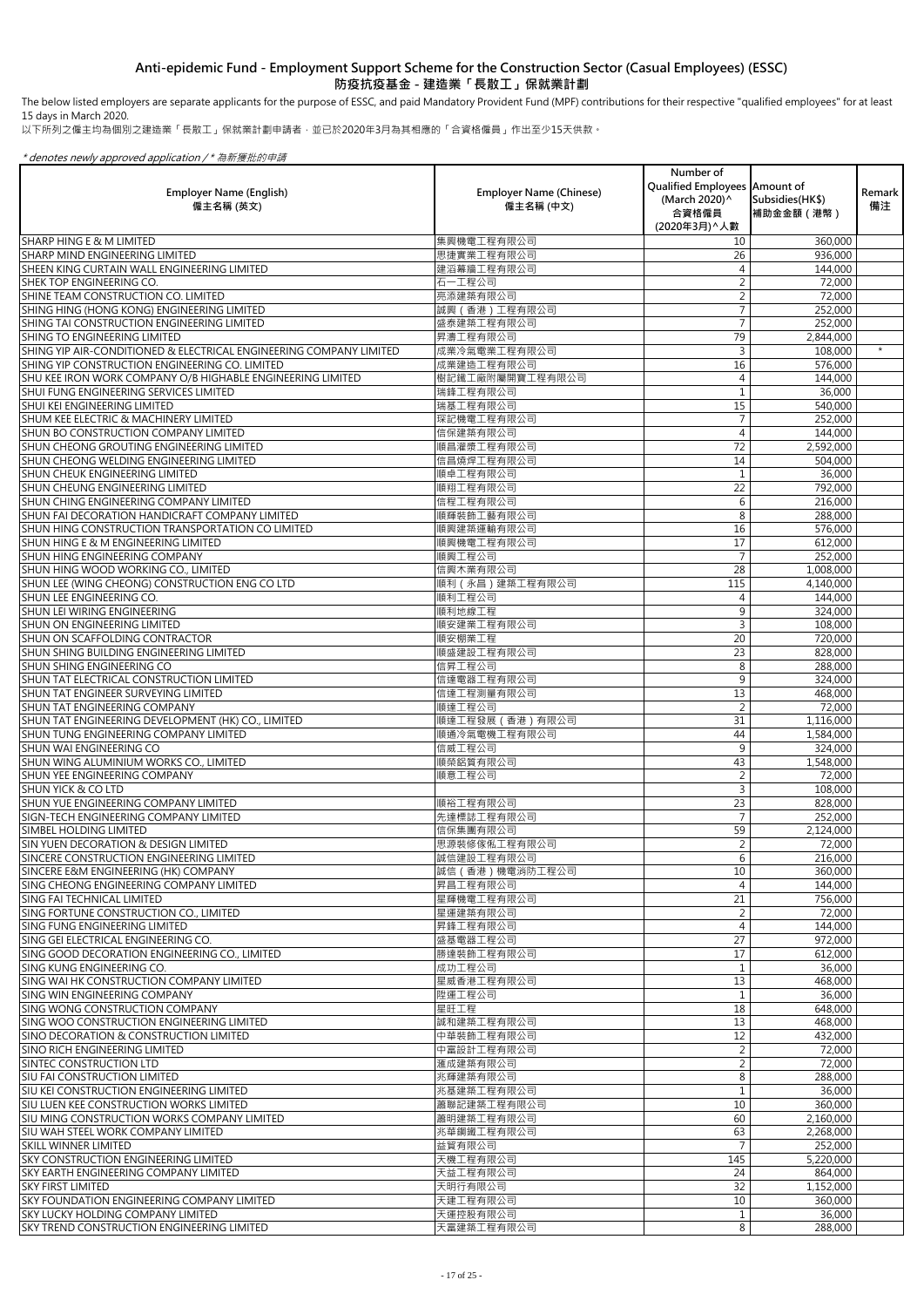The below listed employers are separate applicants for the purpose of ESSC, and paid Mandatory Provident Fund (MPF) contributions for their respective "qualified employees" for at least 15 days in March 2020.

以下所列之僱主均為個別之建造業「長散工」保就業計劃申請者,並已於2020年3月為其相應的「合資格僱員」作出至少15天供款。

| <b>Employer Name (English)</b><br>僱主名稱 (英文)                                            | <b>Employer Name (Chinese)</b><br>僱主名稱 (中文) | Number of<br>Qualified Employees Amount of<br>(March 2020) ^<br>合資格僱員<br>(2020年3月) ^ 人數 | Subsidies (HK\$)<br>補助金金額 (港幣) | Remark<br>備注 |
|----------------------------------------------------------------------------------------|---------------------------------------------|-----------------------------------------------------------------------------------------|--------------------------------|--------------|
| <b>SKY VIEWS HOLDINGS LIMITED</b>                                                      | 天薈集團有限公司                                    | $\mathsf{3}$                                                                            | 108,000                        |              |
| <b>SKY WISE ENGINEERING LIMITED</b>                                                    | 天智工程有限公司                                    |                                                                                         | 72,000                         |              |
| <b>SKYMING LOYALTY ENGINEERING LIMITED</b>                                             | 天明駿誠工程有限公司                                  | 4                                                                                       | 144,000                        |              |
| SKYRISE DEMOLITION AND ENGINEERING COMPANY LIMITED                                     | 天縉拆卸工程有限公司                                  | 25                                                                                      | 900,000                        |              |
| <b>SMART ARTISAN LIMITED</b>                                                           | 匠心工藝有限公司                                    |                                                                                         | 36,000                         |              |
| <b>SMART CITY ENGINEERING LIMITED</b>                                                  | 駿城工程有限公司                                    | 58                                                                                      | 2,088,000                      |              |
| SMART FORD ENGINEERING LIMITED                                                         | 駿盛工程有限公司                                    | 3                                                                                       | 108,000                        |              |
| <b>SMART MIND CONSTRUCTION LIMITED</b>                                                 | 志茂工程有限公司                                    | 92                                                                                      | 3,312,000                      |              |
| SMART STALLION ENGINEERING COMPANY LIMITED<br><b>SMOOTH CONTRACTING LIMITED</b>        | 耀駿工程有限公司<br>正通營造有限公司                        | 25<br>3                                                                                 | 900,000<br>108,000             |              |
| <b>SOUTH DRAGONS CREATION LIMITED</b>                                                  | 南龍創建有限公司                                    | 10                                                                                      | 360,000                        |              |
| <b>SOUTHA TECHNICAL LIMITED</b>                                                        | 南龍機電工程有限公司                                  | 2                                                                                       | 72,000                         |              |
| SOUTHERN ENGINEERING CO                                                                | 楠方工程公司                                      | $\mathsf{3}$                                                                            | 108,000                        |              |
| SPEEDY ENGINEERING SERVICES COMPANY LIMITED                                            | 快捷工程服務有限公司                                  |                                                                                         | 36,000                         |              |
| <b>STANLEY ENGINEERING CO</b>                                                          |                                             | 15                                                                                      | 540,000                        |              |
| <b>STAR LIGHTING ENGINEERING LIMITED</b>                                               | 星光照明工程有限公司                                  | 6                                                                                       | 216,000                        |              |
| <b>STAR POWER ENGINEERING LIMITED</b>                                                  | 星浩工程有限公司                                    | 284                                                                                     | 10,224,000                     |              |
| <b>STAR RIVER ENGINEERING COMPANY</b>                                                  | 星河實業工程公司                                    | 14                                                                                      | 504,000                        |              |
| <b>STAR WORKS COMPANY LIMITED</b>                                                      | 星富工程有限公司                                    | 32                                                                                      | 1,152,000                      |              |
| <b>STARBERG LIMITED</b>                                                                | 星堡有限公司                                      | 2                                                                                       | 72,000                         |              |
| <b>STARLITE ENGINEERING LIMITED</b>                                                    | 達暉工程有限公司                                    | 4                                                                                       | 144,000                        |              |
| <b>STATIC SYSTEMS HONG KONG LIMITED</b>                                                | 瑞達系統有限公司                                    | 5                                                                                       | 180,000                        |              |
| <b>STEP RISE ENGINEERING LIMITED</b>                                                   | 毅進工程有限公司                                    | 3                                                                                       | 108,000                        |              |
| <b>STRONG BEST LIMITED</b><br>STRONG POWER ENGINEERING CO., LIMITED                    | 美時有限公司<br>強能工程有限公司                          | 20<br>15                                                                                | 720,000<br>540,000             |              |
| <b>SUCCESS BASE ENGINEERING LIMITED</b>                                                | 創基工程有限公司                                    | 94                                                                                      | 3,384,000                      |              |
| <b>SUCCESS CONSTRUCTION LIMITED</b>                                                    | 盛和建築有限公司                                    | 17                                                                                      | 612,000                        |              |
| SUM HO AIR CONDITIONING ENGINEERING COMPANY LIMITED                                    | 森浩冷氣工程有限公司                                  |                                                                                         | 72,000                         |              |
| <b>SUM KEE CONSTRUCTION COMPANY</b>                                                    | 森記工程公司                                      | 3                                                                                       | 108,000                        |              |
| <b>SUM KEE ENGINEERING CO</b>                                                          | 森記工程公司                                      | 9                                                                                       | 324,000                        |              |
| SUM TAT ELECTRICAL & ENGINEERING CO.,                                                  | 森達電器工程公司                                    | $\overline{2}$                                                                          | 72,000                         |              |
| <b>SUM WING ENGINEERING LIMITED</b>                                                    | 森榮工程有限公司                                    | 48                                                                                      | 1,728,000                      |              |
| SUMPTUOUS CONSTRUCTION ENGINEERING COMPANY LIMITED                                     | 森基工程有限公司                                    | $\overline{2}$                                                                          | 72,000                         |              |
| <b>SUN ADVANCE ENGINEERING LIMITED</b>                                                 | 新進電機有限公司                                    | 108                                                                                     | 3,888,000                      |              |
| <b>SUN CHIT ENGINEERING SERVICES LIMITED</b>                                           | 新哲工程服務有限公司                                  |                                                                                         | 36,000                         |              |
| <b>SUN CONSTRUCTION (HK) LIMITED</b>                                                   | 中天建築有限公司                                    |                                                                                         | 36,000                         |              |
| <b>SUN DECO CONTRACTING LIMITED</b>                                                    | 新達高營造有限公司                                   | 12                                                                                      | 432,000                        |              |
| <b>SUN FUNG CONSTRUCTION COMPANY</b><br><b>SUN FUNG ENGINEERING (HK) LIMITED</b>       | 辰峰工程公司<br>新峰工程 (香港) 有限公司                    | 11<br>5                                                                                 | 396,000<br>180,000             |              |
| <b>SUN GLEAM ENGINEERING LIMITED</b>                                                   |                                             | 8                                                                                       | 288,000                        |              |
| SUN HING A/C ENGINEERING CO.                                                           | 新興冷氣工程                                      |                                                                                         | 72,000                         |              |
| SUN HIP SCAFFOLDING ENGINEERING COMPANY LIMITED                                        | 新協棚業工程有限公司                                  | 10                                                                                      | 360,000                        |              |
| <b>SUN KAI CONSTRUCTION COMPANY LIMITED</b>                                            | 新基建築有限公司                                    | 34                                                                                      | 1,224,000                      |              |
| <b>SUN KWONG YEE ENGINEERING LIMITED</b>                                               | 新光易工程有限公司                                   | 11                                                                                      | 396,000                        |              |
| SUN LICK AIR CONDITIONING ENGINEERING COMPANY LIMITED                                  | 新力冷氣工程有限公司                                  |                                                                                         | 36,000                         |              |
| <b>SUN LOK ENGINEERING LIMITED</b>                                                     | 燊樂工程有限公司                                    | 5                                                                                       | 180,000                        |              |
| <b>SUN LUNG DECORATION CO LTD</b>                                                      | 新龍裝飾有限公司                                    | 23                                                                                      | 828,000                        |              |
| <b>SUN MING E&amp;M ENGINEERING LIMITED</b>                                            | 新明機電工程有限公司                                  | 5                                                                                       | 180,000                        |              |
| <b>SUN PROSPECTS (PACIFIC) LIMITED</b>                                                 | 鯤鵬 (太平洋) 有限公司                               |                                                                                         | 252,000                        |              |
| <b>SUN SHING CONSTRUCTION ENGINEERING LIMITED</b>                                      | 新誠建造工程有限公司                                  | 48                                                                                      | 1,728,000                      |              |
| SUN SHING CONTRACTING (H.K.) COMPANY LIMITED                                           | 新城工程 (香港) 有限公司                              | $\overline{2}$                                                                          | 72,000                         |              |
| <b>SUN SHING HOLDINGS LIMITED</b><br><b>SUN UNION ENGINEERING LIMITED</b>              | 新新成集團有限公司<br>信聯工程有限公司                       | 11<br>5                                                                                 | 396,000<br>180,000             |              |
| <b>SUN WA CHONG KIN ENGINEERING LIMITED</b>                                            | 新華創建工程有限公司                                  | 11                                                                                      | 396,000                        |              |
| <b>SUN WING LEE ENGINEERING COMPANY LIMITED</b>                                        | 新榮利建造工程有限公司                                 | 13                                                                                      | 468,000                        |              |
| SUN YEUNG PLUMBING ENGINEERING CO., LIMITED                                            | 新陽水喉工程有限公司                                  | 27                                                                                      | 972,000                        |              |
| ISUN YING ENGINEER COMPANY                                                             | 新盈工程公司                                      | 4                                                                                       | 144,000                        |              |
| <b>SUN YING ENGINEERING LIMITED</b>                                                    | 新英工程有限公司                                    | 4                                                                                       | 144,000                        |              |
| SUN YU CHAU ENGINEERING COMPANY LIMITED                                                | 新宇宙工程有限公司                                   | 28                                                                                      | 1,008,000                      |              |
| <b>SUNMECH M&amp;E ENGINEERING LIMITED</b>                                             | 晨曦機電工程有限公司                                  | 4                                                                                       | 144,000                        |              |
| <b>SUNNY C &amp; Y ENGINEERING LIMITED</b>                                             | 新歷工程有限公司                                    |                                                                                         | 252,000                        |              |
| <b>SUNNY SMART ENGINEERING LIMITED</b>                                                 | 駿朗工程有限公司                                    |                                                                                         | 252,000                        | $\star$      |
| SUNNYTECH ENGINEERING SERVICES LIMITED                                                 | 新力達工程服務有限公司                                 | 18                                                                                      | 648,000                        |              |
| <b>SUNTEC ENGINEERING CO</b>                                                           | 新達工程公司                                      | $\overline{2}$                                                                          | 72,000                         |              |
| <b>SUNYOU ENGINEERING COMPANY LIMITED</b>                                              | 陽宇工程有限公司                                    | 33                                                                                      | 1,188,000                      |              |
| <b>SUPER CONSTRUCTION ENGINEERING LIMITED</b><br><b>SUPER MARK ENGINEERING LIMITED</b> | 順基建築工程有限公司<br>卓駿工程有限公司                      | 14<br>14                                                                                | 504,000<br>504,000             |              |
| <b>SURE MILLIONS ENGINEERING LIMITED</b>                                               | 順生工程有限公司                                    | 47                                                                                      | 1,692,000                      |              |
| <b>SURE RICH ENGINEERING LIMITED</b>                                                   | 保富工程有限公司                                    | 25                                                                                      | 900,000                        |              |
| <b>SURPASS METALWORK LIMITED</b>                                                       | 卓藝金屬工藝有限公司                                  | $\overline{4}$                                                                          | 144,000                        |              |
| SYMPHONY ENGINEERING COMPANY LIMITED                                                   | 思瀚工程有限公司                                    | 25                                                                                      | 900,000                        |              |
| <b>SZE FUNG ENGINEERING LIMITED</b>                                                    | 仕豐工程有限公司                                    | 76                                                                                      | 2,736,000                      |              |
| <b>SZE WAI TRANSPORTATION COMPANY LIMITED</b>                                          | 四維運輸有限公司                                    | $\mathbf{1}$                                                                            | 36,000                         |              |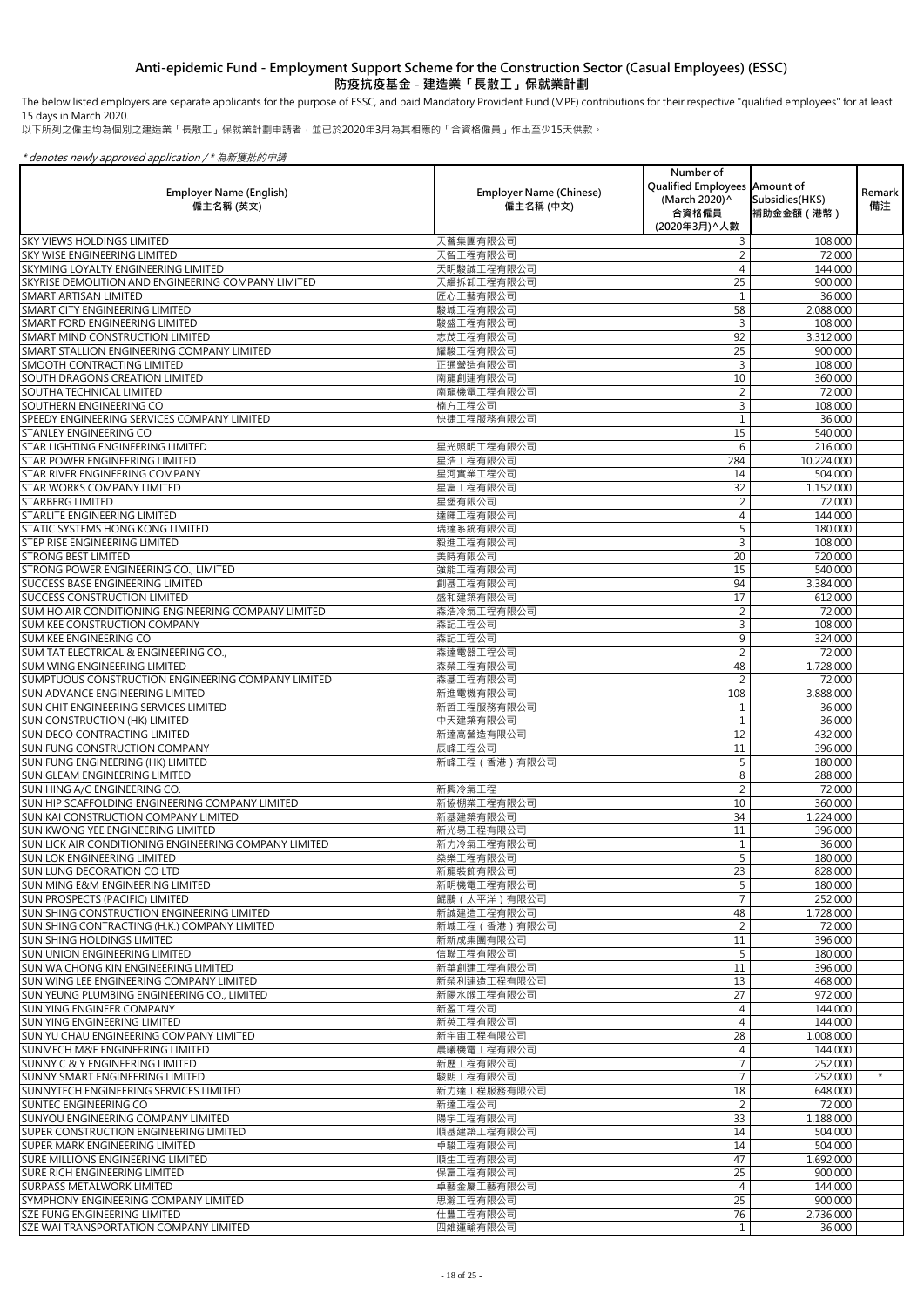The below listed employers are separate applicants for the purpose of ESSC, and paid Mandatory Provident Fund (MPF) contributions for their respective "qualified employees" for at least 15 days in March 2020.

以下所列之僱主均為個別之建造業「長散工」保就業計劃申請者,並已於2020年3月為其相應的「合資格僱員」作出至少15天供款。

| <b>Employer Name (English)</b><br>僱主名稱 (英文)                                                            | <b>Employer Name (Chinese)</b><br>僱主名稱 (中文) | Number of<br>Qualified Employees   Amount of<br>(March 2020) ^<br>合資格僱員<br>(2020年3月) ^ 人數 | Subsidies (HK\$)<br>補助金金額 (港幣) | Remark  <br>備注 |
|--------------------------------------------------------------------------------------------------------|---------------------------------------------|-------------------------------------------------------------------------------------------|--------------------------------|----------------|
| <b>TO K DEVELOPMENT LIMITED</b>                                                                        | 泰安興業發展有限公司                                  | 13                                                                                        | 468,000                        |                |
| TAI AH ENGINEERING CO LTD                                                                              | 大亞工程有限公司                                    | 6                                                                                         | 216,000                        |                |
| TAI CHEONG ENGINEERING (HK) LIMITED                                                                    | 大昌工程 (香港) 有限公司                              | 28                                                                                        | 1,008,000                      |                |
| TAI FU CURTAIN WALL ENGINEERING LIMITED                                                                | 泰富幕牆工程有限公司                                  | 6                                                                                         | 216,000                        |                |
| TAI FUNG ENGINEERING COMPANY                                                                           | 泰豐工程公司                                      |                                                                                           | 144,000                        |                |
| TAI SHING ENGINEERING DEVELOPMENT LIMITED                                                              | 達成工程發展有限公司                                  | 11                                                                                        | 396,000                        |                |
| TAI SHING INFRASTRUCTURE LIMITED                                                                       | 泰誠基建有限公司                                    |                                                                                           | 36,000                         |                |
| TAI WAH ALUMINIUM ENGINEERING COMPANY LIMITED                                                          | 大華鋁質工程有限公司                                  | 75                                                                                        | 2,700,000                      |                |
| TAI WAH CONSTRUCTION ENG                                                                               | 泰華建築工程公司                                    | 27                                                                                        | 972,000                        |                |
| TAI WAH CONSTRUCTION LIMITED                                                                           | 大華營造有限公司                                    | 21                                                                                        | 756,000                        |                |
| TAI WAH IRON STEEL CONSTRUCTION LIMITED                                                                | 大華鋼鐵工程有限公司                                  | 5                                                                                         | 180,000                        |                |
| TAK BO LANDSCAPING CONSTRUCTION LIMITED<br>TAK CHEONG CIVIL ENGINEERING DEVELOPMENT CONSORTIUM LIMITED | 德寶綠化工程有限公司                                  | 3<br>3                                                                                    | 108,000                        |                |
| TAK CHEONG ENGINEERING CONSULTANTS COMPANY LIMITED                                                     | 德昌土木工程發展 (聯營)有限公司<br>德昌工程顧問有限公司             | 3                                                                                         | 108,000                        |                |
| TAK CHOI ASPHALT RECONSTRUCTION WORKS CO. LIMITED                                                      | 德財防水瀝青修建工程有限公司                              |                                                                                           | 108,000<br>36,000              |                |
| TAK FUNG CONSTRUCTION ENGINEERING LIMITED                                                              | 德豐建設工程有限公司                                  | 28                                                                                        | 1,008,000                      |                |
| TAK KEUNG HONG KONG LIMITED                                                                            | 德強香港有限公司                                    | 10                                                                                        | 360,000                        |                |
| TAK KIN ENGINEERING (HONG KONG) COMPANY LIMITED                                                        | 德堅工程 (香港) 有限公司                              | 158                                                                                       | 5,688,000                      |                |
| TAK KIN ENGINEERING CO.                                                                                | 德堅工程公司                                      | 51                                                                                        | 1,836,000                      |                |
| TAK KO (HONG KONG) ENGINEERING COMPANY LIMITED                                                         | 德高 (香港)工程有限公司                               | 5                                                                                         | 180,000                        |                |
| TAK KWONG ENGINEERING COMPANY LIMITED                                                                  | 德廣工程有限公司                                    |                                                                                           | 252,000                        |                |
| TAK LEE (ASIA) ENGINEERING LIMITED                                                                     | 得利 (亞洲)工程有限公司                               | 54                                                                                        | 1,944,000                      |                |
| TAK LEE ENGINEERING COMPANY                                                                            | 得利工程公司                                      | 16                                                                                        | 576,000                        |                |
| TAK LEE PLUMBING ENGINEERING LIMITED                                                                   | 得利水喉工程有限公司                                  | 34                                                                                        | 1,224,000                      |                |
| TAK LEE SCAFFOLDING COMPANY LIMITED                                                                    | 德利棚業有限公司                                    |                                                                                           | 36,000                         |                |
| TAK LICK CONSTRUCTION ENGINEERING COMPANY                                                              | 得力建築工程公司                                    | 14                                                                                        | 504,000                        |                |
| TAK PROFIT ENGINEERING COMPANY LIMITED                                                                 | 得盈工程有限公司                                    | 10                                                                                        | 360,000                        |                |
| TAK SHENG CONSTRUCTION & WATERPROOFING LIMITED                                                         | 德昇建築防水有限公司                                  | 5                                                                                         | 180,000                        |                |
| TAK SUM ENGINEERING COMPANY LIMITED                                                                    | 得森工程有限公司                                    |                                                                                           | 252,000                        |                |
| TAK YUE CONSTRUCTION ENGINEERING LIMITED                                                               | 德裕建築工程有限公司                                  | 52                                                                                        | 1,872,000                      |                |
| TAKE EASY ENGINEERING COMPANY LIMITED                                                                  | 路易工程有限公司                                    |                                                                                           | 252,000                        |                |
| <b>TALENT CONSTRUCTION LIMITED</b>                                                                     | 佳俊建築有限公司                                    |                                                                                           | 36,000                         |                |
| <b>TALENT FUND LIMITED</b>                                                                             | 銀駿有限公司                                      | $\overline{7}$                                                                            | 252,000                        |                |
| TALENT OCEAN CONSTRUCTION ENGINEERING LIMITED                                                          | 俊海建築工程有限公司                                  | 14                                                                                        | 504,000                        |                |
| TALENT REGENT ENGINEERING LIMITED                                                                      | 泰昌工程有限公司                                    | 32                                                                                        | 1,152,000                      |                |
| <b>TAM CHUNG COMPANY</b>                                                                               | 譚頌公司                                        |                                                                                           | 36,000                         |                |
| <b>TANG TAT COMPANY</b>                                                                                | 騰達公司                                        | 17                                                                                        | 612,000                        |                |
| TANG WAI MING IRON WORK CO                                                                             | 鄧偉明紮鐵工程公司                                   | 3                                                                                         | 108,000                        |                |
| TANKEN ENGINEERING CO. LIMITED                                                                         | 天勤工程有限公司                                    | 11                                                                                        | 396,000                        |                |
| TAT KEE CONSTRUCTION MATERIALS LIMITED                                                                 | 達記建築材料有限公司                                  | 6                                                                                         | 216,000                        |                |
| TAT KEE DECORATION & CONSTRUCTION WORKS LIMITED                                                        | 達記裝修建築工程有限公司                                | 15                                                                                        | 540,000                        |                |
| TAT LI ENGINEERING (HK) LIMITED                                                                        | 達利工程 (香港) 有限公司                              | $\mathsf{3}$                                                                              | 108,000                        | $\star$        |
| TAT SUN PIPE ENGINEERING COMPANY LIMITED                                                               | 達生水喉渠務工程有限公司                                | 49                                                                                        | 1,764,000                      |                |
| <b>TEAM GOLD CONSTRUCTION LIMITED</b>                                                                  | 天寶工程有限公司                                    | 6                                                                                         | 216,000                        |                |
| <b>TEAM NOBLE ENTERPRISES LIMITED</b>                                                                  | 添寶企業有限公司                                    |                                                                                           | 36,000                         |                |
| <b>TEAM POWER LIMITED</b>                                                                              | 暉力有限公司                                      |                                                                                           | 36,000                         |                |
| TECHCO ELECTRICAL ENGINEERING LIMITED                                                                  | 科盟電器工程有限公司                                  | $\overline{2}$                                                                            | 72,000                         |                |
| TECHNO TELECOM ENGINEERING LIMITED                                                                     | 恆業電訊工程有限公司                                  | 10                                                                                        | 360,000                        |                |
| TECHNOLOGY INTERNATIONAL INVESTMENTS LIMITED                                                           | 科技國際投資有限公司                                  | $\overline{2}$                                                                            | 72,000                         |                |
| <b>TECHNOLOGY POWER COMPANY</b>                                                                        | 藝力工程公司                                      | 4                                                                                         | 144,000                        |                |
| TECHOY CONSTRUCTION COMPANY LIMITED                                                                    | 德材建築工程有限公司                                  | 27                                                                                        | 972,000                        |                |
| TEEN HO CONSTRUCTION ENGINEERING LIMITED                                                               | 天濠建築工程有限公司                                  | 17                                                                                        | 612,000                        |                |
| TEMMEX BROTHERS ENGINEERING LIMITED                                                                    | 天美兄弟工程有限公司                                  | $\overline{2}$                                                                            | 72,000                         |                |
| TEMMEX ENGINEERING LIMITED<br><b>TENDER ENGINEERING LIMITED</b>                                        | 天美工程有限公司                                    | 562<br>$\Delta$                                                                           | 20,232,000                     |                |
|                                                                                                        |                                             |                                                                                           | 144,000                        |                |
| TENG MAO ENGINEERING LIMITED<br>TEXCHI DESIGN & ENGINEERING COMPANY LIMITED                            | 騰茂工程有限公司<br>德志設計工程有限公司                      | 8                                                                                         | 36,000                         |                |
| TEXCHI ENGINEERING COMPANY LIMITED                                                                     | 德志工程有限公司                                    |                                                                                           | 288,000<br>36,000              |                |
| THE SPEED TRANSPORTATION SERVICES LIMITED                                                              | 快達運輸服務有限公司                                  |                                                                                           | 180,000                        |                |
| THONG SUK ENGINEERING COMPANY                                                                          |                                             |                                                                                           | 252,000                        |                |
| TIANTAI ENGINEERING COMPANY                                                                            | 天泰工程公司                                      | 18                                                                                        | 648,000                        |                |
| <b>TIANXIN ENGINEERING COMPANY</b>                                                                     | 天鑫工程公司                                      | 3                                                                                         | 108,000                        |                |
| TIM TAT MECHANICAL ENGINEERING LIMITED                                                                 | 騰達機械工程有限公司                                  | 36                                                                                        | 1,296,000                      |                |
| TIM YIP ENGINEERING COMPANY LIMITED                                                                    | 添業工程有限公司                                    |                                                                                           | 36,000                         |                |
| TIMES ENGINEERING CO.                                                                                  | 時代工程公司                                      |                                                                                           | 36,000                         |                |
| TIN HOI ENGINEERING                                                                                    | 天凱工程                                        | 19                                                                                        | 684,000                        |                |
| TIN LOONG ENGINEERING CO                                                                               | 天龍工程公司                                      |                                                                                           | 36,000                         |                |
| TIN SHING CEMENT ENGINEERING LIMITED                                                                   | 天成坭水工程有限公司                                  | 9                                                                                         | 324,000                        |                |
| TIN SHING PAINTING ENGINEERING LIMITED                                                                 | 天盛油漆工程有限公司                                  | 18                                                                                        | 648,000                        |                |
| TIN TIN GARDENING LIMITED                                                                              | 天天園藝有限公司                                    | 5                                                                                         | 180,000                        |                |
| TIN WO ENGINEERING COMPANY LIMITED                                                                     | 天和工程有限公司                                    | 897                                                                                       | 32,292,000                     |                |
| TIN YUEN CONSTRUCTION ENGINEERING LIMITED                                                              | 天源建築工程有限公司                                  | 3                                                                                         | 108,000                        |                |
| TING FUNG CONSTRUCTION LIMITED                                                                         | 鼎豐營造有限公司                                    | 116                                                                                       | 4,176,000                      |                |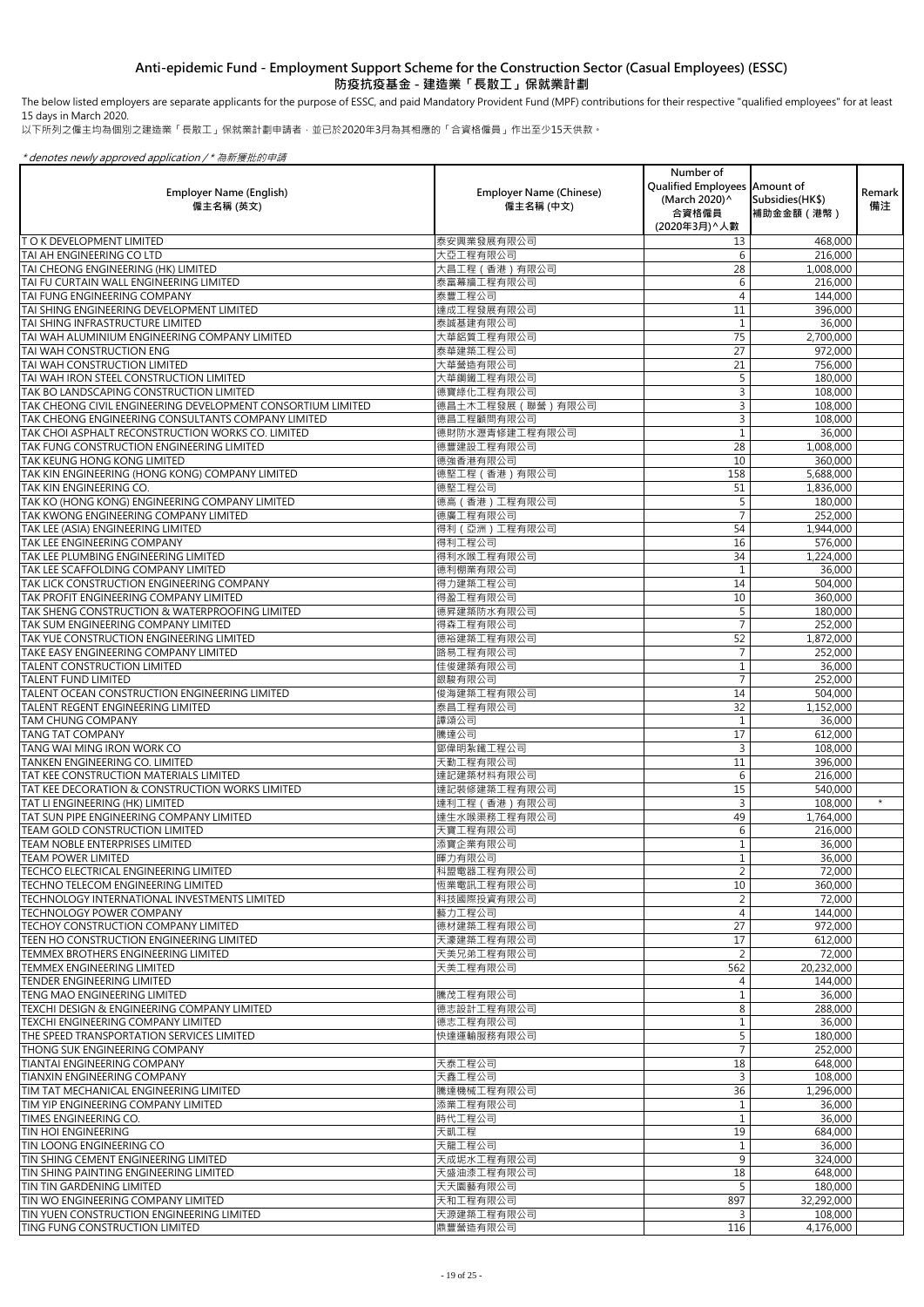以下所列之僱主均為個別之建造業「長散工」保就業計劃申請者,並已於2020年3月為其相應的「合資格僱員」作出至少15天供款。

\* denotes newly approved application / \* 為新獲批的申請

| <b>Employer Name (English)</b><br>僱主名稱 (英文)                                            | <b>Employer Name (Chinese)</b><br>僱主名稱 (中文) | Number of<br>Qualified Employees   Amount of<br>(March 2020)^<br>合資格僱員<br>(2020年3月) ^ 人數 | Subsidies (HK\$)<br>補助金金額 (港幣) | <b>Remark</b><br>備注 |
|----------------------------------------------------------------------------------------|---------------------------------------------|------------------------------------------------------------------------------------------|--------------------------------|---------------------|
| <b>TING KEE LIMITED</b>                                                                | 定記工程有限公司                                    | 40                                                                                       | 1,440,000                      |                     |
| <b>TINGSUM ENGINEERING COMPANY LIMITED</b>                                             | 定森工程有限公司                                    | 38                                                                                       | 1,368,000                      |                     |
| <b>TITON ELECTRICAL ENGINEERING LTD</b>                                                |                                             | 6                                                                                        | 216,000                        | $\star$             |
| <b>T-K CONSTRUCTION &amp; ENGINEERING LIMITED</b><br>TK ENGINEERING LIMITED            | 科長建築工程有限公司<br>東佳建築有限公司                      | 13<br>23                                                                                 | 468,000                        |                     |
| TOKO CONSTRUCTION & MACHINERY (H. K.) LIMITED                                          | 道顧建築機械 (香港) 有限公司                            | 15                                                                                       | 828,000<br>540,000             |                     |
| <b>TOKO CONSTRUCTION &amp; MACHINERY LIMITED</b>                                       | 道顧建築機械有限公司                                  | 53                                                                                       | 1,908,000                      |                     |
| TONG HUNG KEE ENGINEERING                                                              | 湯雄記工程                                       | 11                                                                                       | 396,000                        |                     |
| TONG KEE DRAINAGE ENGINEERING LIMITED                                                  | 棠記渠務工程有限公司                                  | 3                                                                                        | 108,000                        |                     |
| TONG KEE ENGINEERING CO                                                                | 棠記工程公司                                      | 3                                                                                        | 108,000                        |                     |
| TONG KEE ENGINEERING COMPANY                                                           | 唐記工程公司                                      |                                                                                          | 36,000                         |                     |
| TONG KEE PROJECT ENGINEERING COMPANY LIMITED                                           | 棠記項目工程有限公司                                  | 94                                                                                       | 3,384,000                      |                     |
| TONG KIN ENGINEERING COMPANY LIMITED                                                   | 登基工程有限公司                                    | 3                                                                                        | 108,000                        |                     |
| TOP GRACE ENGINEERING LIMITED                                                          | 怡高工程有限公司                                    | 89                                                                                       | 3,204,000                      |                     |
| TOP HILL CIVIL ENGINEERING CO., LIMITED                                                | 凱峰土木工程有限公司                                  | 62                                                                                       | 2,232,000                      |                     |
| TOP LEGEND CONSTRUCTION ENGINEERING LIMITED                                            | 永駿建築工程有限公司                                  | 6                                                                                        | 216,000                        |                     |
| TOPMOST ENGINEERING COMPANY LIMITED<br><b>TOPWIN ENGINEERING LIMITED</b>               | 達勝工程有限公司                                    | 6                                                                                        | 252,000<br>216,000             |                     |
| <b>TOPWISE ENGINEERING LIMITED</b>                                                     | 德智工程有限公司                                    |                                                                                          | 36,000                         |                     |
| TO'S UNIVERSE CONSTRUCTION CO LTD                                                      | 國宇建築有限公司                                    | 4                                                                                        | 144,000                        |                     |
| TREASURE GARDEN LANDSCAPING CO., LIMITED                                               | 海寶綠化有限公司                                    |                                                                                          | 252,000                        |                     |
| <b>TREASURE GOLD CONSTRUCTION ENGINEERING LIMITED</b>                                  | 金寶建築工程有限公司                                  | 24                                                                                       | 864,000                        |                     |
| <b>T-REX ENGINEERING LIMITED</b>                                                       | 江森工程有限公司                                    | 5                                                                                        | 180,000                        |                     |
| <b>TRIDENT ENGINEERING CO</b>                                                          | 三和電器工程                                      |                                                                                          | 72,000                         |                     |
| TRI-GLORY (HONG KONG) DESIGN ENGINEERING LIMITED                                       | 創耀 (香港)設計工程有限公司                             | 8 <sup>1</sup>                                                                           | 288,000                        |                     |
| <b>TRIPROFIT ENGINEERING LIMITED</b>                                                   | 三興工程有限公司                                    | 6                                                                                        | 216,000                        |                     |
| TRUE & SINCERE E&M ENGINEERING LIMITED                                                 | 信誠電機工程有限公司                                  | 3                                                                                        | 108,000                        |                     |
| <b>TRUSTFUL GEOTECHNICAL ENGINEERING CO. LIMITED</b>                                   | 卓鋒土力工程有限公司                                  | 10                                                                                       | 360,000                        |                     |
| <b>TSOI'S PAINTING COMPANY LIMITED</b>                                                 | 蔡氏油漆工程有限公司                                  | 9                                                                                        | 324,000                        |                     |
| <b>TSUN FAI CONSTRUCTION ENGINEERING LIMITED</b>                                       | 振輝建築工程有限公司                                  | 68                                                                                       | 2,448,000                      |                     |
| <b>TSUN HING ENGINEERING CO. LIMITED</b><br><b>TSUN KI EXHIBITION SERVICES LIMITED</b> | 晉興工程有限公司                                    | 4                                                                                        | 72,000                         |                     |
| <b>TSUN SING ENGINEERING LIMITED</b>                                                   | 駿基展覽服務有限公司<br>雋昇工程有限公司                      | 26                                                                                       | 144,000<br>936,000             |                     |
| TSUN TAT ASIA SYSTEM COMPANY LIMITED                                                   | 俊達亞洲系統有限公司                                  | 10                                                                                       | 360,000                        |                     |
| <b>TSUN YIP ENGINEERING LIMITED</b>                                                    | 駿業建造有限公司                                    | 14                                                                                       | 504,000                        |                     |
| TUNG HING AIR-CONDITION & ENGINEERING COMPANY LIMITED                                  | 東興冷氣電機工程有限公司                                | $\overline{2}$                                                                           | 72,000                         |                     |
| TUNG HING ENGINEERING CO                                                               | 東興工程公司                                      | 15                                                                                       | 540,000                        |                     |
| TUNG KONG (CHENG'S) COMPANY LIMITED                                                    | 東江 (鄭氏兄弟)工程有限公司                             |                                                                                          | 180,000                        |                     |
| TUNG KONG AIR-CONDITION ENGINEERING LIMITED                                            | 東江冷氣工程有限公司                                  |                                                                                          | 144,000                        |                     |
| TUNG LEE (INTERNATIONAL) CONSTRUCTION LIMITED                                          | 東利 (國際)工程有限公司                               |                                                                                          | 36,000                         |                     |
| TUNG LEE ENGINEERING CO.                                                               | 同利工程公司                                      |                                                                                          | 252,000                        |                     |
| TUNG LEE ENGINEERING DEVELOPMENT LIMITED                                               | 同利工程發展有限公司                                  | 76                                                                                       | 2,736,000                      |                     |
| TUNG LIK MACHINERY LIMITED                                                             | 通力機械有限公司                                    | 3                                                                                        | 108,000                        |                     |
| TUNG SING STRUCTURAL ENGINEERING LIMITED                                               | 東昇結構工程有限公司                                  | 76                                                                                       | 2,736,000                      |                     |
| TUNG UNION CONSTRUCTION LIMITED<br>TUNG WAH IRON ENGINEERING LIMITED                   | 東聯建造有限公司<br>東華鐵器工程有限公司                      | 18<br>29                                                                                 | 648,000<br>1,044,000           |                     |
| TUNG YAT CONSTRUCTION CO. LIMITED                                                      | 東日建築有限公司                                    | 38                                                                                       | 1,368,000                      |                     |
| TUNG YAT ENGINERRING SERVICES LIMITED                                                  | 東日工程服務有限公司                                  | 21                                                                                       | 756,000                        |                     |
| <b>TURBO VICTOR DEVELOPMENT LIMITED</b>                                                | 宏豐發展有限公司                                    | 5                                                                                        | 180,000                        |                     |
| U ON ENGINEERING (H.K.) LIMITED                                                        | 穗安工程 (香港) 有限公司                              | 105                                                                                      | 3,780,000                      |                     |
| ULTIMATE E & M ENGINEERING COMPANY LIMITED                                             | 凱迅工程有限公司                                    | 15                                                                                       | 540,000                        |                     |
| UNICEN ENGINEERING COMPANY LIMITED                                                     | 億迅工程有限公司                                    | $\overline{2}$                                                                           | 72,000                         |                     |
| UNIFORM ENGINEERING CO. LIMITED                                                        | 均致工程有限公司                                    | 8                                                                                        | 288,000                        |                     |
| UNION ARTS ENGINEERING LIMITED                                                         | 聯藝工程國際有限公司                                  | 11                                                                                       | 396,000                        | $\star$             |
| UNION 'LUEN HOP' REFRIGERATION CO LTD                                                  | 聯合冷氣工程有限公司                                  | 15 <sup>1</sup>                                                                          | 540,000                        |                     |
| UNION MANOR LIMITED                                                                    | 聯明有限公司                                      | 28                                                                                       | 1,008,000                      |                     |
| UNIONPAC LIMITED                                                                       | 健國有限公司                                      | 14                                                                                       | 504,000                        |                     |
| UNIPROS STEEL WORKS<br>UNISON CONSTRUCTION ENGINEERING LIMITED                         | 聯達鋼鐵工程<br>滙信建築工程有限公司                        | 18<br>$\mathbf{3}$                                                                       | 648,000<br>108,000             |                     |
| UNITED BUILDING CONTRACTORS LIMITED                                                    | 聯合承建有限公司                                    | 84                                                                                       | 3,024,000                      |                     |
| UNITED ENGINEERING COMPANY                                                             | 聯合工程公司                                      | 6                                                                                        | 216,000                        |                     |
| UNITED JOYFUL LIMITED                                                                  | 協穎有限公司                                      | 9                                                                                        | 324,000                        |                     |
| UNITED SOUNDFAIR ENGINEERING COMPANY LIMITED                                           | 聯合昇輝工程有限公司                                  | 66                                                                                       | 2,376,000                      |                     |
| UNITY ENGINEERING DEVELOPMENT COMPANY LIMITED                                          | 合聯工程發展有限公司                                  |                                                                                          | 36,000                         |                     |
| VANTAGE ENTERPRISE (ASIA) COMPANY LIMITED                                              | 萬達企業 (亞洲)有限公司                               |                                                                                          | 252,000                        |                     |
| VAST PROFIT CONSTRUCTION ENGINEERING LIMITED                                           | 廣盈建築工程有限公司                                  | 46                                                                                       | 1,656,000                      |                     |
| VAST TRUTH (HONG KONG) ENGINEERING LIMITED                                             | 昊信 (香港)工程有限公司                               |                                                                                          | 36,000                         |                     |
| <b>VIBRATE COMPANY</b>                                                                 | 震峰工程公司                                      | 6                                                                                        | 216,000                        |                     |
| VICTORY CARNIVAL ENGINEERING LIMITED                                                   | 凱嘉工程有限公司                                    | 15                                                                                       | 540,000                        |                     |
| WA LEE MACHINERY & ENGINEERING LIMITED                                                 | 華利機械工程有限公司                                  | $\overline{2}$                                                                           | 72,000                         |                     |
| WAH BUN TRADING & ELECTRIC CO LTD                                                      | 華斌電工貿易有限公司                                  |                                                                                          | 36,000                         | $\star$             |
| WAH CHUNG HONG KONG CONSTRUCTION LIMITED<br>WAH FAT ELECTRICAL WORKS (HK) LIMITED      | 華中香港建築有限公司<br> 華發電器工程 ( 香港 ) 有限公司           | 3<br>$\overline{4}$                                                                      | 108,000<br>144,000             |                     |
|                                                                                        |                                             |                                                                                          |                                |                     |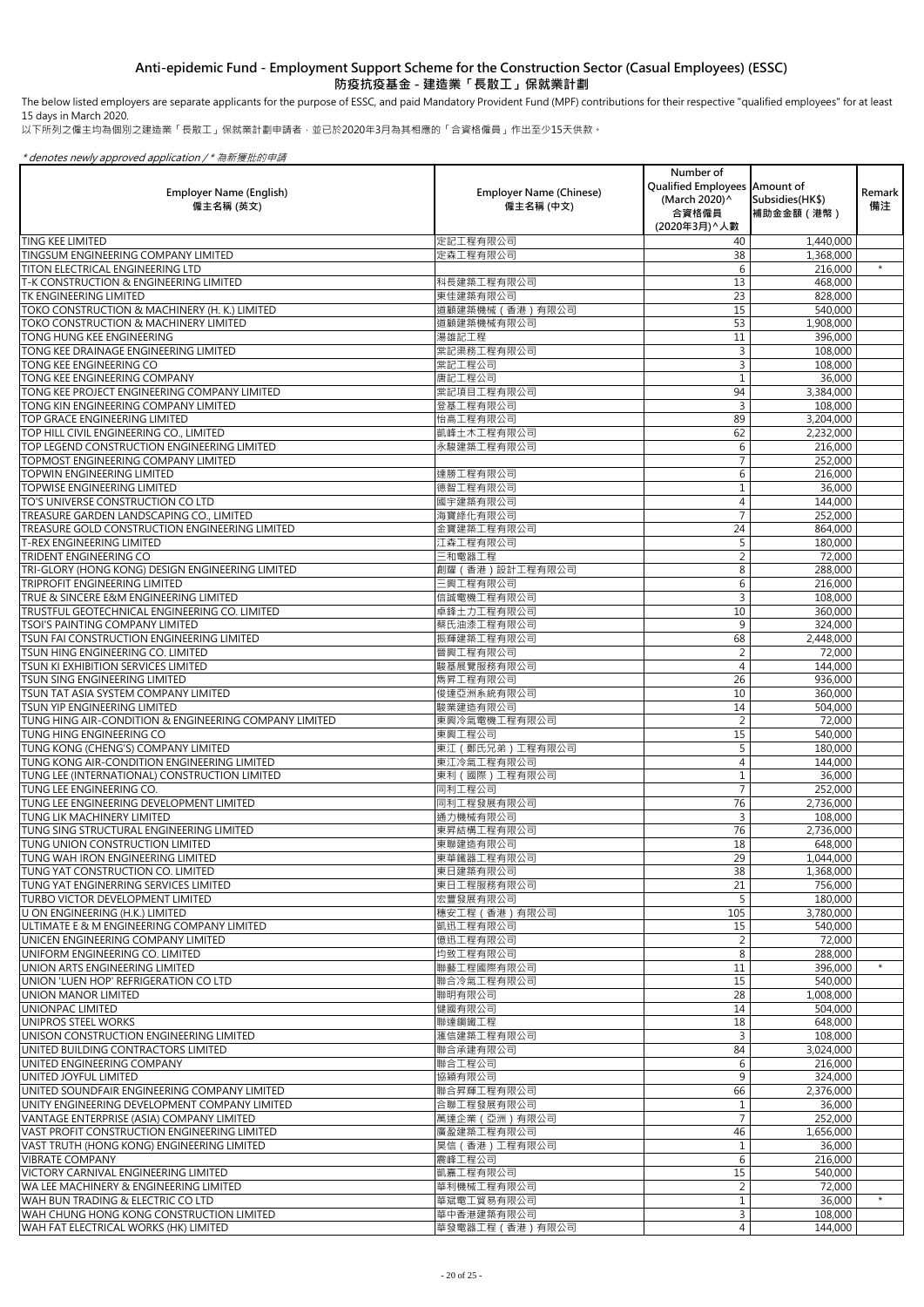The below listed employers are separate applicants for the purpose of ESSC, and paid Mandatory Provident Fund (MPF) contributions for their respective "qualified employees" for at least 15 days in March 2020.

以下所列之僱主均為個別之建造業「長散工」保就業計劃申請者,並已於2020年3月為其相應的「合資格僱員」作出至少15天供款。

|                                                                                |                                | Number of                     |                        |        |
|--------------------------------------------------------------------------------|--------------------------------|-------------------------------|------------------------|--------|
| <b>Employer Name (English)</b>                                                 | <b>Employer Name (Chinese)</b> | Qualified Employees Amount of |                        | Remark |
| 僱主名稱 (英文)                                                                      | 僱主名稱 (中文)                      | (March 2020)^<br>合資格僱員        | Subsidies (HK\$)       | 備注     |
|                                                                                |                                | (2020年3月) へ人數                 | 補助金金額 (港幣)             |        |
| <b>WAH FU ENGINEERING COMPANY</b>                                              | 華富工程公司                         | 3                             | 108,000                |        |
| WAH HING ELECTRIC CO                                                           | 華興電器工程公司                       |                               | 36,000                 |        |
| WAH KAI CIVIL ENGINEERING CO., LIMITED                                         | 華佳土木工程有限公司                     | 21                            | 756,000                |        |
| IWAH KAI CONTRACTOR LIMITED                                                    | 華佳建設有限公司                       |                               | 72,000                 |        |
| WAH KEUNG METAL ENGINEERING LIMITED                                            | 華強鐵器工程有限公司                     |                               | 252,000                |        |
| WAH LEE ENGINEERING CO                                                         | 華利工程公司                         | 3                             | 108,000                |        |
| WAH MEI LUN CABLE ENGINEERING COMPANY                                          | 華美倫放線工程公司                      | 14                            | 504,000                |        |
| WAH NAM AIR CONDITIONER ENGINEERING LIMITED                                    | 華南冷氣工程有限公司                     | 4                             | 144,000                |        |
| WAH SHUNG ENGINEERING CO                                                       | 華崇工程公司                         | 50                            | 1,800,000              |        |
| WAH SING CONSTRUCTION ENG. LIMITED                                             | 華昇建築工程有限公司                     | 97                            | 3,492,000              |        |
| WAH TAT ENGINEERING SERVICES LIMITED                                           | 華達工程服務有限公司                     | 3                             | 108,000                |        |
| WAH TEN STEEL ENGINEERING LIMITED<br>WAH WAN ENGINEERING COMPANY LIMITED       | 華騰鋼鐵工程有限公司<br>華運工程有限公司         | 6<br>13                       | 216,000<br>468,000     |        |
| lwah yu engineering limited                                                    | 華渝工程有限公司                       |                               | 180,000                |        |
| lwah yung engineering company                                                  | 華蓉工程公司                         | 11                            | 396,000                |        |
| WAI CHEONG ELECTRICAL COMPANY                                                  | 偉昌電器行                          | 3                             | 108,000                |        |
| WAI CHUN CONSTRUCTION ENGINEERING LIMITED                                      | 威進建築工程有限公司                     |                               | 108,000                |        |
| WAI FAT CRANE ENGINEERING COMPANY LIMITED                                      | 偉發吊機工程有限公司                     |                               | 72,000                 |        |
| <b>WAI FUNG YEE LIMITED</b>                                                    | 偉豐怡有限公司                        | 73                            | 2,628,000              |        |
| WAI HOP CONSTRUCTION ENG                                                       | 惠合修建工程                         | 18                            | 648,000                |        |
| WAI HUNG CONSTRUCTION ENGINEERING COMPANY LIMITED                              | 偉雄建築工程有限公司                     | 32                            | 1,152,000              |        |
| WAI KEE CONSTRUCTION COMPANY LIMITED                                           | 偉記建築有限公司                       | 3                             | 108,000                |        |
| lwai kee engineering limited                                                   | 威記工程有限公司                       | 74                            | 2,664,000              |        |
| WAI KIN CONSTRUCTION LIMITED                                                   | 偉健建築有限公司                       | 300                           | 10,800,000             |        |
| <b>WAI LICK CONSTRUCTION LIMITED</b>                                           | 維力建築有限公司                       | 5                             | 180,000                |        |
| <b>WAI PAK ENGINEERING LIMITED</b>                                             | 偉柏幕牆工程有限公司                     | 22                            | 792,000                |        |
| IWAI SHING ENGINEERING COMPANY                                                 | 威盛工程公司                         | 10                            | 360,000                |        |
| WAI TAI ENGINEERING (H.K.) CO., LIMITED<br><b>WAI TAK ENGINEERING LIMITED</b>  | 偉泰工程 (香港) 有限公司<br>瑋達工程有限公司     | 118<br>29                     | 4,248,000              |        |
| WAI TAT ENGINEERING (H.K.) LIMITED                                             | 偉達工程 (香港) 有限公司                 | 40                            | 1,044,000<br>1,440,000 |        |
| WAI TAT ENGINEERING COMPANY                                                    | 威達工程公司                         |                               | 252,000                |        |
| WAI TAT ENGINEERING SERVICES LIMITED                                           | 偉達工程服務有限公司                     | 4                             | 144,000                |        |
| WAI TAT WANG YIP ENGINEERING COMPANY LIMITED                                   | 偉達宏業工程有限公司                     | 32                            | 1,152,000              |        |
| WAI TO ENGINEERING COMPANY LIMITED                                             | 煒圖工程有限公司                       | 2                             | 72,000                 |        |
| WAI TUNG STEEL ENGINEERING LIMITED                                             | 偉東鋼鐵工程有限公司                     | 4                             | 144,000                |        |
| WAI WA ENGINEERING CO                                                          | 偉華工程公司                         | 3                             | 108,000                |        |
| WAI WAH CONSTRUCTION ENGINEERING COMPANY LIMITED                               | 偉華建築工程有限公司                     | 21                            | 756,000                |        |
| WAI WANG CONSTRUCTION COMPANY LIMITED                                          | 惠宏工程有限公司                       | 6                             | 216,000                |        |
| <b>WAI WONG ENG</b>                                                            | 偉煌工程                           | 5                             | 180,000                |        |
| WAI YICK CONSTRUCTION ENGINEERING COMPANY LIMITED                              | 偉益工程有限公司                       |                               | 36,000                 |        |
| WAI YIP (E&M) ENGINEERING COMPANY LIMITED                                      | 偉業工程有限公司                       |                               | 252,000                |        |
| WAI YIP (HONG KONG) CONTRACTING LIMITED                                        | 偉業 (香港)工程有限公司                  | 10                            | 360,000                |        |
| WAI YIP ELECTRICAL ENGINEERING COMPANY LIMITED<br>WAI YIP ENGINEER CO.         | 偉業電機工程有限公司<br>偉業工程公司           | 12<br>5                       | 432,000<br>180,000     |        |
| WAI YUEN ELECTRIC CO                                                           | 偉源電業工程公司                       |                               | 36,000                 |        |
| WAN CHONG WATER & ELECTRICAL ENGINEERING LIMITED                               | 尹創水電工程有限公司                     | 11                            | 396,000                |        |
| <b>WAN FAI ENGINEERING LIMITED</b>                                             | 耘暉工程有限公司                       | 8                             | 288,000                |        |
| WAN KEI ENGINEERING LIMITED                                                    | 雲基工程有限公司                       | 14                            | 504,000                |        |
| WAN KEI GEOTECHNICAL ENGINEERING COMPANY LIMITED                               | 宏基土力工程有限公司                     | 145                           | 5,220,000              |        |
| WAN KIN ENGINEERING LIMITED                                                    | 穩健工程有限公司                       | $\overline{4}$                | 144,000                |        |
| WAN WOON YIN ENGINEERING CO., LIMITED                                          | 溫煥然工程有限公司                      | 11                            | 396,000                |        |
| WAN YIP CONTRACTING COMPANY LIMITED                                            | 宏業承造有限公司                       | 9                             | 324,000                |        |
| WAN YIP ENGINEERING & TRADING COMPANY LIMITED                                  | 宏業工程貿易有限公司                     |                               | 36,000                 |        |
| WAN YIP ENGINEERING SERVICES COMPANY LIMITED                                   | 宏業工程服務有限公司                     | 6                             | 216,000                |        |
| <b>WANG &amp; LEE CONTRACTING LIMITED</b>                                      | 宏利營造有限公司                       | 8 <sup>1</sup>                | 288,000                |        |
| WANG CHEONG ELECTRICAL ENGINEERING CO. LIMITED                                 | 宏昌電器工程有限公司                     | 5                             | 180,000                |        |
| <b>WANG CHEONG ENGINEERING CO</b>                                              | 宏昌工程公司                         |                               | 36,000                 |        |
| WANG CHUN MACHINERY CO., LIMITED                                               | 宏駿機械有限公司                       | $\mathsf{3}$                  | 108,000                |        |
| WANG FAT ELECTRONIC ENGINEERING LIMITED<br>WANG KEI DECORATION ENGINEERING CO. | 宏發電機工程有限公司<br>宏基装飾工程公司         | $\overline{2}$                | 72,000<br>72,000       |        |
| WANG LEE ENGINEERING & SURVEYING CO. LIMITED                                   | 宏利工程及測量有限公司                    | 8                             | 288,000                |        |
| <b>WANG LIK ENGINEERING COMPANY</b>                                            | 宏力工程公司                         | $\overline{2}$                | 72,000                 |        |
| WANG LIK ENGINEERING DEVELOPMENT LIMITED                                       | 宏力工程發展有限公司                     | 2                             | 72,000                 |        |
| <b>WANG PAN ELECTRICAL LIMITED</b>                                             | 宏彬電業有限公司                       |                               | 36,000                 |        |
| <b>WANG PONG ENGIEERING LIMITED</b>                                            | 弘邦電器工程有限公司                     | 3 <sup>1</sup>                | 108,000                |        |
| WANG SHING CONSTRUCTION COMPANY                                                | 宏昇工程公司                         |                               | 36,000                 |        |
| IWANG TAT CONSTRUCTION ENGINEERING COMPANY                                     | 宏達建筑坭水工程公司                     | 11                            | 396,000                |        |
| WANG YAO ENGINEERING COMPANY LIMITED                                           | 宏耀裝修工程有限公司                     | $\overline{2}$                | 72,000                 |        |
| WANG YIP CONSTRUCTION WORKS LIMITED                                            | 宏業建設工程有限公司                     | 125                           | 4,500,000              |        |
| WANG YIP CURTAIN WALL ENGINEERING LIMITED                                      | 宏業幕牆工程有限公司                     | 42                            | 1,512,000              |        |
| IWANG YIP E & M LIMITED                                                        | 宏業機電有限公司                       | 3                             | 108,000                |        |
| WANG YIP ENGINEERING COMPANY                                                   | 宏業工程公司                         | 8                             | 288,000                |        |
| <b>WANHO ENGINEERING LIMITED</b>                                               | 旺恒工程有限公司                       | 10 <sup>1</sup>               | 360,000                |        |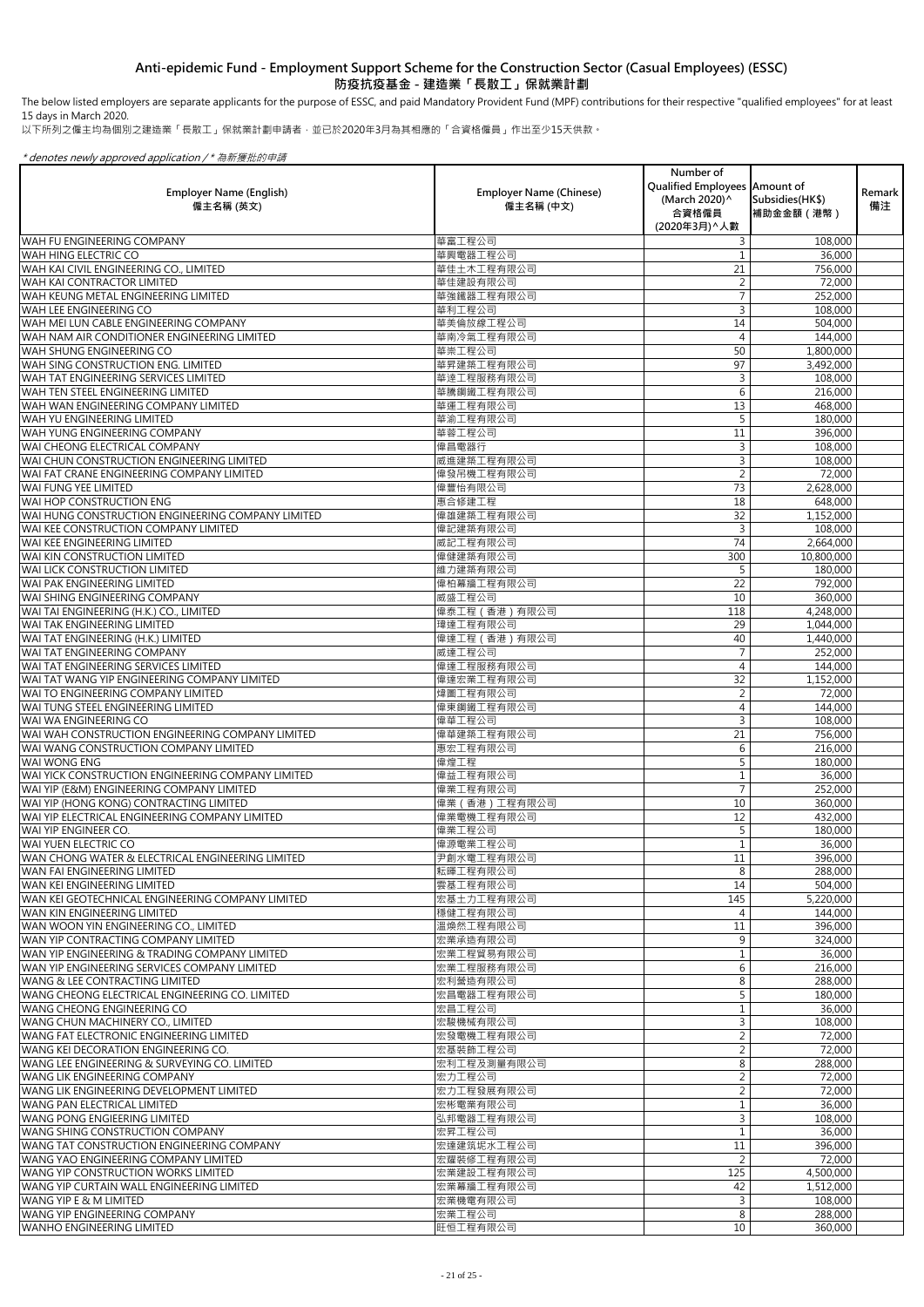The below listed employers are separate applicants for the purpose of ESSC, and paid Mandatory Provident Fund (MPF) contributions for their respective "qualified employees" for at least 15 days in March 2020.

以下所列之僱主均為個別之建造業「長散工」保就業計劃申請者,並已於2020年3月為其相應的「合資格僱員」作出至少15天供款。

| <b>Employer Name (English)</b><br>僱主名稱 (英文)                                           | <b>Employer Name (Chinese)</b><br>僱主名稱 (中文) | Number of<br>Qualified Employees   Amount of<br>(March 2020)^<br>合資格僱員<br>(2020年3月) ^ 人數 | Subsidies(HK\$)<br>補助金金額 (港幣) | Remark<br>備注 |
|---------------------------------------------------------------------------------------|---------------------------------------------|------------------------------------------------------------------------------------------|-------------------------------|--------------|
| <b>WAY HO ENGINEERING COMPANY</b>                                                     | 偉豪工程公司                                      | 12                                                                                       | 432,000                       | $\star$      |
| <b>WEALTH RIVER ENGINEERING LIMITED</b>                                               | 祥江工程有限公司                                    | 18                                                                                       | 648,000                       |              |
| <b>WEALTH SUCCESS ENGINEERING LIMITED</b>                                             | 成康工程有限公司                                    | 37                                                                                       | 1,332,000                     |              |
| WEALTH VICTORY ENGINEERING (HK) LIMITED                                               | 鉅進工程 (香港) 有限公司                              | 23                                                                                       | 828,000                       |              |
| WEALTHY ENGINEERING (HONG KONG) LIMITED                                               | 金來工程 (香港) 有限公司                              |                                                                                          | 252,000                       |              |
| <b>WECON LIMITED</b>                                                                  | 偉工有限公司                                      | 24                                                                                       | 864,000                       |              |
| WELL ACHIEVE CONSTRUCTION COMPANY LIMITED                                             | 佳承建造有限公司                                    | 15                                                                                       | 540,000                       |              |
| <b>WELL PARK CONSTRUCTION LIMITED</b>                                                 | 偉栢建築有限公司                                    | 163                                                                                      | 5,868,000                     |              |
| <b>WELL QUALITY LIMITED</b>                                                           | 佳質有限公司                                      | 8                                                                                        | 288,000                       |              |
| WELL SKY CONSTRUCTION ENGINEERING LIMITED                                             | 天佳建築工程有限公司                                  | 15                                                                                       | 540,000                       |              |
| WELL TECH ENGINEERING & CONSTRUCTION COMPANY LIMITED                                  | 信雄工程有限公司                                    | 28                                                                                       | 1,008,000                     |              |
| WELL UNITED FIRE SERVICES ENGINEERING COMPANY LIMITED                                 | 偉聯消防工程有限公司                                  | 63                                                                                       | 2,268,000                     |              |
| <b>WELLDONE ENGINEERING COMPANY</b>                                                   | 偉德工程公司                                      | 4                                                                                        | 144,000                       |              |
| WELLFIELD M&E ENGINEERING LIMITED                                                     | 泓鋒機電工程有限公司                                  | 5                                                                                        | 180,000                       | $\star$      |
| WELLFIT INTERNATIONAL ENGINEERING LIMITED                                             | 耀暉工程有限公司                                    |                                                                                          | 252,000                       |              |
| <b>WELLSUN CONSTRUCTION LIMITED</b>                                                   | 偉昇建築有限公司                                    | 37                                                                                       | 36,000                        |              |
| WELLYSON CEMENT WORKS COMPANY LIMITED<br><b>WELLYSON CONSTRUCTION COMPANY LIMITED</b> | 威利信泥水工程有限公司<br>威利信工程有限公司                    | 10                                                                                       | 1,332,000                     |              |
| <b>WELTECH ASIA LIMITED</b>                                                           | 匯東亞洲有限公司                                    | 10                                                                                       | 360,000<br>360,000            |              |
| <b>WIDER ENGINEERING LIMITED</b>                                                      | 弘達工程有限公司                                    | 4                                                                                        | 144,000                       |              |
| <b>WILLEY CONSTRUCTION &amp; ENGINEERING COMPANY LIMITED</b>                          | 和利建築工程有限公司                                  | 148                                                                                      | 5,328,000                     |              |
| <b>WILSON ELECTRICAL CONTRACTOR LIMITED</b>                                           | 衛信電業工程有限公司                                  | 13                                                                                       | 468,000                       |              |
| <b>WILSON ENGINEERING</b>                                                             | 威信工程公司                                      | 8                                                                                        | 288,000                       | $\star$      |
| WIN FAI ENGINEERING COMPANY                                                           | 永輝機電工程公司                                    |                                                                                          | 72,000                        |              |
| <b>WIN FULL ENGINEERING LIMITED</b>                                                   | 永富工程有限公司                                    | 10 <sup>1</sup>                                                                          | 360,000                       |              |
| WIN HING ELECTRICAL ENGINEERING LIMITED                                               | 榮興電器工程有限公司                                  | 2                                                                                        | 72,000                        |              |
| WIN POWER LEVELING ENGINEERING CO. LIMITED                                            | 盈寶平水工程有限公司                                  |                                                                                          | 36,000                        |              |
| <b>WIN SUCCESS FAR EAST LIMITED</b>                                                   | 永昇遠東有限公司                                    | 10                                                                                       | 360,000                       |              |
| <b>WIN TAT ENGINEERING CO</b>                                                         | 永達工程公司                                      | 30                                                                                       | 1,080,000                     |              |
| <b>WINABLE ENGINEERING LIMITED</b>                                                    | 運豐工程有限公司                                    | 27                                                                                       | 972,000                       |              |
| WINDMILL ENGINEERING COMPANY LIMITED                                                  | 海鑫工程有限公司                                    | 22                                                                                       | 792,000                       |              |
| WINDMILL ENGINEERING SERVICES CO., LIMITED                                            | 海鑫工程維修服務有限公司                                | 16                                                                                       | 576,000                       |              |
| WINDWARD METALLIC ENGINEERING CO. LIMITED                                             | 永和金屬工程有限公司                                  | 18                                                                                       | 648,000                       |              |
| WING CHEONG METAL CONSTRUCTION COMPANY LIMITED                                        | 永昌建築有限公司                                    | 6                                                                                        | 216,000                       |              |
| WING CHEUNG HING ELECTRIC ENGINEERING COMPANY LIMITED                                 | 榮祥興電器工程有限公司                                 | 3                                                                                        | 108,000                       |              |
| <b>WING FAI COMPANY</b>                                                               | 榮暉公司                                        |                                                                                          | 36,000                        |              |
| WING FAT (H.K.) ENGINEERING LIMITED                                                   | 永發 (香港)工程有限公司                               | 10                                                                                       | 360,000                       |              |
| WING FAT CRANES LEASING LIMITED                                                       | 榮發吊機租賃有限公司                                  | 10                                                                                       | 360,000                       |              |
| WING FAT DEVELOPMENT LIMITED                                                          | 榮發拓展工程有限公司                                  | 8                                                                                        | 288,000                       |              |
| <b>WING FAT PLUMBING LIMITED</b>                                                      | 榮發水喉工程有限公司                                  | 86                                                                                       | 3,096,000                     |              |
| WING FOOK ON YIP CONSTRUCTION COMPANY LIMITED                                         | 永福建築有限公司                                    | 21                                                                                       | 756,000                       |              |
| WING FUNG ENGINEERING (H.K.) LIMITED                                                  | 榮豐工程 (香港)有限公司                               | 111                                                                                      | 3,996,000                     |              |
| <b>WING HAO ENGINEERING LIMITED</b>                                                   | 榮浩工程有限公司                                    | 10                                                                                       | 360,000                       |              |
| WING HING ENGINEERING (HONG KONG) CO. LIMITED                                         | 榮興工程 (香港)有限公司                               | 27                                                                                       | 972,000                       |              |
| WING HING ENGINEERING TRADING COMPANY LIMITED                                         | 永興工程貿易有限公司                                  | 10                                                                                       | 360,000                       |              |
| WING HING IRONWARE ENGINEERING LIMITED                                                | 榮興鐵器有限公司                                    | 33                                                                                       | 1,188,000                     |              |
| WING HING WATERWORKS ENGINEERING LIMITED                                              | 永興水務工程有限公司                                  | 41                                                                                       | 1,476,000                     |              |
| WING HUNG ENGINEERING COMPANY LIMITED                                                 | 永鴻工程有限公司                                    | 3                                                                                        | 108,000                       |              |
| <b>WING KAI FIRE ENG CO</b><br>WING KEUNG DECORATION DESIGN LIMITED                   | 榮基消防工程公司<br>永強裝飾設計有限公司                      | 4<br>$\mathbf{3}$                                                                        | 144,000                       |              |
| WING KIN COMPANY LIMITED                                                              | 永建鐵板模有限公司                                   | 21                                                                                       | 108,000<br>756,000            |              |
| <b>WING KO ENGINEERING CO.</b>                                                        | 永高工程公司                                      | $\overline{2}$                                                                           | 72,000                        |              |
| WING KUEN ENGINEERING COMPANY                                                         | 泳權機械工程公司                                    |                                                                                          | 36,000                        | $\star$      |
| <b>WING KWONG PAINTING COMPANY LIMITED</b>                                            | 永光油漆工程有限公司                                  | 135                                                                                      | 4,860,000                     |              |
| WING LEE (SK) CIVIL ENGINEERING LIMITED                                               | 永利 ( 聲記 ) 土木工程有限公司                          | 22                                                                                       | 792,000                       | $\star$      |
| WING LEE ENGINEER CO                                                                  | 永利工程公司                                      | 16                                                                                       | 576,000                       |              |
| IWING LEE SCAFFOLDING COMPANY LIMITED                                                 | 永利棚廠有限公司                                    | 37                                                                                       | 1,332,000                     |              |
| <b>WING LI CONSTRUCTION COMPANY LIMITED</b>                                           | 榮利工程建造有限公司                                  | 22                                                                                       | 792,000                       |              |
| WING LIK CONSTRUCTION ENGINEERING LIMITED                                             | 永力建築工程有限公司                                  | 22                                                                                       | 792,000                       |              |
| WING LOK CONSTRUCTION & ENGINEERING CO., LIMITED                                      | 永樂建築工程有限公司                                  | 12                                                                                       | 432,000                       |              |
| WING LOY ENGINEERING COMPANY LIMITED                                                  | 永來工程貿易有限公司                                  |                                                                                          | 252,000                       |              |
| WING MAN CONSTRUCTION COMPANY LIMITED                                                 | 永文工程有限公司                                    | 42                                                                                       | 1,512,000                     |              |
| WING MING CO.                                                                         | 永明工程公司                                      |                                                                                          | 72,000                        |              |
| WING MING IRONWORKS ENGINEERING LIMITED                                               | 永明鐵器工程有限公司                                  |                                                                                          | 180,000                       |              |
| WING NGO ENGINEERING CO                                                               | 永傲工程                                        |                                                                                          | 36,000                        |              |
| WING NGO M&E ENGINEERING LIMITED                                                      | 永傲機電工程有限公司                                  | 9                                                                                        | 324,000                       |              |
| WING PO E & M ENGINEERING LIMITED                                                     | 永寶機電工程有限公司                                  |                                                                                          | 36,000                        |              |
| WING PO ENGINEERING HONG KONG COMPANY LIMITED                                         | 永寶工程香港有限公司                                  | 3                                                                                        | 108,000                       |              |
| <b>WING ROCK BUILDING MATERIALS CO.</b>                                               | 永樂建材公司                                      |                                                                                          | 36,000                        |              |
| WING SHING ALUMINIUM ENGINEERING LIMITED                                              | 永誠鋁合金工程有限公司                                 | 19                                                                                       | 684,000                       |              |
| <b>WING SHING CAISSON &amp; FOUNDATION LIMITED</b>                                    | 永誠基礎建設有限公司                                  | 127                                                                                      | 4,572,000                     |              |
| WING SHING SCAFFOLDING COMPANY LIMITED                                                | 永成棚業有限公司                                    | $\overline{2}$                                                                           | 72,000                        |              |
| WING SHUN CONSTRUCTION ENGINEERING CO. LIMITED                                        | 永順建設工程有限公司                                  | 46                                                                                       | 1,656,000                     |              |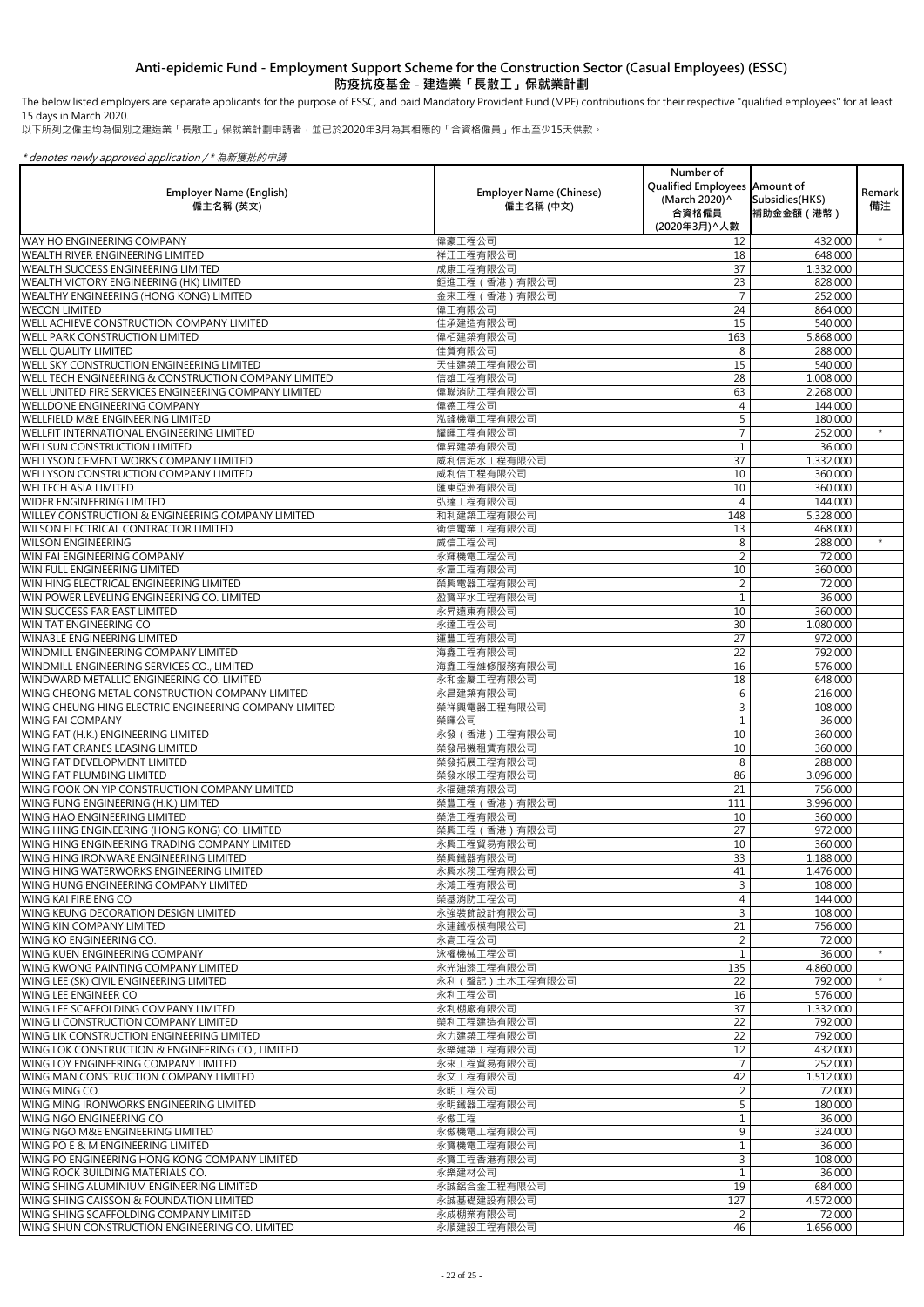The below listed employers are separate applicants for the purpose of ESSC, and paid Mandatory Provident Fund (MPF) contributions for their respective "qualified employees" for at least 15 days in March 2020.

以下所列之僱主均為個別之建造業「長散工」保就業計劃申請者,並已於2020年3月為其相應的「合資格僱員」作出至少15天供款。

| <b>Employer Name (English)</b><br>僱主名稱 (英文)                                                 | <b>Employer Name (Chinese)</b><br>僱主名稱 (中文) | Number of<br>Qualified Employees Amount of<br>(March 2020) ^<br>合資格僱員<br>(2020年3月) へ人數 | Subsidies (HK\$)<br>補助金金額(港幣) | Remark<br>備注 |
|---------------------------------------------------------------------------------------------|---------------------------------------------|----------------------------------------------------------------------------------------|-------------------------------|--------------|
| WING SHUN ENGINEERING COMPANY                                                               | 永順工程公司                                      |                                                                                        | 36,000                        |              |
| WING TAI ENGINEERING CO.                                                                    | 榮太工程公司                                      |                                                                                        | 36,000                        |              |
| lWING TAT PLUMBING ENGINEERING LIMITED                                                      | 榮達水務工程有限公司                                  | 43                                                                                     | 1,548,000                     |              |
| lwing to engineering co.<br><b>WING WAI CONSTRUCTION COMPANY LIMITED</b>                    | 永濤工程公司<br>永偉建築有限公司                          | 6                                                                                      | 216,000                       |              |
| WING YICK CONSTRUCTION MATERIALS COMPANY LIMITED                                            | 永益建築材料有限公司                                  | 26<br>3                                                                                | 936,000                       |              |
| WING YIL FORM MOULD & ENGINEERING COMPANY LIMITED                                           | 永耀板模建築工程有限公司                                | 211                                                                                    | 108,000<br>7,596,000          |              |
| WING YIL WOODWORK LIMITED                                                                   | 永耀釘板機建工程有限公司                                | 16                                                                                     | 576,000                       |              |
| WING YIP BUILDING MATERIALS & ENGINEERING CO., LIMITED                                      | 榮業建材工程有限公司                                  | 11                                                                                     | 396,000                       |              |
| WING YIP CEILING ENGINEERING COMPANY                                                        | 榮業天花装飾工程公司                                  | 3                                                                                      | 108,000                       |              |
| WING YIP ENGINEERING COMPANY                                                                | 榮業工程公司                                      | 3                                                                                      | 108,000                       |              |
| WING YUEN SCAFFOLDING LIMITED                                                               | 永源棚業有限公司                                    | 12                                                                                     | 432,000                       |              |
| WINGLEE ENGINEERING CO                                                                      | 榮利工程公司                                      |                                                                                        | 72,000                        |              |
| WINGS DECO COMPANY LIMITED                                                                  |                                             |                                                                                        | 36,000                        |              |
| <b>WINGS PROJECTS LIMITED</b>                                                               | 嵐工程有限公司                                     | 5                                                                                      | 180,000                       |              |
| WINGSA ENGINEERING (HK) COMPANY LIMITED                                                     | 榮山工程 (香港) 有限公司                              | 64                                                                                     | 2,304,000                     |              |
| WINHOP PROJECTS (H.K.) LIMITED                                                              | 永浩工程 (香港) 有限公司                              |                                                                                        | 252,000                       |              |
| WINLONG ENGINEERING LIMITED<br>WINNER ELECTRIC ENGINEERING LIMITED                          | 永隆工程有限公司<br>揚洲電器工程有限公司                      |                                                                                        | 252,000                       |              |
| WIN'S MACHINERY & EQUIPMENT CO. LIMITED                                                     | 永陞機器設備有限公司                                  | 44                                                                                     | 1,584,000<br>72,000           |              |
| lwise max engineering limited                                                               | 智盛工程有限公司                                    | 395                                                                                    | $\overline{1}$ 4,220,000      |              |
| WITTY SATO ENGINEERING COMPANY LIMITED                                                      | 慧誠工程有限公司                                    | 13                                                                                     | 468,000                       |              |
| WKS CIVIL CONTRACTOR COMPANY LIMITED                                                        | 黃家勝土木工程有限公司                                 |                                                                                        | 180,000                       |              |
| WO CHONG ELECTRICAL ENGINEERING COMPANY LIMITED                                             | 和昌電器工程有限公司                                  | 58                                                                                     | 2,088,000                     |              |
| WO LAM CONSTRUCTION ENGINEERING COMPANY                                                     | 和霖建築工程公司                                    |                                                                                        | 180,000                       |              |
| WO MING ENGINEERING LIMITED                                                                 | 和明土木工程有限公司                                  | 9                                                                                      | 324,000                       |              |
| WO TAI CONSTRUCTION TRANSPORTATION CO., LIMITED                                             | 和泰建築運輸有限公司                                  |                                                                                        | 108,000                       |              |
| WONG HO ENGINEERING COMPANY LIMITED                                                         | 黃河機電工程有限公司                                  | 10                                                                                     | 360,000                       |              |
| WONG HON KEE GLASS ENGINEERING COMPANY LIMITED                                              | 黃漢記玻璃工程有限公司                                 |                                                                                        | 108,000                       |              |
| WONG PO KEE LIMITED                                                                         | 黃波記有限公司                                     |                                                                                        | 36,000                        |              |
| WONG TING METAL ENGINEERING COMPANY LIMITED                                                 | 皇庭鐵器工程有限公司<br>胡合利電器工程有限公司                   | 16<br>50                                                                               | 576,000                       |              |
| WOO HOP LEE ELECTRICAL COMPANY LIMITED<br>WOOD'S ENGINEERING (H.K.) COMPANY LIMITED         | 活士工程 (香港) 有限公司                              |                                                                                        | 1,800,000<br>108,000          |              |
| IWORKBASE ENGINEERING LIMITED                                                               | 雋基工程有限公司                                    | 6                                                                                      | 216,000                       |              |
| WORKS OF DIVING HONG KONG COMPANY LIMITED                                                   | 水下建設有限公司                                    | 10                                                                                     | 360,000                       |              |
| <b>WORLD FAITH C. ENGINEERING LIMITED</b>                                                   | 滙輝建築工程有限公司                                  | 84                                                                                     | 3,024,000                     |              |
| WORLD ONE MATERIALS & ENG CO.                                                               | 唯一建材工程公司                                    |                                                                                        | 36,000                        |              |
| <b>WORLD PACIFIC SCAFFOLDING SYSTEMS LIMITED</b>                                            | 滙寶棚業系統有限公司                                  | 79                                                                                     | 2,844,000                     |              |
| WORLD PROFIT ENGINEERING LIMITED                                                            | 世盈工程有限公司                                    | 8                                                                                      | 288,000                       |              |
| <b>WORLD VIC ENGINEERING LIMITED</b>                                                        | 和域工程有限公司                                    | 11                                                                                     | 396,000                       |              |
| WORLDEE ENGINEERING CO. LIMITED                                                             | 滙旗工程有限公司                                    |                                                                                        | 72,000                        |              |
| <b>WORLDSTAR ENGINEERING LIMITED</b>                                                        | 廣達工程有限公司                                    | 26                                                                                     | 936,000                       |              |
| WU CHUN (FAR EAST) ENGINEERING LIMITED<br>WU LIK ENGINEERING LIMITED                        | 匯駿(遠東)工程有限公司<br>互力工程有限公司                    | 6<br>20                                                                                | 216,000<br>720,000            |              |
| <b>WYATT CONSTRUCTION COMPANY LIMITED</b>                                                   | 華益建築有限公司                                    | 22                                                                                     | 792,000                       |              |
| XIONG DI ENGINEERING COMPANY                                                                | 興大工程公司                                      | 58                                                                                     | 2,088,000                     |              |
| Y K ENGINEERING COMPANY LIMITED                                                             | 偉記工程有限公司                                    | 156                                                                                    | 5,616,000                     |              |
| Y.CEE COMPANY LIMITED                                                                       | 滙奇有限公司                                      | 37                                                                                     | 1,332,000                     |              |
| YAMAHA ENGINEERING LIMITED                                                                  | 躍馬工程有限公司                                    |                                                                                        | 36,000                        |              |
| YAN CHING CONSTRUCTION CO. LIMITED                                                          | 仁程建築有限公司                                    | 5                                                                                      | 180,000                       |              |
| lyan dian engineering company                                                               | 研電工程公司                                      | 5                                                                                      | 180,000                       |              |
| YAT CHUN CIVIL MACHINE LIMITED                                                              | 日進土木機械有限公司                                  | 5                                                                                      | 180,000                       |              |
| YAT KWAI WIDE HARVEST CONSTRUCTION COMPANY LIMITED                                          | 日桂浩貿建築有限公司                                  | 107                                                                                    | 3,852,000                     |              |
| YAT LAM CIVIL ENGINEERING LIMITED                                                           | 日林工程有限公司                                    | 3<br>60                                                                                | 108,000                       |              |
| YAT MING CIVIL ENGINEERING COMPANY LIMITED<br>YAT SHING MACHINE ENGINEERING COMPANY LIMITED | 一鳴土木工程有限公司<br>溢誠機械工程有限公司                    | 12                                                                                     | 2,160,000<br>432,000          |              |
| YAT TONG ENGINEERING COMPANY LIMITED                                                        | 溢通工程有限公司                                    | 21                                                                                     | 756,000                       |              |
| YAU BOND ENGINEERING LIMITED                                                                | 友邦工程有限公司                                    | 3                                                                                      | 108,000                       |              |
| YAU CHOI LEE ENGINEERING COMPANY LIMITED                                                    | 有財利工程有限公司                                   |                                                                                        | 144,000                       |              |
| YAU CHUN KING ENGINEERING CO. LIMITED                                                       | 邱春景工程有限公司                                   |                                                                                        | 180,000                       |              |
| YAU FAI (HK) ENGINEERING COMPANY LIMITED                                                    | 友輝 (香港)工程有限公司                               |                                                                                        | 180,000                       |              |
| lyau fai Civil Engineering Limited                                                          | 有輝土木工程有限公司                                  | 8                                                                                      | 288,000                       |              |
| YAU FUNG ENGINEERING LIMITED                                                                | 有峰工程有限公司                                    |                                                                                        | 36,000                        |              |
| YAU HING ENGINEERING (HK) LIMITED                                                           | 友興工程 (香港) 有限公司                              |                                                                                        | 72,000                        |              |
| YAU HOP SCAFFOLDING WORKS (TACTFUL FUTURE) CONTRACTORS LIMITED                              | 有合棚業 (德昇) 有限公司                              |                                                                                        | 72,000                        |              |
| YAU HOP SCAFFOLDING WORKS AND CONTRACTORS LTD<br>YAU KEE CONSTRUCTION LIMITED               | 有合棚廠工程有限公司<br>佑記建設有限公司                      | 11<br>31                                                                               | 396,000<br>1,116,000          |              |
| YAU KING CABLE ENGINEERING LIMITED                                                          | 有境放線工程有限公司                                  | 21                                                                                     | 756,000                       |              |
| lyau kwong yee kee engineering limited.                                                     | 祐光宜記水電工程有限公司                                | 52                                                                                     | 1,872,000                     |              |
| lyau lee air-conditioning engineering limited                                               | 有利冷氣工程有限公司                                  | 3                                                                                      | 108,000                       | $\star$      |
| YAU LEE DESIGN ENGINEERING COMPANY LIMITED                                                  | 有利設計工程有限公司                                  |                                                                                        | 180,000                       |              |
| YAU LEE ENGINEERING COMPANY                                                                 | 有利工程公司                                      | 3                                                                                      | 108,000                       |              |
| IYAU LUEN CIVIL & ENGINEERING LIMITED                                                       | 友聯土木工程有限公司                                  | 5 <sup>1</sup>                                                                         | 180,000                       | $\star$      |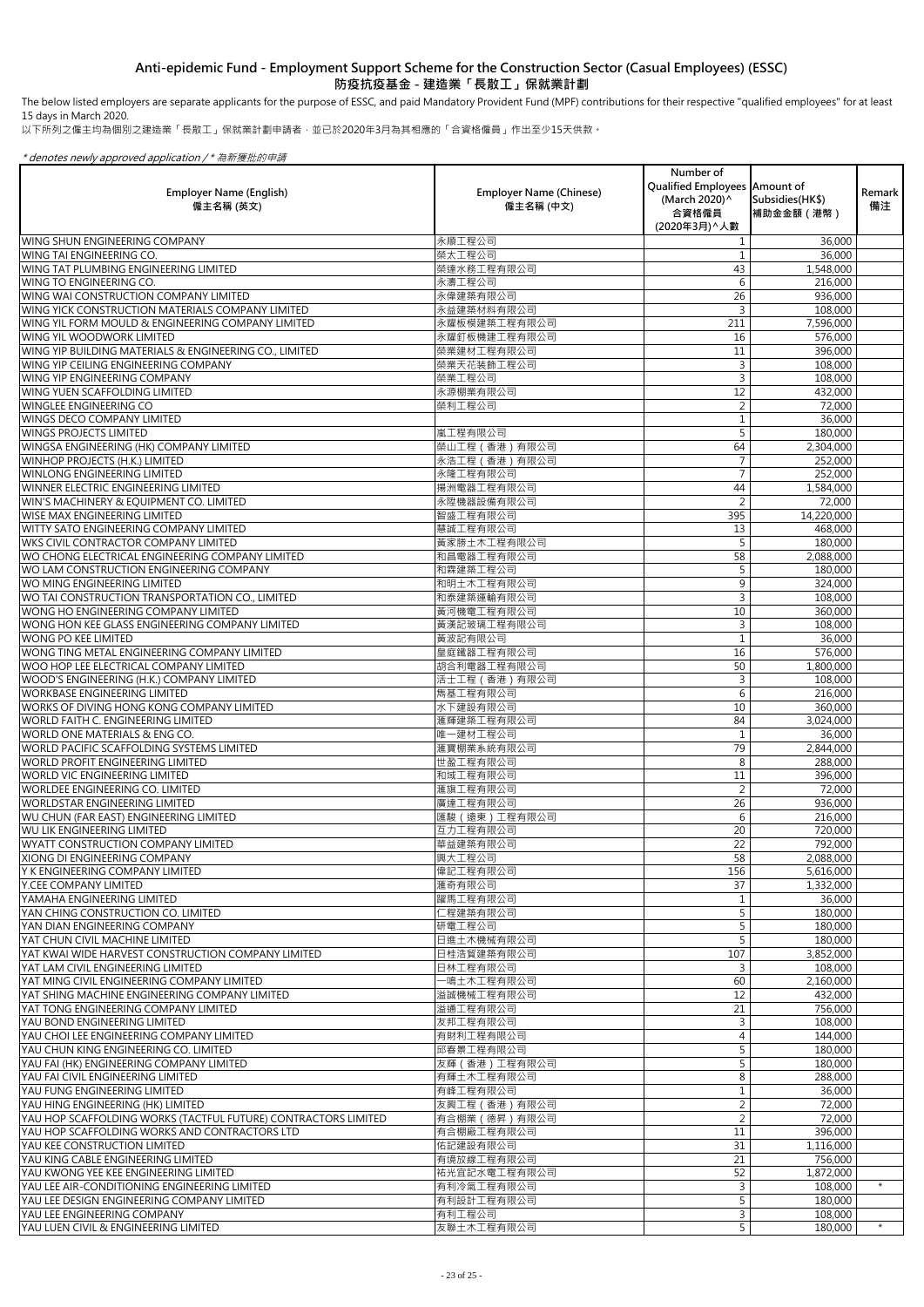The below listed employers are separate applicants for the purpose of ESSC, and paid Mandatory Provident Fund (MPF) contributions for their respective "qualified employees" for at least 15 days in March 2020.

以下所列之僱主均為個別之建造業「長散工」保就業計劃申請者,並已於2020年3月為其相應的「合資格僱員」作出至少15天供款。

| <b>Employer Name (English)</b><br>僱主名稱 (英文)                                                     | <b>Employer Name (Chinese)</b><br>僱主名稱 (中文) | Number of<br>Qualified Employees Amount of<br>(March 2020) ^<br>合資格僱員<br>(2020年3月) ^ 人數 | Subsidies (HK\$)<br>補助金金額 (港幣) | Remark<br>備注 |
|-------------------------------------------------------------------------------------------------|---------------------------------------------|-----------------------------------------------------------------------------------------|--------------------------------|--------------|
| YAU LUEN ELECTRICAL ENGINEERING LIMITED                                                         | 友聯電器工程有限公司                                  | 8                                                                                       | 288,000                        |              |
| YAU LUEN METAL WORKS LIMITED                                                                    | 友聯鋼鐵工程有限公司                                  | 8                                                                                       | 288,000                        |              |
| YAU MAN ENGINEERING COMPANY LIMITED                                                             | 耀民工程有限公司                                    |                                                                                         | 36,000                         |              |
| YAU SHING CRANE LIMITED                                                                         | 友誠吊機有限公司                                    | 9                                                                                       | 324,000                        |              |
| YAU SHING ENGINEERING COMPANY LIMITED                                                           | 友成工程有限公司                                    | 9                                                                                       | 324,000                        |              |
| YAU TAT CONSTRUCTION COMPANY LIMITED<br>YC ENGINEERING WORKS                                    | 佑達工程有限公司<br>佑銓裝飾工程                          | 10                                                                                      | 360,000                        |              |
| YEE TAT CIVIL WORK ENGINEERING COMPANY LIMITED                                                  | 易達土木工程有限公司                                  |                                                                                         | 72,000<br>252,000              |              |
| YEE TAT ENGINEERING COMPANY LIMITED                                                             | 義達工程有限公司                                    | 3                                                                                       | 108,000                        |              |
| YEE TAT PLUMBING ENG. LIMITED                                                                   | 易達水喉工程有限公司                                  | 25                                                                                      | 900,000                        |              |
| YEE WOO ELECTRICAL ENGINEERING CO                                                               | 義和電器工程公司                                    | 52                                                                                      | 1,872,000                      |              |
| YEUNG KEE ERECT SCAFFOLDING LIMITED                                                             | 養記棚業工程有限公司                                  |                                                                                         | 72,000                         |              |
| YI FENG ENGINEERING LIMITED                                                                     | 毅灃工程有限公司                                    |                                                                                         | 252,000                        |              |
| YI LIN ENGINEERING (HONG KONG) LIMITED                                                          | 鳳程 (香港) 有限公司                                | 93                                                                                      | 3,348,000                      |              |
| YICK FAT ENGINEERING LIMITED                                                                    | 益發工程有限公司                                    | 10                                                                                      | 360,000                        |              |
| YICK HUNG ENGINEERING COMPANY LIMITED                                                           | 億雄工程有限公司                                    | 12                                                                                      | 432,000                        |              |
| YICK SUN TECHNICAL ENGINEERING LIMITED                                                          | 億新技術工程有限公司                                  |                                                                                         | 252,000                        |              |
| YICK TAI ENGINEERING COMPANY LIMITED                                                            | 億泰工程有限公司                                    | 6                                                                                       | 216,000                        | $\star$      |
| YIELD FAITH ASIA ENGINEERING LIMITED<br>YIK TAT ENGINEERING CO.                                 | 英輝亞洲工程有限公司<br>溢達工程公司                        | 10<br>6                                                                                 | 360,000<br>216,000             |              |
| YIM HONG KEE COMPANY LIMITED                                                                    | 嚴康記工程有限公司                                   |                                                                                         | 108,000                        |              |
| YIN WAN PLUMBLING & ELECTRICAL ENGINEERING LIMITED                                              | 應運工程有限公司                                    | 22                                                                                      | 792,000                        |              |
| YING CHEONG CONSTRUCTION COMPANY LIMITED                                                        | 英昌建築工程有限公司                                  | 14                                                                                      | 504,000                        |              |
| YING CHING CONSTRUCTION ENGINEERING COMPANY LIMITED                                             | 盈鑫建築工程有限公司                                  |                                                                                         | 252,000                        |              |
| YING FENG SCAFFOLDING LIMITED                                                                   | 盈豐棚業有限公司                                    |                                                                                         | 36,000                         |              |
| YING HIN ENGINEERING LIMITED                                                                    | 盈軒工程有限公司                                    | 4                                                                                       | 144,000                        |              |
| YING HOI ENGINEERING LIMITED                                                                    | 盈海工程有限公司                                    | 12                                                                                      | 432,000                        |              |
| YING LEE CONSTRUCTION ENGINEERING COMPANY                                                       | 盈利建築工程公司                                    |                                                                                         | 72,000                         |              |
| YING LOK ELECTRICAL COMPANY                                                                     | 盈樂電器工程公司                                    |                                                                                         | 144,000                        |              |
| YING LUNG (HONG KONG) COMPANY LIMITED                                                           | 英隆 (香港) 有限公司                                | 3                                                                                       | 108,000                        |              |
| YING WAH MACHINERY COMPANY LIMITED<br>YING WAI (CHAN KIU) CONSTRUCTION ENGINEERING CO., LIMITED | 英華機械有限公司<br>盈威 (陳橋)建築泥水工程有限公司               | 130                                                                                     | 72,000<br>4,680,000            |              |
| YING WO (CHINA) ENGINEERING LIMITED                                                             | 盈和 (中港)工程有限公司                               |                                                                                         | 252,000                        |              |
| YIP CHEONG ENGINEERING LIMITED                                                                  | 業昌工程有限公司                                    | 12                                                                                      | 432,000                        |              |
| YIP HING ALUMINIUM GLASS ENG CO                                                                 | 葉興鋁質玻璃工程公司                                  |                                                                                         | 144,000                        |              |
| YIP HING ENGINEERING CO                                                                         | 業興工程公司                                      |                                                                                         | 36,000                         |              |
| YIP HING ENGINEERING COMPANY LIMITED                                                            | 葉興工程有限公司                                    |                                                                                         | 36,000                         |              |
| YIU KWUN CONSTRUCTION COMPANY LIMITED                                                           | 耀冠建築有限公司                                    | 24                                                                                      | 864,000                        |              |
| YIU MAN DEVELOPMENT COMPANY LIMITED                                                             | 耀文發展工程有限公司                                  | 49                                                                                      | 1,764,000                      |              |
| YIU SHUN ENGINEERING COMPANY                                                                    | 堯順工程公司                                      |                                                                                         | 72,000                         |              |
| YIU SING ENGINEERING (HK) COMPANY LIMITED<br>YIU TAI ENGINEERING CO. LIMITED                    | 耀成工程 (香港)有限公司<br>耀泰工程有限公司                   | 8                                                                                       | 288,000<br>252,000             |              |
| YIU WAH                                                                                         | 耀華                                          |                                                                                         | 72,000                         |              |
| YIUGOAL CONSTRUCTION LIMITED                                                                    | 耀高建築有限公司                                    | 14                                                                                      | 504,000                        |              |
| YONG FENG XING YA ENGINEERING CO. LIMITED                                                       | 永豐興業工程有限公司                                  | 15                                                                                      | 540,000                        |              |
| YSK2 ENGINEERING COMPANY LIMITED                                                                | 日昇基建工程有限公司                                  | 35                                                                                      | 1,260,000                      |              |
| <b>YSO ENGINEERING COMPANY LIMITED</b>                                                          | 譽承岸工程有限公司                                   |                                                                                         | 72,000                         |              |
| YU HO POOL ENGINEERING COMPANY                                                                  | 裕豪泳池工程公司                                    |                                                                                         | 36,000                         |              |
| <b>YU KEE</b>                                                                                   | 余記                                          | 9                                                                                       | 324,000                        |              |
| YUAN E&M TECHNICAL CO LIMITED                                                                   | 裕安電機專業工程有限公司                                | 8                                                                                       | 288,000                        |              |
| YUAN HING ENGINEERING COMPANY LIMITED<br>YUE CHUN ENGINEERING LIMITED                           | 鉉軒工程有限公司<br>宇駿工程有限公司                        | 65<br>17                                                                                | 2,340,000<br>612,000           |              |
| YUE FUNG ENGINEERING COMPANY                                                                    | 裕灃工程公司                                      | 30                                                                                      | 1,080,000                      |              |
| YUE HING CONSTRUCTION COMPANY LIMITED                                                           | 裕興建築工程有限公司                                  |                                                                                         | 72,000                         |              |
| <b>IYUE KEE CONSTRUCTION ENGINEERING</b>                                                        | 裕記工程                                        | $\mathcal{D}$                                                                           | 72,000                         |              |
| YUE SING CONSTRUCTION ENGINEERING LIMITED                                                       | 裕誠建築工程有限公司                                  | 14                                                                                      | 504,000                        |              |
| YUEN CHEONG CONSTRUCTION COMPANY LIMITED                                                        | 源昌建築有限公司                                    |                                                                                         | 36,000                         |              |
| YUEN CHEONG FIRE ENGINEERING COMPANY LIMITED                                                    | 源昌消防工程有限公司                                  | 6                                                                                       | 216,000                        |              |
| YUEN FAI ENVIRONMENTAL TRADE ENGINEERING CO.                                                    | 遠暉環保貿易工程公司                                  | 8                                                                                       | 288,000                        |              |
| YUEN FAT DRAINAGE ENGINEERING COMPANY LIMITED                                                   | 源發水喉渠務工程有限公司                                | 9                                                                                       | 324,000                        |              |
| YUEN FUNG ENGINEERING (H.K.) CO. LIMITED<br>YUEN HING STEEL AND IRON ENGINEERING CO             | 源豐工程 (香港) 有限公司                              | 32                                                                                      | 1,152,000                      |              |
| YUEN KEE DECORATION COMPANY                                                                     | 源興鋼鐵工程公司<br>遠記油漆工程公司                        | 6                                                                                       | 216,000<br>180,000             |              |
| YUEN SING ENGINEERING CO., LIMITED                                                              | 源升工程有限公司                                    |                                                                                         | 144,000                        |              |
| YUEN TAT CONSTRUCTION LIMITED                                                                   | 遠達建造有限公司                                    |                                                                                         | 144,000                        |              |
| YUGENE ENGINEERING LIMITED                                                                      | 友君工程有限公司                                    |                                                                                         | 36,000                         |              |
| YUK FUNG E & M ENGINEERING LIMITED                                                              | 旭豐機電工程有限公司                                  | 6                                                                                       | 216,000                        |              |
| YUK KEE ENGINEERING COMPANY LIMITED                                                             | 旭記工程有限公司                                    | 223                                                                                     | 8,028,000                      |              |
| YUK MING ENGINEERING COMPANY LIMITED                                                            | 旭明工程有限公司                                    | 6                                                                                       | 216,000                        |              |
| <u>IYUK YAT MACHINE ENG</u>                                                                     | 旭日機械工程                                      | 31                                                                                      | 1,116,000                      |              |
| YUN FAT STEEL WORKS LIMITED                                                                     | 潤發鋼鐵工程有限公司                                  |                                                                                         | 72,000                         |              |
| YUN FENG FOUNDATION ENGINEERING CO., LIMITED<br>YUN KWAN CONSTRUCTION ENGINEERING LIMITED       | 雲峰基礎工程有限公司<br>潤坤建設工程有限公司                    | 5 <sup>1</sup>                                                                          | 72,000<br>180,000              |              |
|                                                                                                 |                                             |                                                                                         |                                |              |